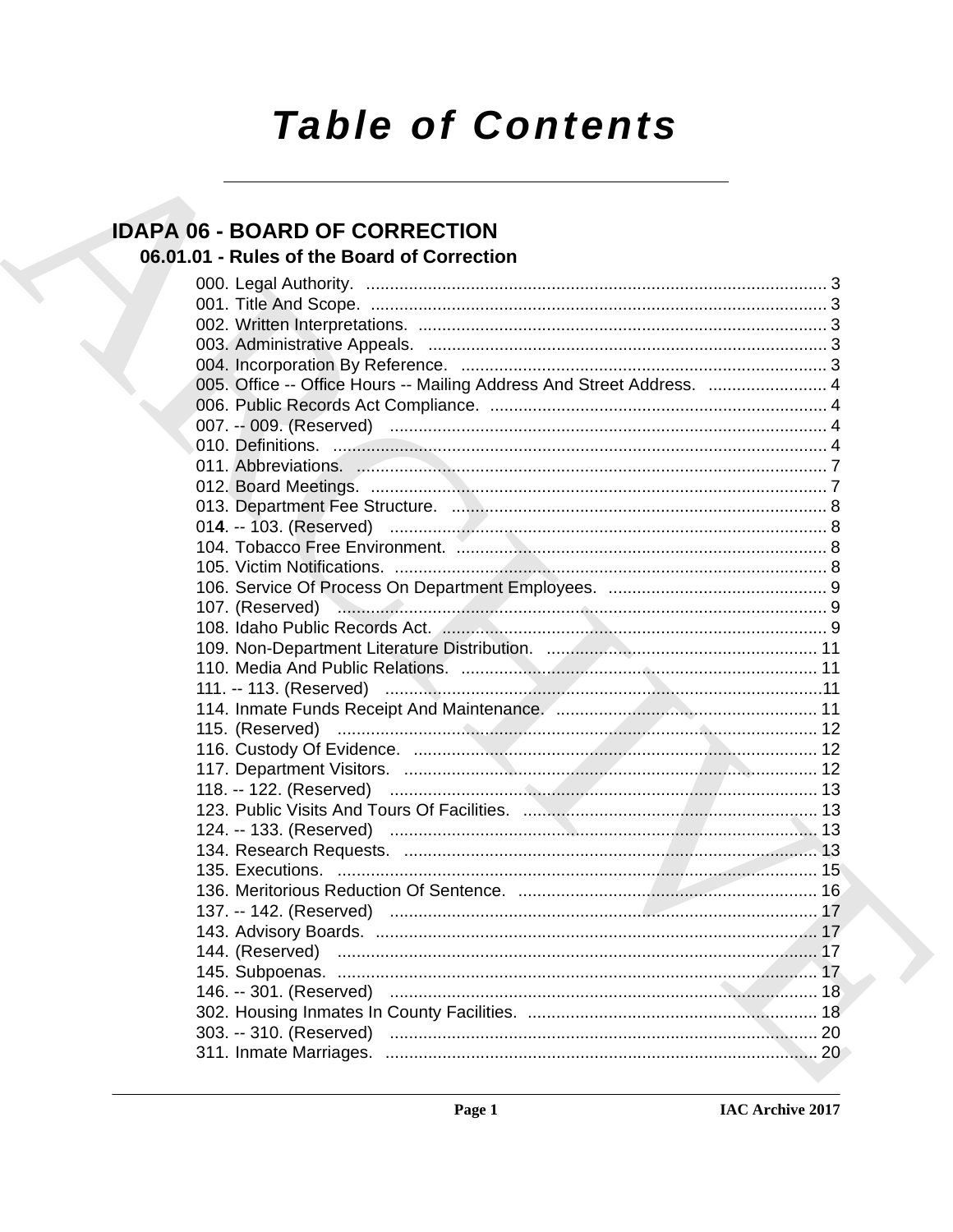### Table of Contents (cont'd)

| 702. -- 999. (Reserved) …………………………………………………………………………… 29 |  |
|----------------------------------------------------------|--|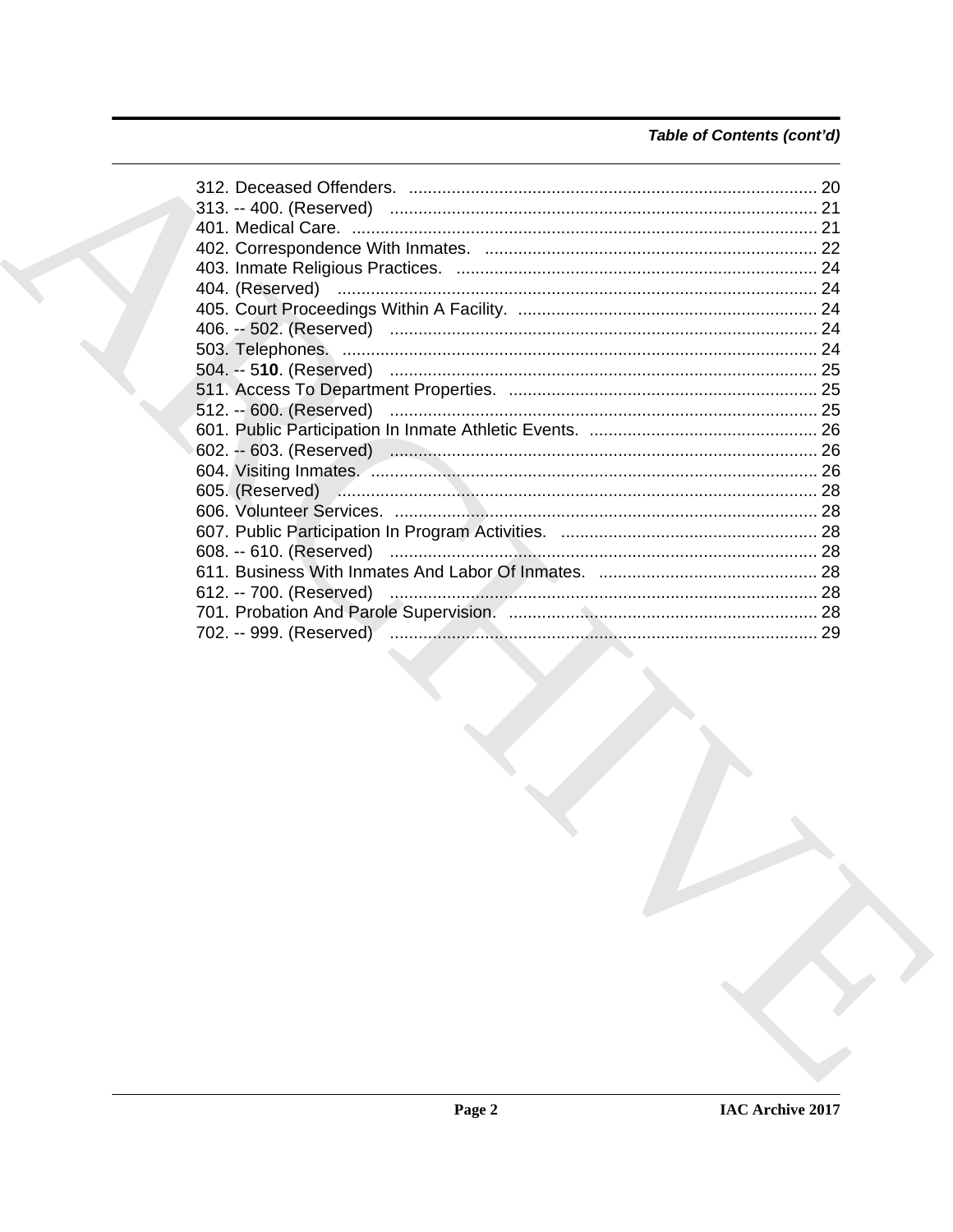### **IDAPA 06 TITLE 01 CHAPTER 01**

### **IDAPA 06 - BOARD OF CORRECTION**

### **06.01.01 - RULES OF THE BOARD OF CORRECTION**

### <span id="page-2-7"></span><span id="page-2-2"></span><span id="page-2-1"></span>**000. LEGAL AUTHORITY.**

<span id="page-2-0"></span>**CHAPTER 01**<br> **IDAPA 06 - BOARD OF CORRECTION**<br> **O6.01.01 - RULES OF THE BOARD OF CORRECTION**<br> **CHARCHIVES OF THE BOARD OF CORRECTION**<br> **ARCHIVES ART AND SECTION**<br> **ARCHIVES ART AND SECTION**<br> **ARCHIVES ART AND SECTION ARC 01. Sections 9-340B and 9-347, Idaho Code**. Pursuant to Section 9-340B, Idaho Code, the Board shall adopt rules that identify certain department records to be exempt from public disclosure. Pursuant to Section 9-347, Idaho Code, the Board shall adopt guidelines that identify the general subject matter of all public records kept or maintained by the department, the custodian and the physical location of such documents. (7-6-01)

**02. Section 18-2510, Idaho Code**. Pursuant to Section 18-2510, Idaho Code, it is a crime to convey articles, letters, or things into and out of Department facilities contrary to Department procedures, directives and Section 510. (11-5-99)

**03.** Section 20-101D, Idaho Code. Pursuant to Section 20-101D, Idaho Code, the Board shall adopt meritorious conduct sentence reduction. (11-5-10) rules for meritorious conduct sentence reduction.

**04. Section 20-209, Idaho Code**. Pursuant to Section 20-209, Idaho Code, the Board shall have control, direction and management of all correctional facilities and property used in connection with correctional facilities. (11-5-99)

**05. Section 20-212, Idaho Code**. Pursuant to Section 20-212, Idaho Code, the Board shall make all rules necessary to carry out the provisions of Title 20, Chapter 2, Idaho Code, not inconsistent with express statutes or the state constitution.

**06.** Section 20-217A, Idaho Code. Pursuant to Section 20-217A, Idaho Code, the director shall ill the authority, powers, functions and duties as may be delegated to him by the Board. (11-5-99) assume all the authority, powers, functions and duties as may be delegated to him by the Board.

**07. Section 20-244, Idaho Code**. Pursuant to Section 20-244, Idaho Code, the Board shall make and adopt such rules as they may deem necessary for the government and discipline of the correctional facilities.

(11-5-99)

### <span id="page-2-3"></span>**001. TITLE AND SCOPE.**

**01.** Title. These rules shall be cited as IDAPA 06.01.01, "Rules of the Board of Correction," IDAPA 01. Chapter 01. (11-5-99) 06, Title 01, Chapter 01.

**02.** Scope. These rules are established to govern the duties and responsibilities delegated to the Board chich affect a right of the public or a process to which the public has access. (11-5-99) by law which affect a right of the public or a process to which the public has access.

### <span id="page-2-4"></span>**002. WRITTEN INTERPRETATIONS.**

Pursuant to Section 20-212(1), Idaho Code, the Board is exempt from all provisions of Chapter 52, Title 67, Idaho Code, except as specifically noted therein so there are no written interpretations of these rules. (11-5-99)

### <span id="page-2-5"></span>**003. ADMINISTRATIVE APPEALS.**

Pursuant to Section 20-212(1), Idaho Code, the Board is exempt from all provisions of Chapter 52, Title 67, Idaho Code, except as specifically noted therein so there is no provision for administrative appeal. (11-5-99)

### <span id="page-2-6"></span>**004. INCORPORATION BY REFERENCE.**

No documents are incorporated by reference in this chapter. (7-6-01)

**Section 000 Page 3**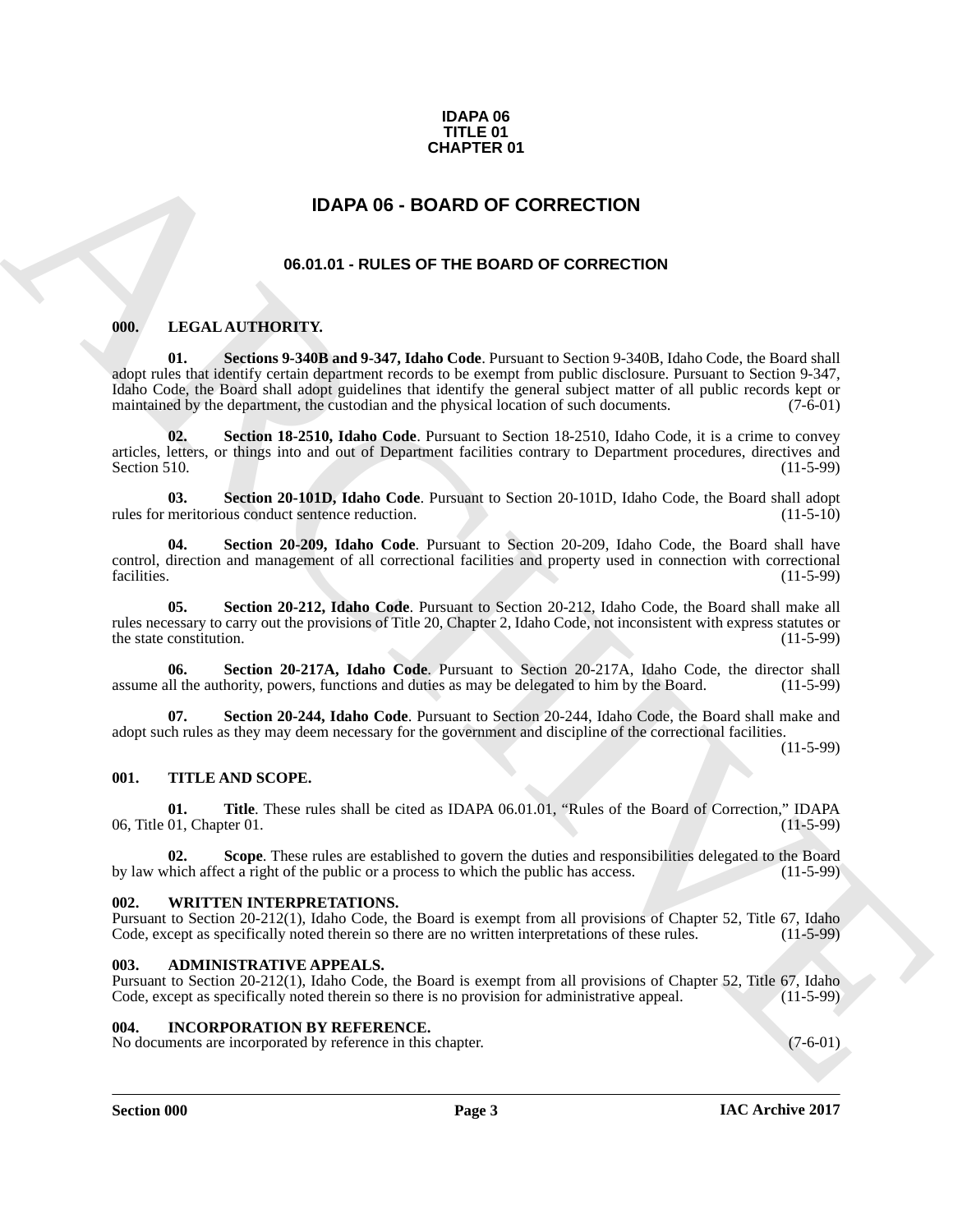### <span id="page-3-0"></span>**005. OFFICE -- OFFICE HOURS -- MAILING ADDRESS AND STREET ADDRESS.**

**01. Street Address**. The Board of Corrections' administrative office and the Idaho Department of Correction are located at 1299 N. Orchard St., Suite 110, Boise, Idaho 83706-2266. Business hours are typically 8 a.m. to 5 p.m., Monday through Friday, excluding holidays. (10-5-07)

Moind Department of Correction<br>
USE: A DVICE - ANALLENG ADDRESS AND STREET AND STREET AND CONTROL (SEE THE CORRECTION)<br>
USE: CONTROL HOW THE MOVE - ANALLENG ADDRESS AND STREET AND STREET AND LOT CONTROL (SEE THE SEE THE S **02. Mailing Address (Board of Correction)**. Mail regarding the Board of Corrections' rules shall be directed to the Board of Correction, attn: management assistant, office of the director, 1299 N. Orchard St., Suite 110, Boise, Idaho 83706-2266.

**03.** Mailing Address (Dept. of Correction). Mail regarding the Idaho Department of Correction shall of 2299 N. Orchard St., Suite 110, Boise, Idaho 83706-2266. be sent to 1299 N. Orchard St., Suite 110, Boise, Idaho 83706-2266.

**04. Telephone Number**. The telephone number of both the Board and Department is (208) 658-2000.  $(10-5-07)$ 

**05. Facsimile Number**. Faxes shall be sent directly to the person, division, bureau, or unit as requested. If the fax number is not provided by the person, division, bureau, or unit, contact the Department's main reception at (208) 658-2000 to obtain the fax number. (10-5-07)

**06. Internet Website**. The Department's Internet website can be found at http://www.idoc.idaho.gov/.  $(11-4-11)$ 

#### <span id="page-3-1"></span>**006. PUBLIC RECORDS ACT COMPLIANCE.**

The rules of the Board are subject to, and in compliance with, the Idaho Public Records Act. The rules are maintained by the Department of Correction, and shall be open to the public for inspection and copying at all reasonable times. (7-6-01)

<span id="page-3-2"></span>**007. -- 009. (RESERVED)**

### <span id="page-3-4"></span><span id="page-3-3"></span>**010. DEFINITIONS.**

**01.** Archival Research. Research requiring access to stored historical data, files, documentation, video tapes, electronically sorted data, or written material. (11-5-99) or audio tapes, electronically sorted data, or written material.

<span id="page-3-6"></span><span id="page-3-5"></span>**02.** Attorney of Record. An attorney appointed by a court or retained by an inmate in a legal action.

(11-5-99)

<span id="page-3-9"></span><span id="page-3-8"></span><span id="page-3-7"></span>**03. Board**. The State Board of Correction. (11-5-99)

**04. Case Management File**. An approved collection of legal documents, reports, submissions, statements, and support materials used in making decisions about an inmate (offender), parolee, or probationer regarding classification, treatment, programming, management, and parole, or clemency. (10-31-08) regarding classification, treatment, programming, management, and parole, or clemency.

**05.** Chief. The exempt employee in authority over a division of the Department. Chief is commonly to as the division chief. (10-5-07) referred to as the division chief.

<span id="page-3-10"></span>**06. Commission of Pardons and Parole**. The decision-making body that has the authority to grant, revoke, reinstate, or refuse parole. The Commission of Pardons and Parole is commonly referred to as the Parole<br>Commission. (10-5-07) Commission. (10-5-07)

<span id="page-3-11"></span>**07. Contact Visiting**. Visiting where no physical partition, such as a window or wall, separates the definition of the inmate. Physical touch may be allowed. visitor and the inmate. Physical touch may be allowed.

<span id="page-3-12"></span>**08. Contraband**. Any thing, of any kind, that is prohibited by Board, Department, or facility rules, policies, directives, or standard operating procedures. Contraband also includes any thing, of any kind, that a facility head has not approved: (10-5-07) head has not approved:

**Section 005 Page 4**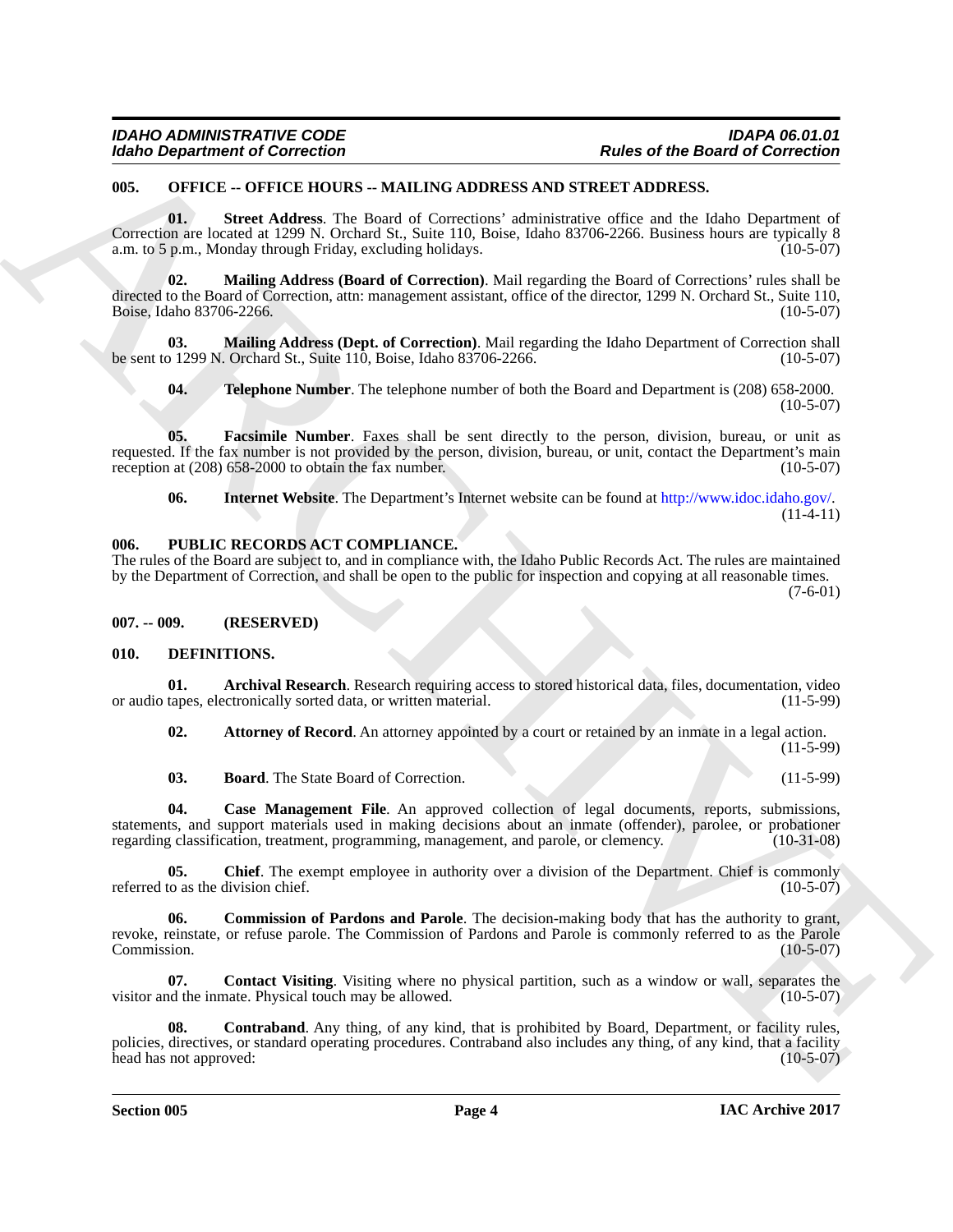<span id="page-4-14"></span><span id="page-4-13"></span><span id="page-4-12"></span><span id="page-4-11"></span><span id="page-4-10"></span><span id="page-4-9"></span><span id="page-4-8"></span><span id="page-4-7"></span><span id="page-4-6"></span><span id="page-4-5"></span><span id="page-4-4"></span><span id="page-4-3"></span><span id="page-4-2"></span><span id="page-4-1"></span><span id="page-4-0"></span>

| <b>Idaho Department of Correction</b> |                                                                                                                                                                                                               | <b>Rules of the Board of Correction</b> |  |
|---------------------------------------|---------------------------------------------------------------------------------------------------------------------------------------------------------------------------------------------------------------|-----------------------------------------|--|
| a.                                    | For possession by an inmate; or                                                                                                                                                                               | $(10-5-07)$                             |  |
| $b$                                   | To bring into a facility or onto Department property.                                                                                                                                                         | $(10-5-07)$                             |  |
| 09.                                   | <b>Contractor.</b> A person who has entered into a contract with the Board or Department, or a contract<br>with the State of Idaho administered by the Board or Department to provide any service.            | $(11-5-99)$                             |  |
| 10.                                   | <b>Controlled Substance</b> . A drug or substance restricted by law in respect of use and possession.                                                                                                         | $(11-6-09)$                             |  |
| 11.                                   | <b>Department</b> . The State Department of Correction.                                                                                                                                                       | $(11-5-99)$                             |  |
| 12.<br>Department.                    | Department Property. Real property owned, leased, operated, or managed by the Board or                                                                                                                        | $(10-5-07)$                             |  |
| 13.                                   | <b>Directive.</b> A sequence of steps within a particular division to implement a procedure.                                                                                                                  | $(11-5-99)$                             |  |
| 14.                                   | <b>Director.</b> The director of the Department of Correction.                                                                                                                                                | $(11-5-99)$                             |  |
| 15.                                   | <b>Division.</b> An operating unit of the Department. Department divisions are the divisions of Prisons,<br>Community Corrections, Education and Treatment, and Management Services.                          | $(10-5-07)$                             |  |
| 16.                                   | <b>Execution.</b> The carrying out of a sentence of death.                                                                                                                                                    | $(11-5-99)$                             |  |
| 17.                                   | <b>Facility.</b> A building or residence, including the property and land where the building or residence is<br>located, owned, leased, operated, or managed by the Board or Department.                      | $(10-5-07)$                             |  |
| 18.<br>Department facility.           | Facility Head. The person primarily responsible for overseeing, managing or operating a                                                                                                                       | $(10-5-07)$                             |  |
| 19.<br>a division.                    | Field Memoranda. Detailed guidelines to implement directives within a facility or a service unit of                                                                                                           | $(11-5-99)$                             |  |
| 20.<br>health services director.      | Health Authority. The Department employee who is primarily responsible for overseeing or<br>managing the Department's medical and mental health services. The health authority is commonly referred to as the | $(10-31-08)$                            |  |
| 21.                                   | <b>Immediate Family -- Offender</b> . The immediate family of an inmate is:                                                                                                                                   | $(10-5-07)$                             |  |
| a.                                    | The mother or father of the inmate, including step parent;                                                                                                                                                    | $(11-5-99)$                             |  |
| b.<br>of the inmate;                  | The brother or sister of the whole or half $(1/2)$ blood or by adoption, or the stepbrother or stepsister                                                                                                     | $(11-5-99)$                             |  |
| $\mathbf{c}$                          | The wife or husband of the inmate, as proved by marriage license or other operation of law;                                                                                                                   | $(11-5-99)$                             |  |
| d.                                    | The natural child, adopted child or stepchild of the inmate;                                                                                                                                                  | $(11-5-99)$                             |  |
| e.                                    | The grandparents of blood relation to the inmate; or                                                                                                                                                          | $(11-5-99)$                             |  |
| f.                                    | The grandchildren of blood relation to the inmate.                                                                                                                                                            | $(11-5-99)$                             |  |
| 22.                                   | Inmate. An individual in the physical custody of the Board.                                                                                                                                                   | $(11-5-99)$                             |  |
| 23.                                   | Minor. An individual less than eighteen (18) years old.                                                                                                                                                       | $(10-5-07)$                             |  |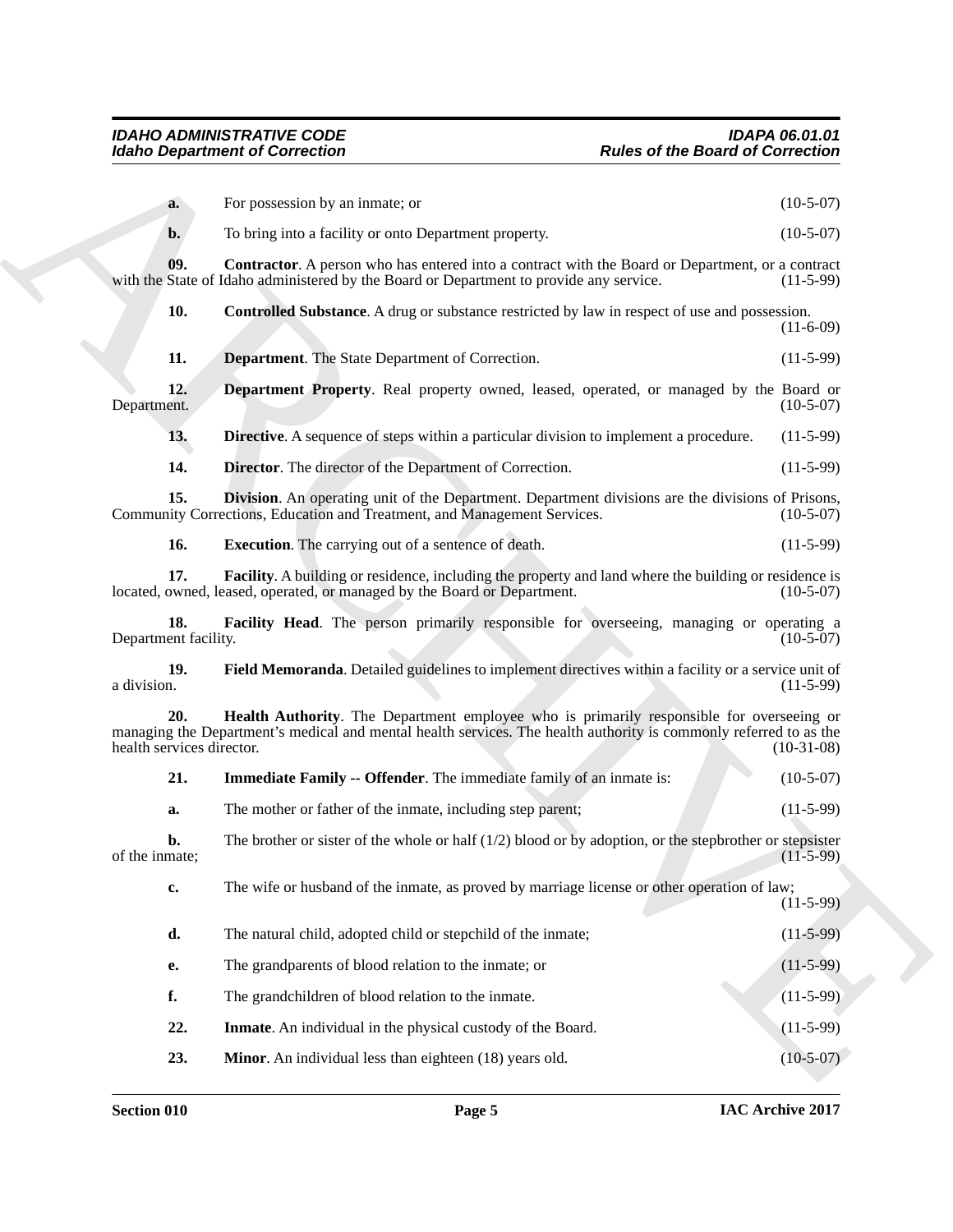<span id="page-5-0"></span>**24. Noncontact Visiting**. Visiting with an inmate where there are physical barriers between the visitor and the inmate and the inmate and visitor are not allowed to touch. Verbal communication is generally accomplished through telephones, speakers, or openings in the physical barrier designed to allow sound to pass. (10-5-07)

<span id="page-5-1"></span>**25. Non-Department Literature**. Notices, placards, banners, advertisements, and other writings not d by the Department for Department distribution. (10-31-08) generated by the Department for Department distribution.

<span id="page-5-2"></span>**26. Offender**. A person under the legal care, custody, supervision, or authority of the Board, including a person within or without the state of Idaho pursuant to agreement with another state or contractor. (11-6-09)

**27. Office of Professional Standards**. The designated unit under the Director's office with primary responsibility for conducting investigations of employee misconduct allegations and providing assessment and general investigative services for the Department. (11-6-09)

<span id="page-5-4"></span><span id="page-5-3"></span>**28. Parolee**. An offender who: (10-5-07)

**a.** Is released from a facility by the paroling authority prior to the completion of his sentence;  $(10-5-07)$ 

<span id="page-5-5"></span>**b.** Agrees to comply with certain conditions established by the paroling authority; and (10-5-07)

**c.** Remains under the control of a probation and parole officer (PPO) for the established period of supervision. (10-31-08) supervision. (10-31-08) (10-31-08) (10-31-08)

**29.** Penological Interests. The security, programmatic, and rehabilitative interests of the Board and the ent. (11-5-99) Department.

<span id="page-5-6"></span>**30.** Person. An individual, corporation, governmental entity or organization, however organized or constituted.  $(11-5-99)$ constituted. (11-5-99)

<span id="page-5-7"></span>**31. Photo Identification**. A state issued driver's license, a state issued identification card displaying a photograph, or a current valid passport. (10-5-07) photograph, a military issued identification card displaying a photograph, or a current valid passport.

<span id="page-5-9"></span><span id="page-5-8"></span>**32. Post Order**. A detailed set of guidelines and procedures for each post or area of employee assignment which governs and explains the duties of the employee assigned to the post or area of responsibility.

 $(11 - 5 - 99)$ 

Morio Department of Correction<br>
2.4de no distribution with an interaction between the particle of the Board of Correction<br>
2.4de no distribution with the state of the Correction and Schedul Schedul Correction<br>
2.4de no di **33. Probationer**. An offender who the courts allow to continue to live and work in the community, instead of being sent to prison, while being supervised by a probation and parole officer (PPO) for an established period of time. (10-31-08)

<span id="page-5-10"></span>**34.** Procedure. A sequence of steps or actions to be followed to implement and support a rule or (11-5-99) policy.  $(11-5-99)$ 

<span id="page-5-11"></span>**35. Public**. A person, of the general public, that does not include offenders, contractors, vendors, volunteers, interns, or the employees of the Board, Department, or the Commission of Pardons and Parole. (10-5-07)

<span id="page-5-12"></span>**36. Public Information Officer**. An employee of the Department designated by the director to be the contact person from whom the public and media may request information. (11-5-99) primary contact person from whom the public and media may request information.

**37. Regular Volunteer**. Any approved person, not employed by the Idaho Department of Correction (IDOC), who is at least eighteen (18) years of age and, of his own free will, provides good or services, for no monetary or material gain, to a facility and/or any of its sections. This person must: (10-5-07)

<span id="page-5-13"></span>**a.** Completed an application; (10-5-07)

**Section 010 Page 6**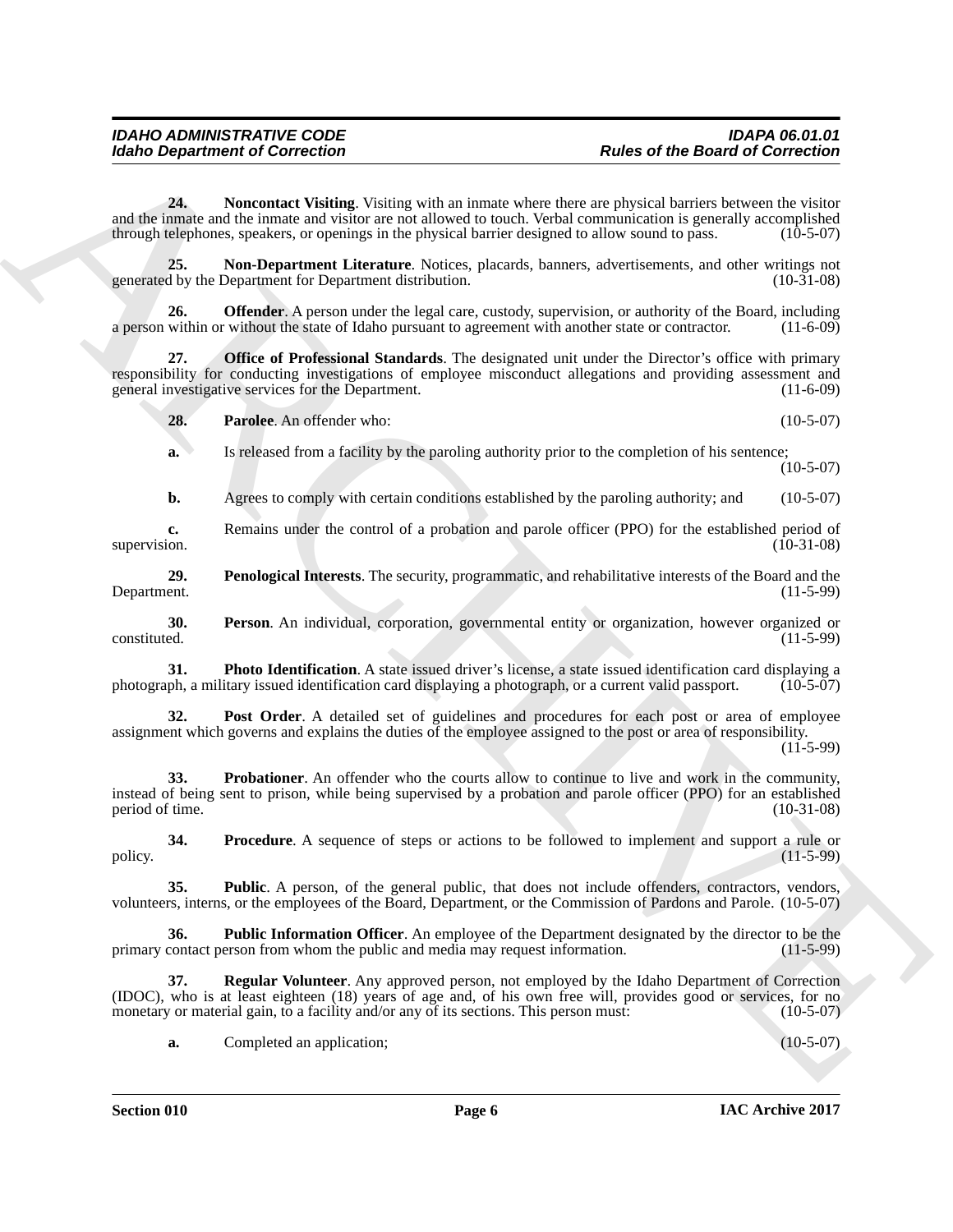| <b>IDAHO ADMINISTRATIVE CODE</b>      | <b>IDAPA 06.01.01</b>                   |
|---------------------------------------|-----------------------------------------|
| <b>Idaho Department of Correction</b> | <b>Rules of the Board of Correction</b> |

<span id="page-6-11"></span><span id="page-6-10"></span>**c.** Be approved by a facility head or designee. (10-5-07)

**38. Student Intern Volunteer**. An approved college or university student who, as part of an academic program, offers his time or services to help enhance the mission, activities, and programs of the Department, which also helps further his professional development. Some student interns may receive compensation from the Department. (See also Regular Volunteer.) (10-5-07)

**39. Tobacco Products**. Cigarettes, whether packaged or hand rolled, cigars, snuff, chew, or any other duct containing tobacco. (11-5-99) variation of a product containing tobacco.

<span id="page-6-12"></span>**4 Vendor**. A person who supplies goods or services to the Board or any operation or facility under e Board. (11-5-99) the authority of the Board.

**41.** Visiting Staff. Employees of the Department or the Commission of Pardons and Parole conducting in the Department central office building on a regular or irregular basis. (10-5-07) business in the Department central office building on a regular or irregular basis.

<span id="page-6-15"></span><span id="page-6-14"></span><span id="page-6-13"></span>**42. Visitor**. A member of the public, as defined herein, who is approved to visit a Department facility.  $(10-5-07)$ 

**43.** Volunteer. An approved person who volunteers or donates time or services to the Board or a ent operation or facility. (10-5-07) Department operation or facility.

<span id="page-6-16"></span><span id="page-6-2"></span>**44. Work Site**. Any place where inmates may be found when assigned to a work project. (11-5-99)

<span id="page-6-0"></span>**011. ABBREVIATIONS.**

No abbreviations are used in this chapter. (7-6-01)

### <span id="page-6-3"></span><span id="page-6-1"></span>**012. BOARD MEETINGS.**

<span id="page-6-6"></span>**01. Meetings**. The Board shall meet at such times and places as they may direct. Meetings shall occur at least quarterly, and may occur more frequently. All business of the Board shall be conducted in compliance with the open meeting law as provided by Sections 67-2340 through 67-2347, Idaho Code. (11-5-99)

<span id="page-6-9"></span>**02. Yearly Meeting Schedule**. The Board may publish a schedule of meetings once per year, which shall be posted in the Department central office. (11-5-99) schedule shall be posted in the Department central office.

<span id="page-6-4"></span>**03. Agenda**. An agenda for each regularly scheduled meeting shall be posted in the Department central office or such other place as the Board may meet at least forty-eight (48) hours prior to the regularly scheduled meeting, except as noted in Subsection 012.06. (7-6-01)

<span id="page-6-7"></span>**04. Minutes of Meetings**. Summary minutes of each meeting shall be made and shall be available to the public at the Department central office, office of the director. Nothing herein shall be construed to require or allow the disclosure of information concerning the matters discussed in executive session nor any information exempt from<br>disclosure pursuant to Sections 9-335 and 9-340, Idaho Code, or any other exemption provided by law. (11-5 disclosure pursuant to Sections 9-335 and 9-340, Idaho Code, or any other exemption provided by law.

<span id="page-6-8"></span><span id="page-6-5"></span>**Director to Prepare Reports**. The Board may order the director to prepare and present such reports and information concerning the operation of the Department as the Board may from time to time require.

 $(11-5-99)$ 

For the Concerning of Correction<br>
We are the Board of Correction<br>
the spectra velocity stating stating and<br>
the proceeding of the Correction<br>
Note that the spectra velocity is an original of the spectra correction and the **06. Special Meetings**. The director or any member of the Board may call for a special meeting of the Board when such meeting becomes necessary to deliberate or decide about some matter requiring attention prior to or in addition to the next regularly scheduled meeting of the Board. An agenda shall be posted at the place of the meeting, or in the Department central office twenty-four (24) hours before such meeting unless the nature of an<br>emergency precludes such notice. (11-5-99) emergency precludes such notice.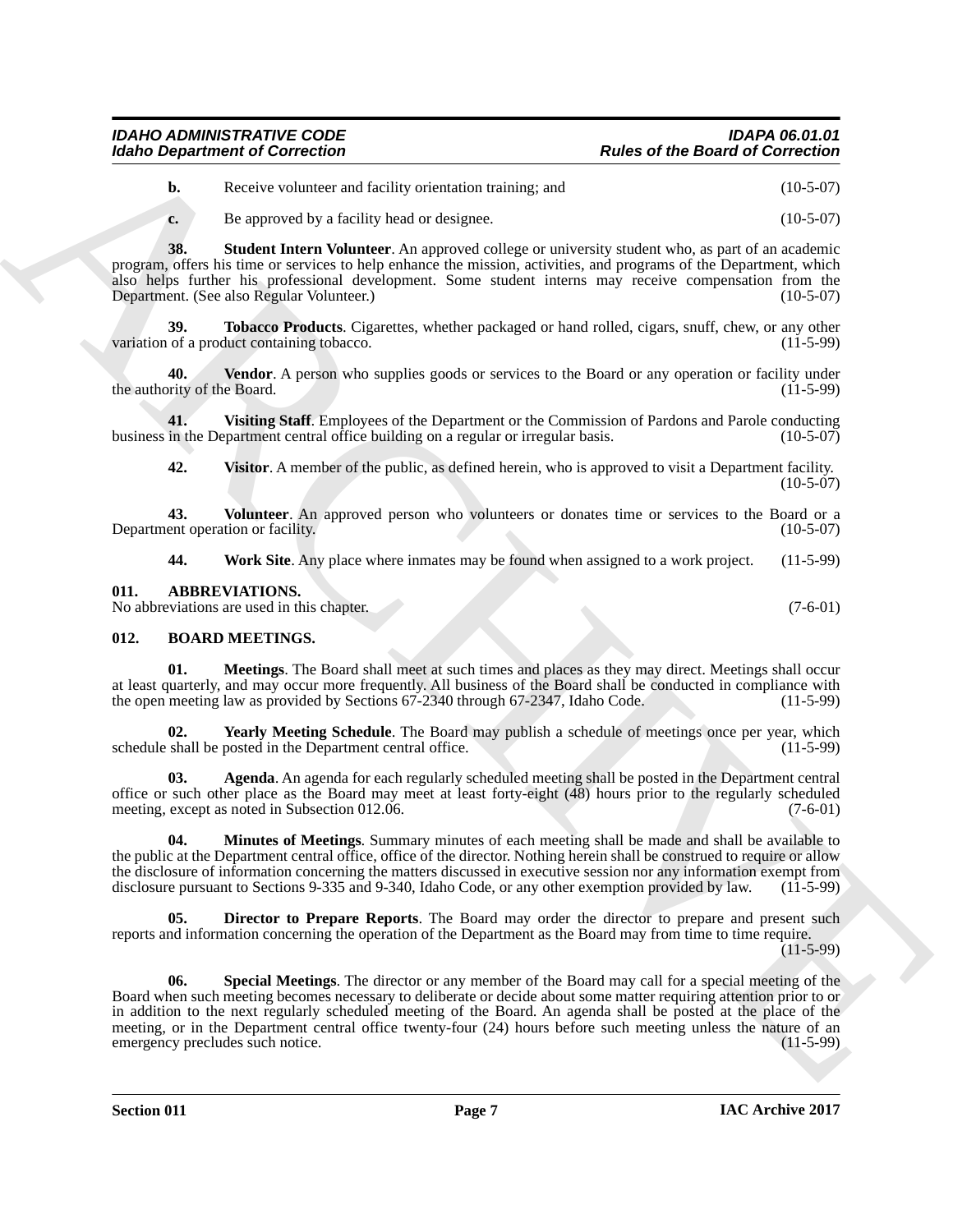### <span id="page-7-4"></span><span id="page-7-0"></span>**013. DEPARTMENT FEE STRUCTURE.**

In order to help the Department defray the cost of various services provided to offenders, the Department may charge the following fees.

<span id="page-7-11"></span><span id="page-7-5"></span>**01. Presentence Investigation Fee**. Pursuant to Section 19-2516, Idaho Code, if a court orders a presentence investigation to be conducted, the court shall order the defendant to pay up to one hundred dollars (\$100) as determined by the Department as repayment for the cost of conducting the presentence investigation and preparing the presentence investigation report. (11-2-12)

Follow Organization of Connection Connection and the Board of Connection<br>
1933. BEPARTMENT PER STRUCTURE<br>
1933. BEPARTMENT PER STRUCTURE<br>
1933. BEPARTMENT PER STRUCTURE<br>
1933. BEPARTMENT PER STRUCTURE<br>
1933. BEPARTMENT PE **Cost of Supervision Fee**. Pursuant to Section 20-225, Idaho Code, the Department may charge offenders who are on probation or parole supervision a fee up to seventy-five dollars (\$75) per month. Costs of supervision are the direct and indirect costs incurred by the Department to supervise probationers and parolees, including tests to determine drug and alcohol use, books, and written materials to support rehabilitation efforts, and monitoring of physical location through the use of technology. (11-2-12)

<span id="page-7-7"></span>**03. Interstate Compact Application Fee**. Pursuant to Section 20-225A, Idaho Code, the Department may charge any person under state probation or parole supervision who applies for a transfer of supervision to another state an application fee up to one hundred dollars (\$100). (11-2-12) another state an application fee up to one hundred dollars  $(\$100)$ .

<span id="page-7-8"></span>**04. Maintenance/Room and Board Fee**. Pursuant to Section 20-242, Idaho Code, the Department may require that prisoners pay an amount to the Board sufficient for the prisoner's board and personal expenses, both inside and outside the jail, facility, or residence, including costs of administering such prisoner's work furlough program, laundry service fee, and travel or van service fee. The Department currently sets these fees in Department standard operating procedure. (11-2-12)

<span id="page-7-6"></span>**05. Hobby Craft Surcharge**. Pursuant to Department standard operating procedure, the Department may charge offenders who participate in facility hobby craft activities a surcharge to offset the cost of hobby craft supplies and items that are used by participating offenders, such as hobby shop tools. The Department currently sets<br>the fee in Department standard operating procedure. (11-2-12) the fee in Department standard operating procedure.

<span id="page-7-10"></span>**06. Photo Copying Fee**. Pursuant to Department standard operating procedure, the Department may charge offenders a fee for photocopying court documents relating to qualified legal claims or other documents as authorized by the Department. Offenders will not be denied access to courts based on their inability to pay for photocopies related to qualified legal claims. The Department currently sets the fee in Department standard operating<br>(11-2-12) procedure.  $(11-2-12)$ 

<span id="page-7-9"></span>**07. Medical Co-Pay Fee**. Pursuant to Section 20-209, Idaho Code, the Board shall provide for the care, maintenance and employment of all prisoners now or hereinafter committed to its custody. In order to offset the costs associated therewith, the Department may charge offenders a fee for medical services. The IDOC and/or contract medical provider shall not deny an offender access to healthcare services based on the offender's inability to pay. The Department currently sets the fee in Department standard operating procedure. (11-2-12)

### <span id="page-7-1"></span>**014. -- 103. (RESERVED)**

### <span id="page-7-12"></span><span id="page-7-2"></span>**104. TOBACCO FREE ENVIRONMENT.**

The Department and all of its property, facilities, and vehicles shall be maintained tobacco free. No person shall possess or use tobacco products on or in vehicles or properties owned, leased, rented and operated or managed by the Department. No offender, employee, contractor, volunteer, vendor, or intern shall possess or use tobacco products in or on any Department work site.

**01. Applicability**. Section 104 is applicable to all persons, regardless of status as public or non-public as defined in Subsection 010.40. (7-6-01)

<span id="page-7-15"></span><span id="page-7-14"></span><span id="page-7-13"></span>**02. Exception**. Tobacco products may be kept in a securely locked vehicle in a Department parking lot.  $(11-5-99)$ 

### <span id="page-7-3"></span>**105. VICTIM NOTIFICATIONS.**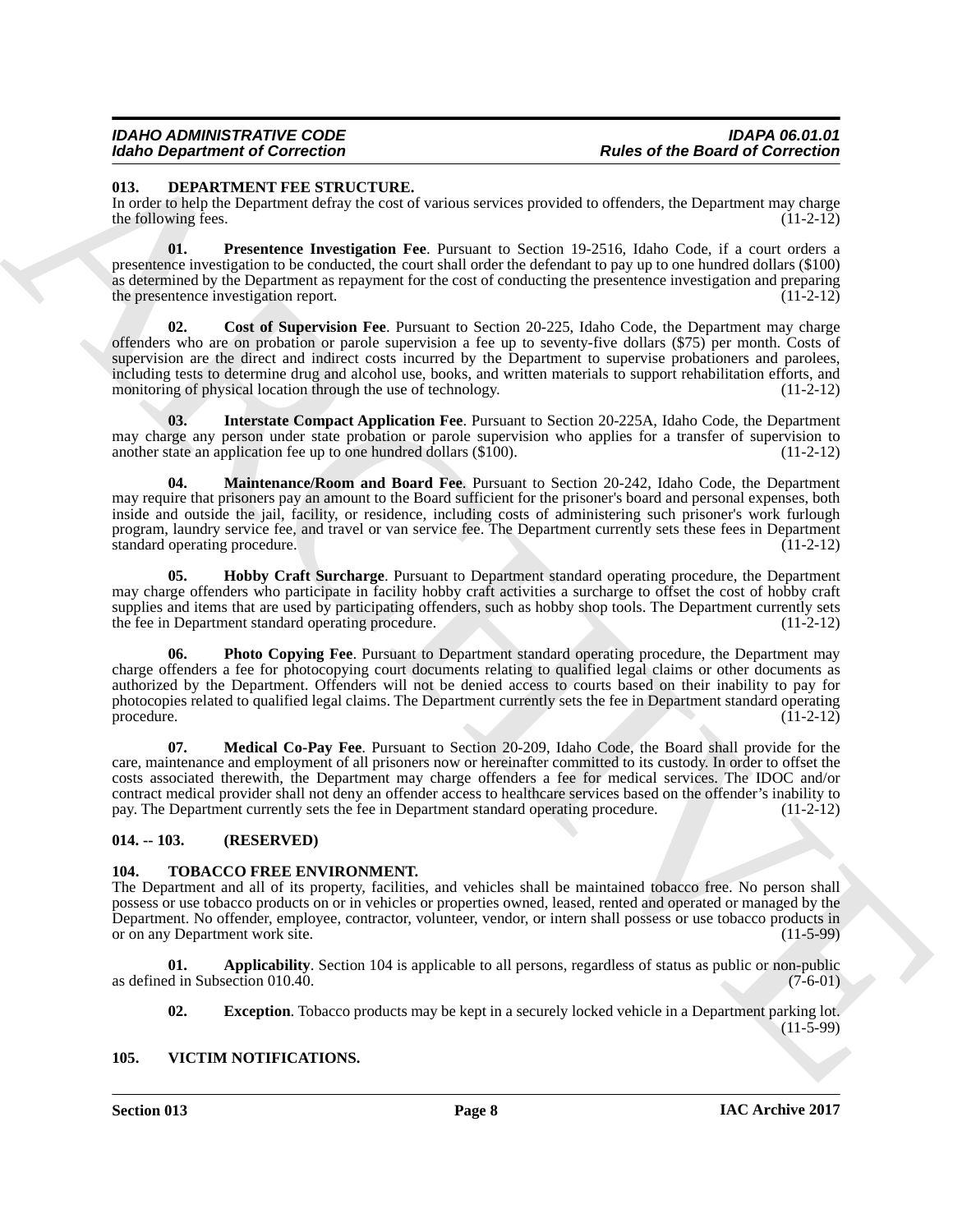### <span id="page-8-8"></span><span id="page-8-0"></span>**106. SERVICE OF PROCESS ON DEPARTMENT EMPLOYEES.**

### <span id="page-8-1"></span>**107. (RESERVED)**

### <span id="page-8-6"></span><span id="page-8-5"></span><span id="page-8-4"></span><span id="page-8-3"></span><span id="page-8-2"></span>**108. IDAHO PUBLIC RECORDS ACT.**

|      |                                                                                                                                                                                                                                                                                                                                                        | <b>Idaho Department of Correction</b>                                                                           | <b>Rules of the Board of Correction</b>                                                                                                                                                                                                                                                                                                                                                                                                                                                                                                                                                                                |  |  |
|------|--------------------------------------------------------------------------------------------------------------------------------------------------------------------------------------------------------------------------------------------------------------------------------------------------------------------------------------------------------|-----------------------------------------------------------------------------------------------------------------|------------------------------------------------------------------------------------------------------------------------------------------------------------------------------------------------------------------------------------------------------------------------------------------------------------------------------------------------------------------------------------------------------------------------------------------------------------------------------------------------------------------------------------------------------------------------------------------------------------------------|--|--|
|      | Upon receipt of a victim request for notification made pursuant to Section 19-5306(2), Idaho Code, the Department<br>shall make reasonable efforts to notify the victim when the inmate who is the subject of the request escapes or is<br>released from the custody of the Board other than by the Parole Commission or a court order.<br>$(11-5-99)$ |                                                                                                                 |                                                                                                                                                                                                                                                                                                                                                                                                                                                                                                                                                                                                                        |  |  |
| 106. |                                                                                                                                                                                                                                                                                                                                                        | SERVICE OF PROCESS ON DEPARTMENT EMPLOYEES.<br>required by state and federal rules of procedure.                | The Board authorizes and directs that all service of summons, complaints, and subpoenas against or upon the Board,<br>the Department, or any employee of the Department for or related to a cause of action arising out of or related to the<br>scope and course of the actions, duties, or employment of the Board, the Department, or any employee of the<br>Department shall be made upon the deputy attorneys general assigned to the Department in the manner and form<br>$(10-5-07)$                                                                                                                             |  |  |
| 107. | (RESERVED)                                                                                                                                                                                                                                                                                                                                             |                                                                                                                 |                                                                                                                                                                                                                                                                                                                                                                                                                                                                                                                                                                                                                        |  |  |
| 108. |                                                                                                                                                                                                                                                                                                                                                        | <b>IDAHO PUBLIC RECORDS ACT.</b>                                                                                |                                                                                                                                                                                                                                                                                                                                                                                                                                                                                                                                                                                                                        |  |  |
|      | 01.<br>whenever possible.                                                                                                                                                                                                                                                                                                                              |                                                                                                                 | <b>Intent of the Board</b> . It is the intent of the Board that the records of the Department shall be open to<br>the public for inspection and copying at all reasonable times, unless the records or information contained therein is<br>specifically exempted from disclosure by state or federal statute or court rule. It is the further intent of the Board to<br>implement the exemptions for Department records as set forth in the Idaho Public Records Act. The Board has<br>determined that disputes over denials or partial denials of public records requests should be resolved informally<br>$(1-4-02)$ |  |  |
|      | 02.                                                                                                                                                                                                                                                                                                                                                    | public records requests. The guidelines and procedures shall include the following:                             | <b>Public Records Requests.</b> The Department shall develop guidelines and procedures for processing<br>$(1-4-02)$                                                                                                                                                                                                                                                                                                                                                                                                                                                                                                    |  |  |
|      | a.                                                                                                                                                                                                                                                                                                                                                     | A written request for records of the Department shall be required; and                                          | $(1-4-02)$                                                                                                                                                                                                                                                                                                                                                                                                                                                                                                                                                                                                             |  |  |
|      | b.                                                                                                                                                                                                                                                                                                                                                     | and make the non-exempt information available for public inspection and copying.                                | If any Department record contains information that is not exempt from disclosure as well as<br>information which is exempt from disclosure, the Department shall separate the exempt and non-exempt information<br>$(1-4-02)$                                                                                                                                                                                                                                                                                                                                                                                          |  |  |
|      | 03.                                                                                                                                                                                                                                                                                                                                                    | section, official custodians for records of the Department shall be:                                            | Custodian of Records. Certain Department employees are designated as official custodians of<br>Department records. The employees designated as official custodians of the Department records may delegate duties<br>and responsibilities of the custodians in order to more efficiently process public records requests. For purposes of this<br>$(1-4-02)$                                                                                                                                                                                                                                                            |  |  |
|      | a.                                                                                                                                                                                                                                                                                                                                                     | The director;                                                                                                   | $(1-4-02)$                                                                                                                                                                                                                                                                                                                                                                                                                                                                                                                                                                                                             |  |  |
|      | b.                                                                                                                                                                                                                                                                                                                                                     | The public information officer;                                                                                 | $(11-5-99)$                                                                                                                                                                                                                                                                                                                                                                                                                                                                                                                                                                                                            |  |  |
|      | c.                                                                                                                                                                                                                                                                                                                                                     | The central records manager;                                                                                    | $(11-5-99)$                                                                                                                                                                                                                                                                                                                                                                                                                                                                                                                                                                                                            |  |  |
|      | d.                                                                                                                                                                                                                                                                                                                                                     | The chiefs of the divisions;                                                                                    | $(10-5-07)$                                                                                                                                                                                                                                                                                                                                                                                                                                                                                                                                                                                                            |  |  |
|      | е.                                                                                                                                                                                                                                                                                                                                                     | The facility heads; and                                                                                         | $(10-5-07)$                                                                                                                                                                                                                                                                                                                                                                                                                                                                                                                                                                                                            |  |  |
|      | f.                                                                                                                                                                                                                                                                                                                                                     | The policy program coordinator.                                                                                 | $(10-5-07)$                                                                                                                                                                                                                                                                                                                                                                                                                                                                                                                                                                                                            |  |  |
|      | 04.                                                                                                                                                                                                                                                                                                                                                    | the Department to be exempt from disclosure in whole or in part. These records include, but are not limited to: | <b>Records Exempt from Disclosure</b> . In order to protect information consistent with the public's<br>interest in confidentiality, public safety, security, and the habilitation of offenders, the Board has identified records of<br>$(1-4-02)$                                                                                                                                                                                                                                                                                                                                                                     |  |  |
|      | a.                                                                                                                                                                                                                                                                                                                                                     | Records to be exempt in their entirety:                                                                         | $(1-4-02)$                                                                                                                                                                                                                                                                                                                                                                                                                                                                                                                                                                                                             |  |  |
|      | i.                                                                                                                                                                                                                                                                                                                                                     | that if disclosed would jeopardize public safety and the security of the facility;                              | Records of the Department that define specific building design details, such as facility blueprints,<br>$(1-4-02)$                                                                                                                                                                                                                                                                                                                                                                                                                                                                                                     |  |  |

<span id="page-8-7"></span>

| Records to be exempt in their entirety: | $(1-4-02)$ |
|-----------------------------------------|------------|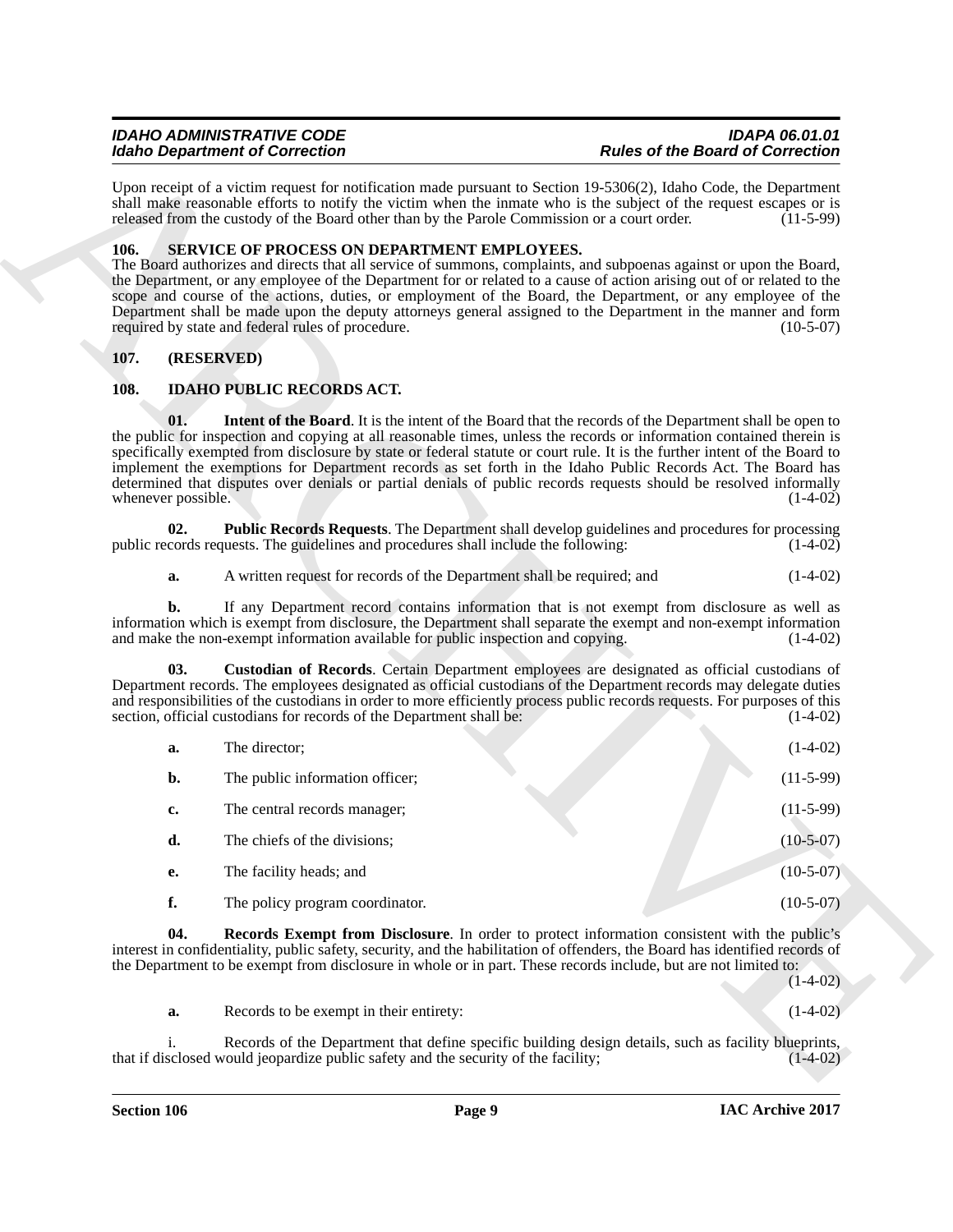ii. Records of the Department that define specific operations used to respond to and control emergencies, such as emergency plans, that if disclosed would interfere with the secure and orderly conduct of Department operations: (1-4-02) Department operations;

iii. Records of the Department that define site-specific security operations, such as facility security procedures and site-specific post orders, that if disclosed would jeopardize public safety and the security of the facility; (1-4-02) facility; (1-4-02) (1-4-02)

Records containing information specific to the habilitation of any offender, including information tracking the behavior, progress or digression of a particular offender under the legal care, custody, supervision or authority of the Board, including a person within or without the state pursuant to an agreement with another state or a contractor. Notwithstanding this exemption, records of this nature specific to inmates sentenced to death shall be available to counsel of record for inmates sentenced to death, subject to redaction; (1-4-02)

Records of an offender when requested by another offender. For purposes of Subsection 108.04 the term offender shall not be construed to include a prisoner, probationer or parolee who has completed his sentence of incarceration or term of probation or parole: (1-4-02) incarceration or term of probation or parole;

For the Board of Correction<br>
when the correction of the Board of Correction<br>
Correction of the Operator distribution in the correction of the state of the Correction of the Correction of the Correction of the Correction o vi. Offender academic records. Notwithstanding this exemption, consistent with Family Educational Rights and Privacy Act, FERPA, 34 C.F.R. part 99, an offender's academic records shall be disclosed to school officials, including teachers, having legitimate educational interests. Further, an offender's academic records shall be disclosed to the offender's attorney of record in his criminal case, provided that the attorney first submit a release, on his letterhead, signed by the offender. A release under Subsection 108.04.a.vi. must be current, within six (6) months.  $(1-4-02)$ 

vii. Pre-sentence investigation reports, addenda, and the information contained in or attached to the shall not be disclosed to any person except as provided by Idaho Rules of Criminal Procedure; (1-4-02) reports, shall not be disclosed to any person except as provided by Idaho Rules of Criminal Procedure;

viii. NCIC and ILETS records, FBI/CIB identification sheets, police reports, and drivers services sheets;  $(1-4-02)$ 

ix. Medical, counseling and treatment records. Notwithstanding this exemption, an offender's medical, counseling and treatment records shall be disclosed to the offender's attorney of record in his criminal case, or the offender's private professional health care provider, provided that the attorney or the health care provider submit a release for these records, on his letterhead, signed by the offender. A release under Subsection 108.04.a.ix. must be current, within six (6) months: (1-4-02) current, within six  $(6)$  months;

**b.** Records exempt in part, subject to redaction: (1-4-02)

i. Records that contain any identifying information or any information that would lead to the ation of any victims or witnesses; (1-4-02) identification of any victims or witnesses;

ii. Records of the Department containing the names and addresses of confidential informants, or origin formation identifying confidential informants; (1-4-02) containing information identifying confidential informants;

iii. Department intelligence reports of offender criminal activity, that if disclosed would jeopardize public safety, the safety of confidential informants, offenders and staff, and the security of the facility; (1-4-02)

iv. Records that identify or would lead to the identification of a date, time, or a place of future ation or movement of a prisoner; transportation or movement of a prisoner;

v. Department investigatory records, to the extent that disclosure of such records would interfere with enforcement proceedings, deprive a person of the right to a fair trial or impartial adjudication, disclose the identity of a confidential source or confidential information furnished only by the confidential source, disclose investigative techniques or procedures, or endanger the life or physical safety of any person. This exemption shall not preclude release of the following information: (1-4-02) release of the following information: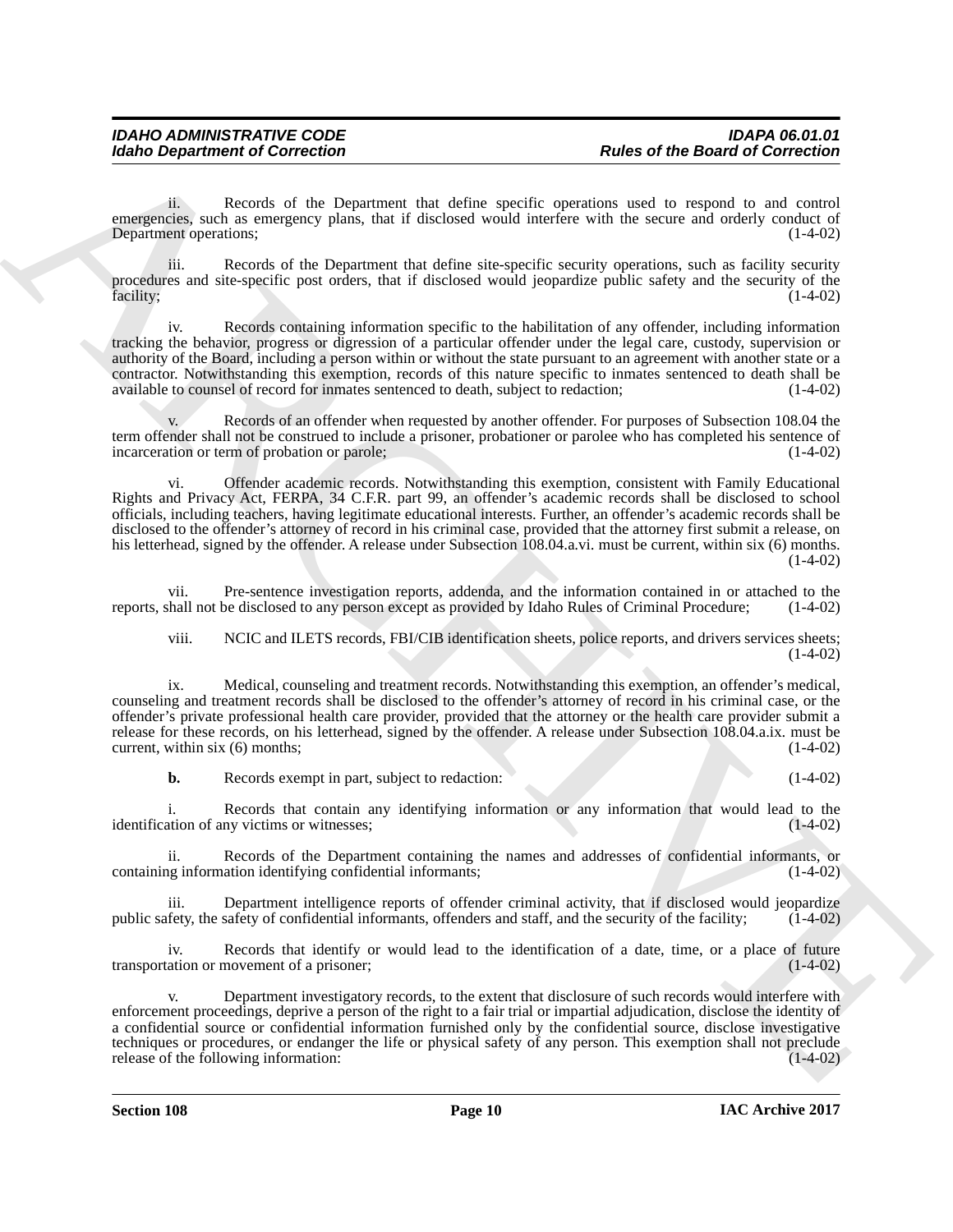| The time, date, location, and nature and description of a reported crime, accident or incident;<br>(1)<br>The name, sex, age, and address of a person arrested, except as otherwise provided by law;<br>(2)<br>The time, date, and location of the incident and of the arrest;<br>(3)<br>(4)<br>The crime charged; and<br>(5)<br>Documents given or required by law to be given to the person arrested.<br>Employee personnel records.<br>vi.<br>05.<br>Records of Civil Commitments. Civil commitment records differ in confidentiality from other<br>offender records in that the civilly committed individual may not be convicted of a crime or may be held in a<br>Department facility for reasons other than criminal conviction. Requests for information from the file of a civilly<br>committed individual may be referred to Department legal counsel to determine applicability of federal and state<br>statutes or court rules pertaining to individual privacy and the public's right to know.<br>NON-DEPARTMENT LITERATURE DISTRIBUTION.<br>109.<br>No person shall post any non-department literature or notice on or in any Department property or facility without<br>approval of the director, chief, or facility head.<br><b>110.</b><br>MEDIA AND PUBLIC RELATIONS.<br><b>Intent of the Board.</b> It is the intent of the Board that the Department keep the public well informed<br>01.<br>of its activities and maintain a consistently high community rapport through public presentations and special<br>programs.<br>02.<br><b>Interviews.</b> Requests for an interview with an inmate will be referred to the public information<br>officer. Media representatives requesting an interview with an inmate will be informed of Department policy 110<br>Media and Public Relations, and any related directive or standard operating procedure. No face-to-face or on-camera<br>interviews with inmates will be permitted in Department facilities.<br>The director may grant exceptions to the no face-to-face or on-camera interview rule on a case-by-<br>a.<br>case basis. No exceptions may be granted to inmates sentenced to death. Access to inmates under sentence of death is<br>governed by Section 19-2705, Idaho Code.<br>The director, chief of the division, or head of the facility where the inmate is housed may deny the<br>b.<br>interview request. |              |
|---------------------------------------------------------------------------------------------------------------------------------------------------------------------------------------------------------------------------------------------------------------------------------------------------------------------------------------------------------------------------------------------------------------------------------------------------------------------------------------------------------------------------------------------------------------------------------------------------------------------------------------------------------------------------------------------------------------------------------------------------------------------------------------------------------------------------------------------------------------------------------------------------------------------------------------------------------------------------------------------------------------------------------------------------------------------------------------------------------------------------------------------------------------------------------------------------------------------------------------------------------------------------------------------------------------------------------------------------------------------------------------------------------------------------------------------------------------------------------------------------------------------------------------------------------------------------------------------------------------------------------------------------------------------------------------------------------------------------------------------------------------------------------------------------------------------------------------------------------------------------------------------------------------------------------------------------------------------------------------------------------------------------------------------------------------------------------------------------------------------------------------------------------------------------------------------------------------------------------------------------------------------------------------------------------------------------------------------------------------------------------------------------|--------------|
|                                                                                                                                                                                                                                                                                                                                                                                                                                                                                                                                                                                                                                                                                                                                                                                                                                                                                                                                                                                                                                                                                                                                                                                                                                                                                                                                                                                                                                                                                                                                                                                                                                                                                                                                                                                                                                                                                                                                                                                                                                                                                                                                                                                                                                                                                                                                                                                                   | $(1-4-02)$   |
|                                                                                                                                                                                                                                                                                                                                                                                                                                                                                                                                                                                                                                                                                                                                                                                                                                                                                                                                                                                                                                                                                                                                                                                                                                                                                                                                                                                                                                                                                                                                                                                                                                                                                                                                                                                                                                                                                                                                                                                                                                                                                                                                                                                                                                                                                                                                                                                                   | $(1-4-02)$   |
|                                                                                                                                                                                                                                                                                                                                                                                                                                                                                                                                                                                                                                                                                                                                                                                                                                                                                                                                                                                                                                                                                                                                                                                                                                                                                                                                                                                                                                                                                                                                                                                                                                                                                                                                                                                                                                                                                                                                                                                                                                                                                                                                                                                                                                                                                                                                                                                                   | $(1-4-02)$   |
|                                                                                                                                                                                                                                                                                                                                                                                                                                                                                                                                                                                                                                                                                                                                                                                                                                                                                                                                                                                                                                                                                                                                                                                                                                                                                                                                                                                                                                                                                                                                                                                                                                                                                                                                                                                                                                                                                                                                                                                                                                                                                                                                                                                                                                                                                                                                                                                                   | $(1-4-02)$   |
|                                                                                                                                                                                                                                                                                                                                                                                                                                                                                                                                                                                                                                                                                                                                                                                                                                                                                                                                                                                                                                                                                                                                                                                                                                                                                                                                                                                                                                                                                                                                                                                                                                                                                                                                                                                                                                                                                                                                                                                                                                                                                                                                                                                                                                                                                                                                                                                                   | $(1-4-02)$   |
|                                                                                                                                                                                                                                                                                                                                                                                                                                                                                                                                                                                                                                                                                                                                                                                                                                                                                                                                                                                                                                                                                                                                                                                                                                                                                                                                                                                                                                                                                                                                                                                                                                                                                                                                                                                                                                                                                                                                                                                                                                                                                                                                                                                                                                                                                                                                                                                                   | $(1-4-02)$   |
|                                                                                                                                                                                                                                                                                                                                                                                                                                                                                                                                                                                                                                                                                                                                                                                                                                                                                                                                                                                                                                                                                                                                                                                                                                                                                                                                                                                                                                                                                                                                                                                                                                                                                                                                                                                                                                                                                                                                                                                                                                                                                                                                                                                                                                                                                                                                                                                                   | $(1-4-02)$   |
|                                                                                                                                                                                                                                                                                                                                                                                                                                                                                                                                                                                                                                                                                                                                                                                                                                                                                                                                                                                                                                                                                                                                                                                                                                                                                                                                                                                                                                                                                                                                                                                                                                                                                                                                                                                                                                                                                                                                                                                                                                                                                                                                                                                                                                                                                                                                                                                                   | $(10-31-08)$ |
|                                                                                                                                                                                                                                                                                                                                                                                                                                                                                                                                                                                                                                                                                                                                                                                                                                                                                                                                                                                                                                                                                                                                                                                                                                                                                                                                                                                                                                                                                                                                                                                                                                                                                                                                                                                                                                                                                                                                                                                                                                                                                                                                                                                                                                                                                                                                                                                                   |              |
|                                                                                                                                                                                                                                                                                                                                                                                                                                                                                                                                                                                                                                                                                                                                                                                                                                                                                                                                                                                                                                                                                                                                                                                                                                                                                                                                                                                                                                                                                                                                                                                                                                                                                                                                                                                                                                                                                                                                                                                                                                                                                                                                                                                                                                                                                                                                                                                                   | $(11-5-99)$  |
|                                                                                                                                                                                                                                                                                                                                                                                                                                                                                                                                                                                                                                                                                                                                                                                                                                                                                                                                                                                                                                                                                                                                                                                                                                                                                                                                                                                                                                                                                                                                                                                                                                                                                                                                                                                                                                                                                                                                                                                                                                                                                                                                                                                                                                                                                                                                                                                                   | $(10-5-07)$  |
|                                                                                                                                                                                                                                                                                                                                                                                                                                                                                                                                                                                                                                                                                                                                                                                                                                                                                                                                                                                                                                                                                                                                                                                                                                                                                                                                                                                                                                                                                                                                                                                                                                                                                                                                                                                                                                                                                                                                                                                                                                                                                                                                                                                                                                                                                                                                                                                                   | $(10-5-07)$  |
|                                                                                                                                                                                                                                                                                                                                                                                                                                                                                                                                                                                                                                                                                                                                                                                                                                                                                                                                                                                                                                                                                                                                                                                                                                                                                                                                                                                                                                                                                                                                                                                                                                                                                                                                                                                                                                                                                                                                                                                                                                                                                                                                                                                                                                                                                                                                                                                                   | $(10-5-07)$  |
| The inmate will be informed of the request for interview and the nature of the interviewer's interest.<br>c.<br>The inmate may accept, decline or modify the request for interview. Requests for an interview an inmate will be<br>accommodated by a collect telephone call from the inmate to the media representative. An inmate accepting a request<br>for interview will be provided with the interviewer's telephone number and any specific time frame requested for the<br>interview.                                                                                                                                                                                                                                                                                                                                                                                                                                                                                                                                                                                                                                                                                                                                                                                                                                                                                                                                                                                                                                                                                                                                                                                                                                                                                                                                                                                                                                                                                                                                                                                                                                                                                                                                                                                                                                                                                                      | $(11-5-99)$  |
| d.<br>Media coverage of program activities may include brief comment by inmate participants, which are<br>not considered inmate interviews subject to Subsection 110.01.                                                                                                                                                                                                                                                                                                                                                                                                                                                                                                                                                                                                                                                                                                                                                                                                                                                                                                                                                                                                                                                                                                                                                                                                                                                                                                                                                                                                                                                                                                                                                                                                                                                                                                                                                                                                                                                                                                                                                                                                                                                                                                                                                                                                                          | $(11-5-99)$  |
| $111. - 113.$<br>(RESERVED)                                                                                                                                                                                                                                                                                                                                                                                                                                                                                                                                                                                                                                                                                                                                                                                                                                                                                                                                                                                                                                                                                                                                                                                                                                                                                                                                                                                                                                                                                                                                                                                                                                                                                                                                                                                                                                                                                                                                                                                                                                                                                                                                                                                                                                                                                                                                                                       |              |
| 114.<br><b>INMATE FUNDS RECEIPT AND MAINTENANCE.</b>                                                                                                                                                                                                                                                                                                                                                                                                                                                                                                                                                                                                                                                                                                                                                                                                                                                                                                                                                                                                                                                                                                                                                                                                                                                                                                                                                                                                                                                                                                                                                                                                                                                                                                                                                                                                                                                                                                                                                                                                                                                                                                                                                                                                                                                                                                                                              |              |

### <span id="page-10-10"></span><span id="page-10-4"></span><span id="page-10-0"></span>**109. NON-DEPARTMENT LITERATURE DISTRIBUTION.**

### <span id="page-10-9"></span><span id="page-10-8"></span><span id="page-10-7"></span><span id="page-10-1"></span>**110. MEDIA AND PUBLIC RELATIONS.**

### <span id="page-10-2"></span>**111. -- 113. (RESERVED)**

### <span id="page-10-6"></span><span id="page-10-5"></span><span id="page-10-3"></span>**114. INMATE FUNDS RECEIPT AND MAINTENANCE.**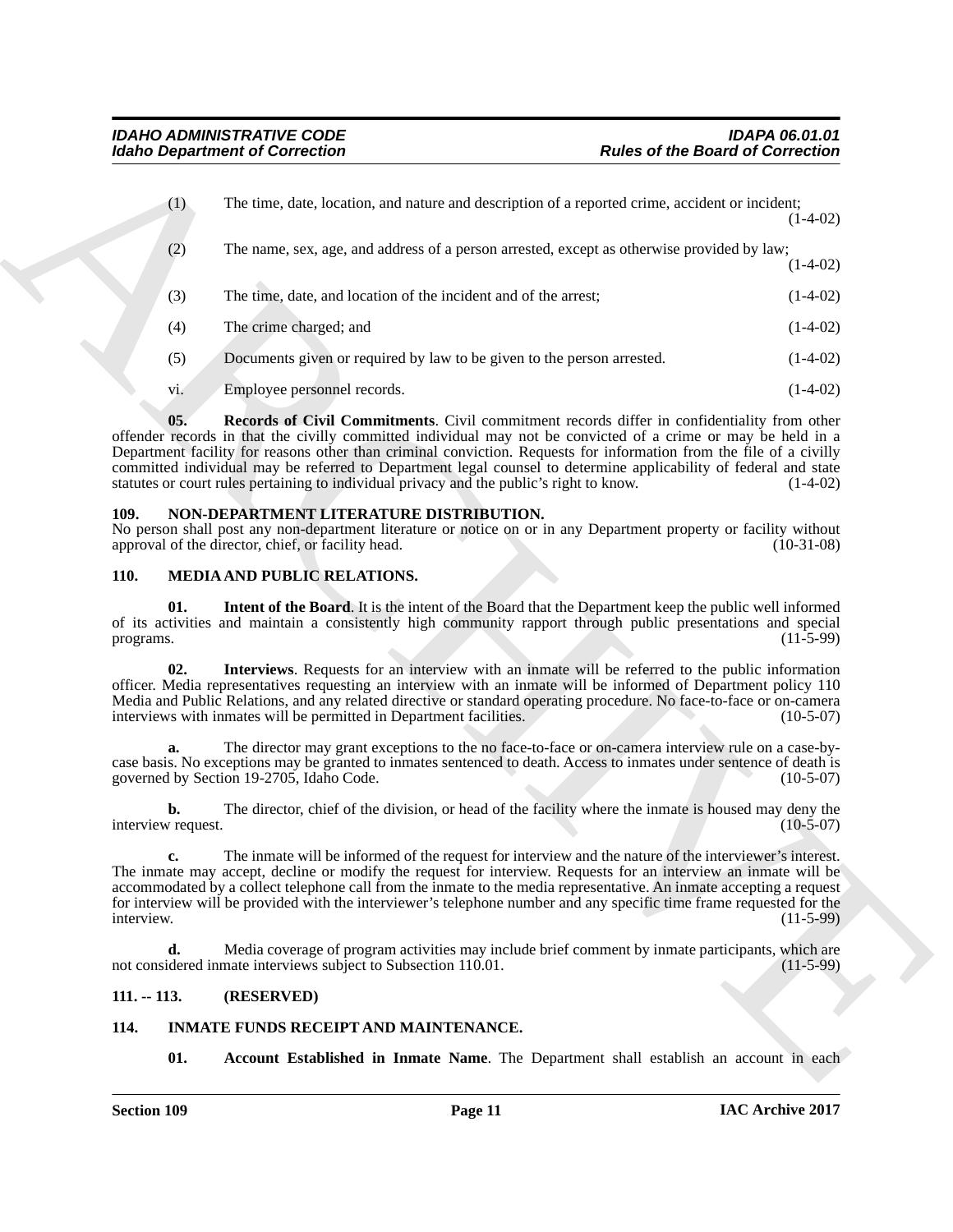inmate's name at the time of admission to a facility. All monies in the inmate's possession at admission, all monies earned from institutional employment and all monies sent to the inmate from outside sources, other than money which is contraband, shall be placed in this account. The Department shall develop guidelines for the withdrawal of funds by the inmate or to satisfy the inmate's financial obligations. (11-5-99)

<span id="page-11-9"></span>**02. Employers of Work Center Inmates**. Any person employing an inmate housed in a community there shall send the inmate's pay directly to the Department for deposit in the inmate's account. (11-5-99) work center shall send the inmate's pay directly to the Department for deposit in the inmate's account.

### <span id="page-11-0"></span>**115. (RESERVED)**

### <span id="page-11-3"></span><span id="page-11-1"></span>**116. CUSTODY OF EVIDENCE.**

<span id="page-11-6"></span>All evidence confiscated from Department employees, offenders, contractors, or witnesses, that is or may be utilized in administrative investigations and inquiries, probation or parole revocation hearings, or criminal proceedings, shall be maintained in a safe and secure manner until completion of the investigation, inquiry, or proceeding. (11-6-09)

Mode Department of Concellent manners in billion. All amains to the large of the Board of Concellent manners in the same of the Board Concellent manners in the same of the Board Concellent manner which is a matter of the **01. Evidence Retained**. Items of evidence retained by the Department's Office of Professional Standards investigators, probation and parole officers, and correctional officers for use in any investigation, inquiry, hearing, or proceeding concerning a Department employee, offender, contractor, client, or residents shall be maintained in a safe and secure manner until completion of the investigation, inquiry, or proceeding, (to include the appeal). A member of the public claiming an interest in an item of evidence may file a written request for its return with the Department or law enforcement agency having jurisdiction. (11-6-09) with the Department or law enforcement agency having jurisdiction.

<span id="page-11-5"></span>**02. Evidence Disposal**. Upon a finding of unfounded, exonerated, not sustained, or not guilty and when all appeals have been exhausted, the Department may return evidence to the original possessor or release it to a third party who has a credible claim of ownership or is legally entitled to possess pieces of the eviden third party who has a credible claim of ownership or is legally entitled to possess pieces of the evidence.

**a.** Unless a request to continue to possess or preserve the evidence is received from the court, Idaho Office of the Attorney General, Idaho Personnel Commission, or Commission of Pardons and Parole, any unclaimed evidence (with the exception of contraband or illegal items) may be disposed of by the Department as follows:

 $(11-6-09)$ 

i. Division of Community Corrections' probation and parole officers and Division of Prisons' correctional officers may dispose of evidence sixty (60) days after adjudication (to include the appeal process); and  $(11-6-09)$ 

ii. The Office of Professional Standards shall maintain evidence for one (1) year after adjudication (to include the appeal process) and thereafter periodically consult with the deputy attorneys general who represent the Department to determine if the evidence may be disposed. (11-6-09)

**b.** When firearms or controlled substances were seized as evidence, the claimant shall file for its ith the law enforcement agency having jurisdiction. (11-6-09) return with the law enforcement agency having jurisdiction.

Third-party claimants must provide photo identification. If the third party is between the ages of ighteen (18) years, a student ID card issued by his school (if not expired) shall suffice. (11-6-09) sixteen (16) and eighteen (18) years, a student ID card issued by his school (if not expired) shall suffice.

**d.** A credible claim of ownership shall include documentation such as a receipt, a bill of sale or or other written evidence of ownership. (11-6-09) transfer, or other written evidence of ownership.

<span id="page-11-4"></span>**03. Contraband Not Returned**. Items of evidence which are now contraband or were contraband at the time they came into the possession of the Department shall not be given to any claimant but may be disposed of according to the Department's standard operating procedures and applicable state and/or federal laws. (10-3 according to the Department's standard operating procedures and applicable state and/or federal laws.

### <span id="page-11-7"></span><span id="page-11-2"></span>**117. DEPARTMENT VISITORS.**

Board and Department business shall be conducted in a safe and secure environment. (11-2-12)

<span id="page-11-8"></span>**Identification**. The identification of all Department visitors is necessary to ensure staff safety and building security. All Department visitors shall identify themselves to Department staff upon entering into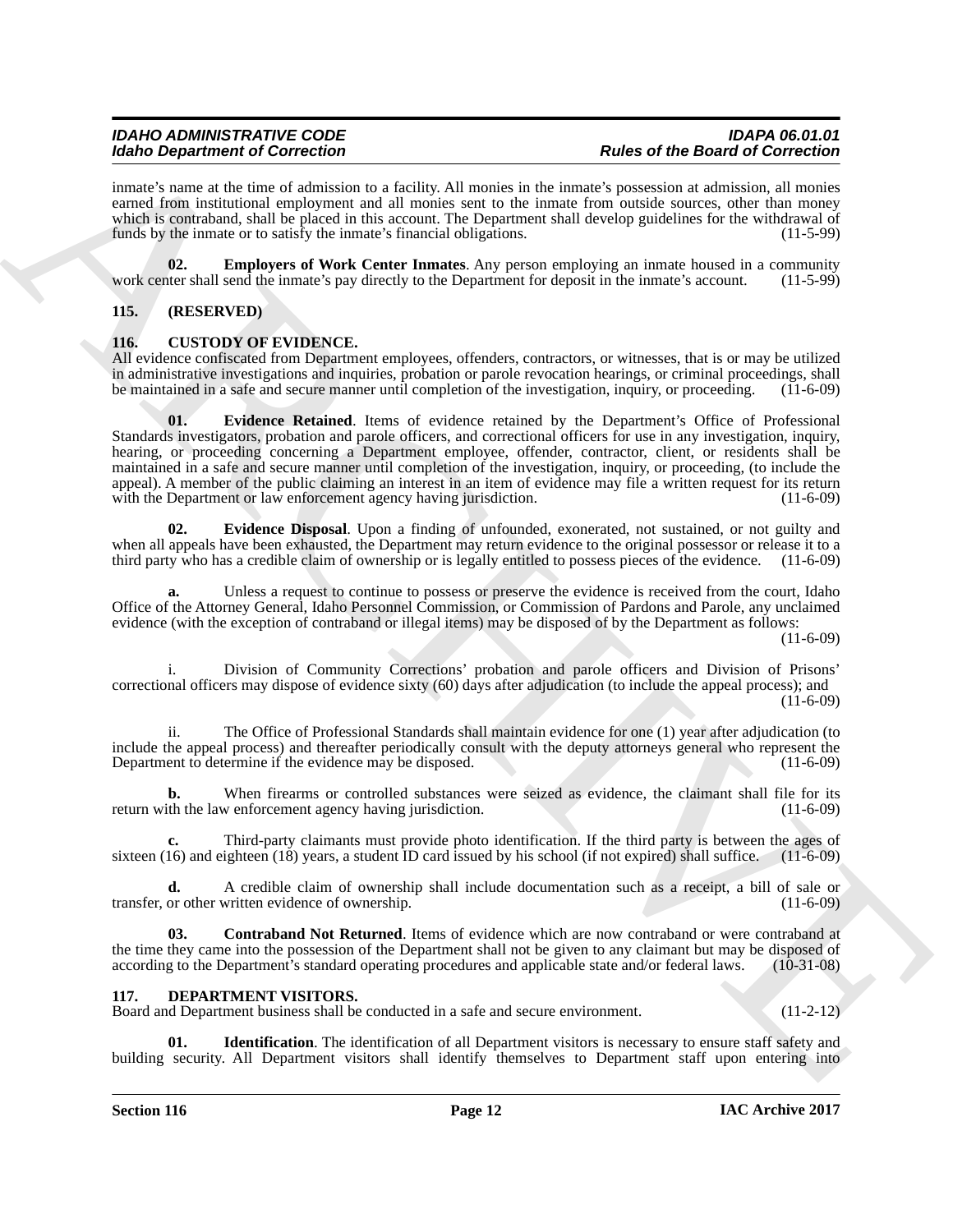Department property. The identification of visiting employees may be made by visual recognition and/or the request to see a Department-issued identification card or law enforcement/peace officer badge. The identification of all other visitors, not inclusive of officials escorted by a member of the Board, director, division chief, deputy division chief, district manager, or facility head, shall be through photo identification and/or law enforcement/peace officer badge.  $(11-2-12)$ 

<span id="page-12-5"></span><span id="page-12-4"></span>**02. Visitor Sign-In and Sign-Out**. All Department visitors shall sign-in upon entering into Department property and sign out upon exiting Department property. (11-2-12)

Mode Department of Concellent that may relate the based of Concellent Concellent Concellent Concellent Concellent Concellent Concellent Concellent Concellent Concellent Concellent Concellent Concellent Concellent Concelle **03. Possessing Firearms and Other Deadly or Dangerous Weapons**. Without the approval of the Board, director, or division chief, no person shall be allowed to enter into a correctional facility or community work center (CWC) with a firearm or other deadly or dangerous weapon (see Section 511). With the exception of on-duty law enforcement and Department staff who have been authorized by the Board to possess a firearm while on duty, no other persons shall be allowed to enter into restricted areas of a Department central office or district probation and parole office with a firearm or other deadly or dangerous weapon. For the purpose of this subsection only, the following terms and definitions shall apply: (11-2-12)

**a.** 'Restricted area' shall mean any area Department property in which certain security measures are carried out for the purpose of protecting staff and/or Department property from harm or theft. (11-2-12)

**b.** 'Possess' shall mean to bring a weapon, firearm, or other deadly or dangerous weapon, or to cause ns to be brought into Department property or Department vehicles. (11-2-12) such items to be brought into Department property or Department vehicles.

**c.** 'Firearm' shall mean any weapon, whether loaded or unloaded, from which a shot, projectile, or other object may be discharged by force of combustion, explosive, gas and/or mechanical means, whether such firearm is operable or inoperable. (11-2-12)

**d.** 'Deadly or dangerous weapon' shall mean a weapon, device, instrument, material, or substance that or, or is readily capable of, causing death or serious bodily injury.  $(11-2-12)$ is used for, or is readily capable of, causing death or serious bodily injury.

### <span id="page-12-0"></span>**118. -- 122. (RESERVED)**

### <span id="page-12-6"></span><span id="page-12-1"></span>**123. PUBLIC VISITS AND TOURS OF FACILITIES.**

The Department may allow tours of facilities and property according to procedures approved by the director (also see Section 511). Tours will generally take place during normal business hours or at times which ensure the safety and convenience of the facility or Department property. (10-5-07) convenience of the facility or Department property.

<span id="page-12-8"></span>**01. Persons Subject to Facility Rules and Regulations**. All persons touring a facility or Department property are subject to the rules, policies, directives, standard operating procedures, and field memoranda regarding<br>facility access, which Department guides shall explain before the beginning of the tour. (10-5-07) facility access, which Department guides shall explain before the beginning of the tour.

**a.** All persons touring a facility or Department property may be subject to search (also see Section 510). Discovery of any contraband, as defined in Subsection 010.08, shall be grounds for immediate termination of the tour and referral to local law enforcement for possible prosecution of a criminal offense. (10-5-07) the tour and referral to local law enforcement for possible prosecution of a criminal offense.

**b.** All persons touring a facility must be at least eighteen (18) years old or if under eighteen (18), must be accompanied by a parent or guardian or have written permission from the parent or guardian, unless approved by the director or designee. (11-5-99)

<span id="page-12-7"></span>**02. Attendance at Events**. Under certain circumstances and with an invitation from a Department employee, an individual may attend athletic games and various other events held at a facility as long as attendance does not interfere with penological interests (Also see Sections 601 and 607). (10-5-07)

### <span id="page-12-2"></span>**124. -- 133. (RESERVED)**

### <span id="page-12-9"></span><span id="page-12-3"></span>**134. RESEARCH REQUESTS.**

The Board may allow access to records, employees and offenders in the custody of the Board for purposes of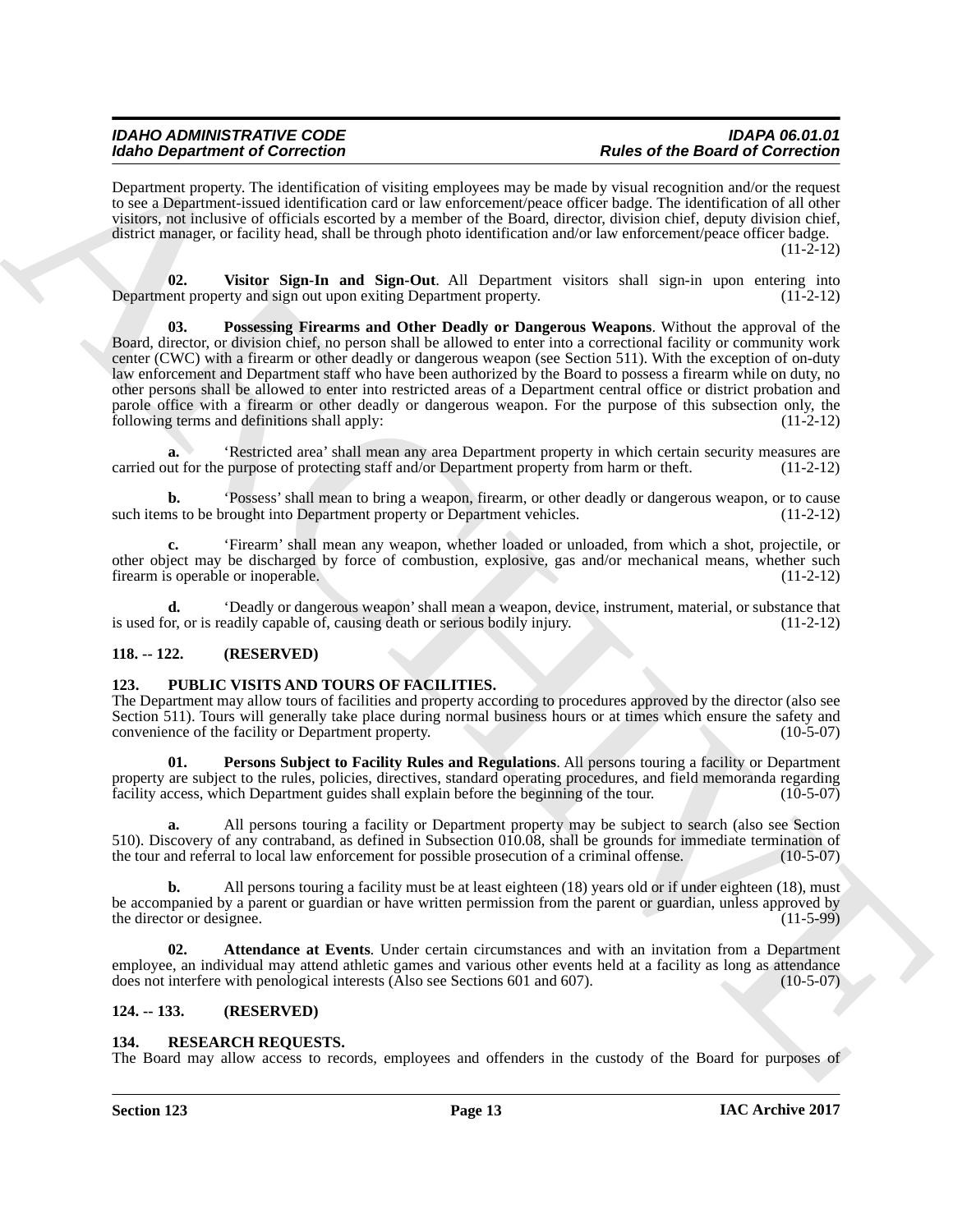appropriate and ethical research relevant to the Board's penological interests. (11-5-99)

<span id="page-13-0"></span>**01. Archival Research**. Archival research which is based solely on data collection from an existing evill be conducted according to Idaho public records laws. (11-5-99) data base will be conducted according to Idaho public records laws.

<span id="page-13-2"></span>**02. Research Conducted on Offenders**. Research conducted on offenders may be conducted by professional researchers, including private consultants and Department employees, graduate students supervised by graduate level professionals, or undergraduate students supervised by Department staff undertaking research projects implemented and designed by Department administrators.

<span id="page-13-1"></span>**03. Required Documentation**. A written proposal, a copy of the school's Internal Review or Human Subject Review Board approval (if applicable), and a copy of the consent form will be required for all requests to conduct research with offenders. Required documentation will be initially submitted to the facility head, or designee, of the site where research is to take place. Required documentation must be submitted ninety (90) days prior to the proposed research start date. (10-31-08)

**a.** The written proposal will include a statement of the significance of the study, a research hypothesis or problem statement, an estimate of the time parameter for the project's completion, and a clear statement of the research methodology, a definition of the population, the sample selection, the design, ethical procedures, a discussion on dissemination of written research reports and legal parameters. (11-5-99) discussion on dissemination of written research reports and legal parameters.

Moreo Department of Correction<br>
applies to the Bostol of Correction<br>
applies to the Bostol of Correction<br>
applies to the distribution of the Bostol of the Bostol procedure in the state of the Bostol of Correction<br>
and the **b.** The written proposal, copy of the Internal Review or Human Subject Review Board approval, and copy of the consent form will be reviewed by the facility head, or designee, of the site where the research is to take place. These documents will be reviewed for compatibility with Department goals, programs and needs for research. In addition, these documents may be rejected or returned for resubmission because there is a lack of compatibility with stated Board or Department goals, programs and needs for research, the research is inappropriate for conducting under the auspices of the Board or Department, or there is a failure to meet the required proposal criteria. (10-5-07)

**c.** Department employees conducting research at the request of the Department and professional researchers retained by the Department may be exempt from the requirement to submit a written research proposal.  $(11-5-99)$ 

**d.** Department employees who wish to conduct research not requested by the Department must submit the required documentation noted in Subsection 134.03. (10-5-07)

**e.** Acceptable research proposals will be forwarded to the chief of the division where the research is to take place for final approval. Certain projects involving offenders should be approved with minimal review. Those projects include: (10-5-07)

i. Research conducted in a manner that does not link information gathered to the identity of the thes: participants; (11-5-99)

ii. Research on regular and special instructional techniques; (11-5-99)

iii. Research involving the administration of standard tests, when information from the tests cannot be the identities of the subjects; and (11-5-99) linked to the identities of the subjects; and

iv. Research involving surveys or interview procedures where the responses cannot be identified back<br>(11-5-99) to the respondents.

<span id="page-13-3"></span>**04. Rights of Offenders**. The rights and welfare of any offender research subjects will be safeguarded at all times. (11-5-99)

**05.** Use of Offenders in Medical Experimentation Prohibited. The use or participation of offenders al, pharmaceutical or cosmetic experiments is expressly prohibited. (11-5-99) in medical, pharmaceutical or cosmetic experiments is expressly prohibited.

<span id="page-13-5"></span><span id="page-13-4"></span>**06.** Written Report Required. The principal researchers shall be required to provide the Department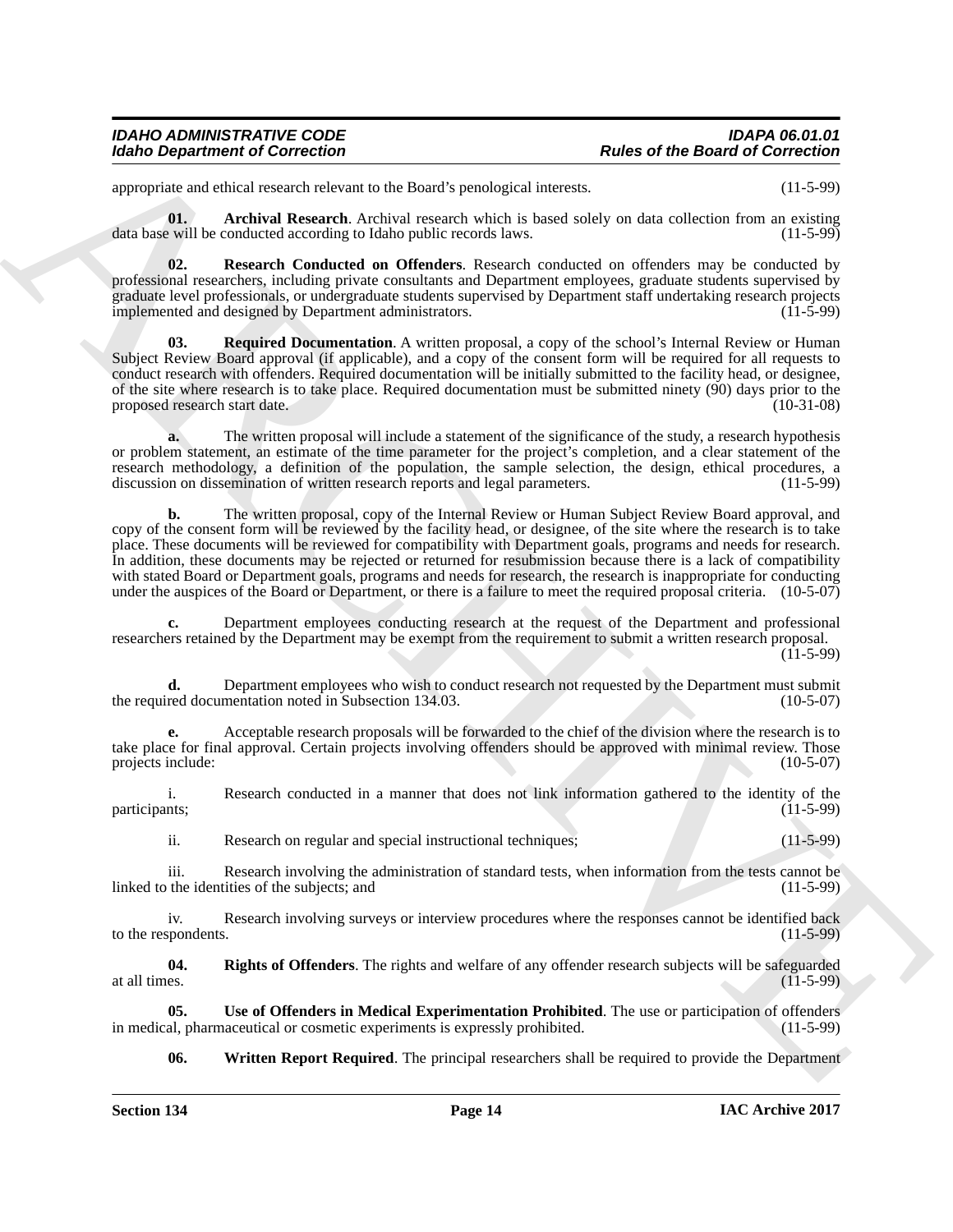### <span id="page-14-9"></span><span id="page-14-8"></span><span id="page-14-7"></span><span id="page-14-6"></span><span id="page-14-5"></span><span id="page-14-4"></span><span id="page-14-3"></span><span id="page-14-2"></span><span id="page-14-1"></span><span id="page-14-0"></span>**135. EXECUTIONS.**

|                                  | <b>Idaho Department of Correction</b>                                                                                                                                                                                                                                                                                                                                                                                                                                                                                                                                                     | <b>Rules of the Board of Correction</b> |  |
|----------------------------------|-------------------------------------------------------------------------------------------------------------------------------------------------------------------------------------------------------------------------------------------------------------------------------------------------------------------------------------------------------------------------------------------------------------------------------------------------------------------------------------------------------------------------------------------------------------------------------------------|-----------------------------------------|--|
|                                  | with a copy of the completed research results.                                                                                                                                                                                                                                                                                                                                                                                                                                                                                                                                            | $(11-5-99)$                             |  |
| 07.                              | Termination of Project. The director, any division chief, facility head, or designee may terminate<br>approved research at any time for noncompliance with any rule, policy or procedure, directive, or condition<br>previously agree upon, or for cause generated by an emergency situation or at the discretion of the director. (10-5-07)                                                                                                                                                                                                                                              |                                         |  |
| 135.                             | <b>EXECUTIONS.</b>                                                                                                                                                                                                                                                                                                                                                                                                                                                                                                                                                                        |                                         |  |
| 01.<br>the official executioner. | Personnel Assigned to Execution. Idaho Maximum Security Institution (IMSI) personnel and the<br>Department's administrative team will carry out the execution warrant. The IMSI facility head (or designee) shall be                                                                                                                                                                                                                                                                                                                                                                      | $(1-11-12)$                             |  |
| 02.                              | <b>Method of Execution.</b> Execution of the sentence of death shall be by lethal injection.                                                                                                                                                                                                                                                                                                                                                                                                                                                                                              | $(1-11-12)$                             |  |
| 03.                              | News Media Coordination. Department personnel will coordinate news media activity and<br>provide logistics and communications support. A news media center shall be established. The pre-execution briefing<br>will be delivered in the news media center. The post-execution briefing will occur in the news media center. News<br>media witnesses will be chosen pursuant to Department procedure.                                                                                                                                                                                      | $(1-11-12)$                             |  |
| 04.                              | Public Information Officer to Handle News Media Requests. The director (or designee) will<br>designate a public information officer to deal with execution-related news media requests and releases of information.                                                                                                                                                                                                                                                                                                                                                                       | $(1-11-12)$                             |  |
| 05.                              | Parking and Demonstration Areas Provided. Areas for public and news media parking will be<br>provided and maintained in a secure manner. Areas for public gathering and demonstration of support or opposition<br>to the death penalty will be provided and maintained in a secure manner.                                                                                                                                                                                                                                                                                                | $(1-11-12)$                             |  |
| 06.                              | Non-Disclosure. The Department will not disclose (under any circumstance) the identity of the on-<br>site physician; or staff, contractors, consultants, or volunteers serving on escort or medical teams; nor will the<br>Department disclose any other information wherein the disclosure of such information could jeopardize the<br>Department's ability to carry out an execution.                                                                                                                                                                                                   | $(1-11-12)$                             |  |
| 07.<br>operating procedure.      | Persons Allowed in the Execution Unit. The director (or designee) shall have the discretion to<br>determine the number of persons allowed in the execution unit at any time. In exercising this discretion, the director<br>(or designee) shall consider the safe, secure, and orderly operation of the Idaho Maximum Security Institution<br>(IMSI); the interests of the victim's family; and whether multiple death warrants are being executed concurrently. The<br>configuration of the execution unit and the occupants of each room will be in accordance with Department standard | $(1-11-12)$                             |  |
| a.                               | In most instances, the following persons should be allowed in the execution unit:                                                                                                                                                                                                                                                                                                                                                                                                                                                                                                         | $(1-11-12)$                             |  |
| i.                               | The administrative team;                                                                                                                                                                                                                                                                                                                                                                                                                                                                                                                                                                  | $(1-11-12)$                             |  |
| ii.                              | The escort team;                                                                                                                                                                                                                                                                                                                                                                                                                                                                                                                                                                          | $(1-11-12)$                             |  |
| iii.                             | The medical team as identified by the Department's administrative team;                                                                                                                                                                                                                                                                                                                                                                                                                                                                                                                   | $(1-11-12)$                             |  |
| iv.                              | The on-site physician;                                                                                                                                                                                                                                                                                                                                                                                                                                                                                                                                                                    | $(1-11-12)$                             |  |
| V.                               | The director (or designee);                                                                                                                                                                                                                                                                                                                                                                                                                                                                                                                                                               | $(11-4-11)$                             |  |
|                                  | An Idaho Board of Correction representative;                                                                                                                                                                                                                                                                                                                                                                                                                                                                                                                                              | $(1-11-12)$                             |  |
| vi.                              |                                                                                                                                                                                                                                                                                                                                                                                                                                                                                                                                                                                           |                                         |  |
| vii.                             | The chief of the Operations Division (or designee);                                                                                                                                                                                                                                                                                                                                                                                                                                                                                                                                       | $(11-4-11)$                             |  |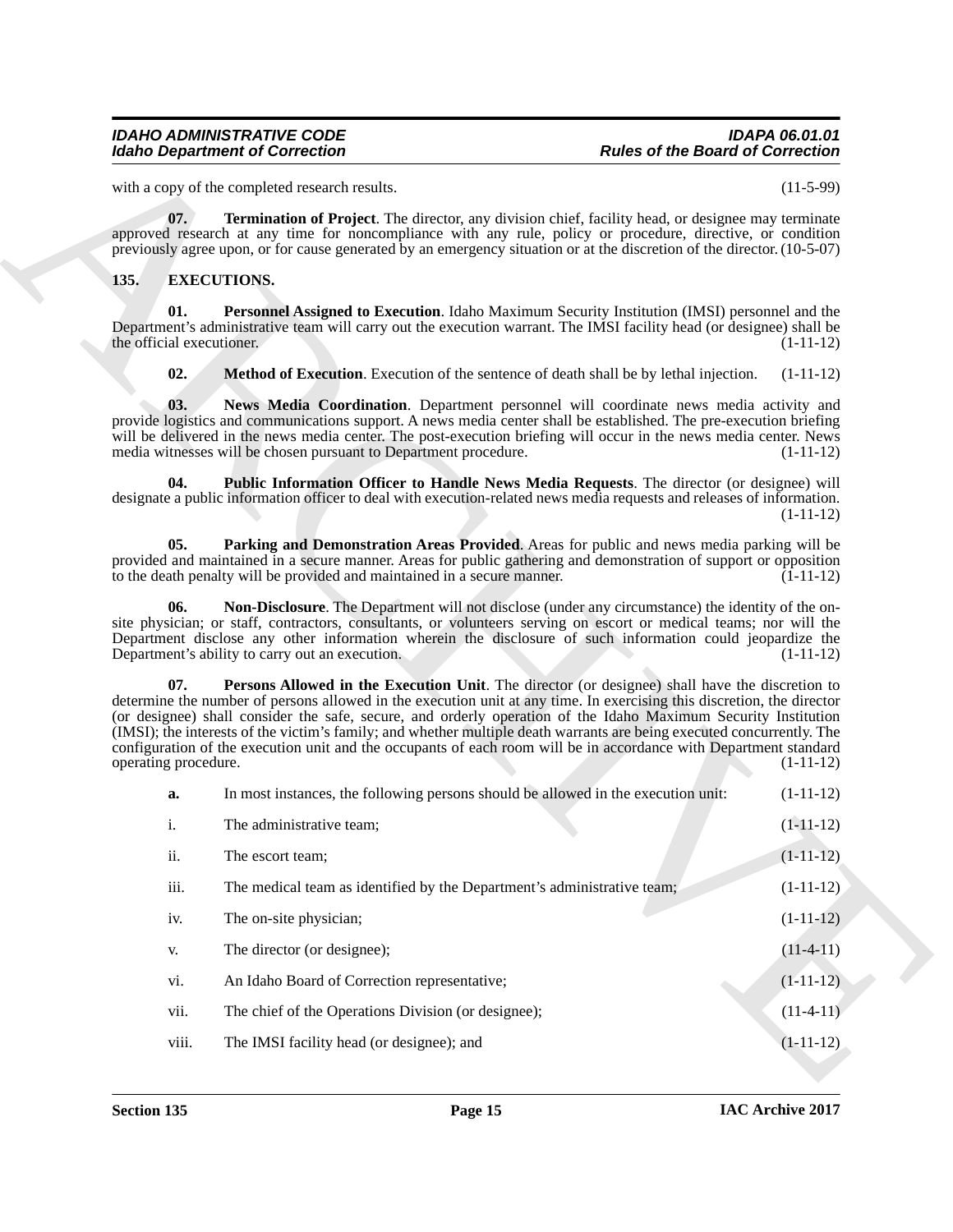|      | <b>Idaho Department of Correction</b>                                       |                                                                                                                                                                                                                                                                                                                                                                                                                                                                                           | <b>Rules of the Board of Correction</b>                                 |  |
|------|-----------------------------------------------------------------------------|-------------------------------------------------------------------------------------------------------------------------------------------------------------------------------------------------------------------------------------------------------------------------------------------------------------------------------------------------------------------------------------------------------------------------------------------------------------------------------------------|-------------------------------------------------------------------------|--|
| ix.  | The following witnesses:                                                    |                                                                                                                                                                                                                                                                                                                                                                                                                                                                                           | $(1-11-12)$                                                             |  |
| (1)  | The Ada County coroner (or deputy coroner);                                 |                                                                                                                                                                                                                                                                                                                                                                                                                                                                                           | $(1-11-12)$                                                             |  |
| (2)  | The sheriff from the county of conviction;                                  |                                                                                                                                                                                                                                                                                                                                                                                                                                                                                           | $(11-5-99)$                                                             |  |
| (3)  | The prosecuting attorney from the county of conviction;                     |                                                                                                                                                                                                                                                                                                                                                                                                                                                                                           | $(11-5-99)$                                                             |  |
| (4)  | A spiritual advisor of the offender's choosing;                             |                                                                                                                                                                                                                                                                                                                                                                                                                                                                                           | $(1-11-12)$                                                             |  |
| (5)  | The sentencing judge;                                                       |                                                                                                                                                                                                                                                                                                                                                                                                                                                                                           | $(11-5-99)$                                                             |  |
| (6)  | The Idaho governor (or his representative);                                 |                                                                                                                                                                                                                                                                                                                                                                                                                                                                                           | $(1-11-12)$                                                             |  |
| (7)  | The Idaho attorney general (or his representative);                         |                                                                                                                                                                                                                                                                                                                                                                                                                                                                                           | $(1-11-12)$                                                             |  |
| (8)  | Two (2) members of the victim's family;                                     |                                                                                                                                                                                                                                                                                                                                                                                                                                                                                           | $(11-4-11)$                                                             |  |
| (9)  |                                                                             | Two (2) friends (approved visitors) or members of the offender's family;                                                                                                                                                                                                                                                                                                                                                                                                                  | $(1-11-12)$                                                             |  |
| (10) | The offender's attorney of record; and                                      |                                                                                                                                                                                                                                                                                                                                                                                                                                                                                           | $(1-11-12)$                                                             |  |
| (11) |                                                                             | Four (4) members of the news media pursuant to Subsection 135.03 of these rules.                                                                                                                                                                                                                                                                                                                                                                                                          | $(1-11-12)$                                                             |  |
| b.   | another individual to attend in that person's place.                        | In the event that any of the persons (to include their designee or representative) identified in<br>Subsection 135.07.a. of these rules do not wish to attend the execution, the director (or designee) may approve                                                                                                                                                                                                                                                                       | $(1-11-12)$                                                             |  |
| 136. | <b>MERITORIOUS REDUCTION OF SENTENCE.</b>                                   |                                                                                                                                                                                                                                                                                                                                                                                                                                                                                           |                                                                         |  |
|      |                                                                             |                                                                                                                                                                                                                                                                                                                                                                                                                                                                                           |                                                                         |  |
| 01.  | meritorious conduct reduction of their sentence by the Director.            | Intent of the Board. It is the intent of the Board that eligible offenders be considered for a                                                                                                                                                                                                                                                                                                                                                                                            |                                                                         |  |
| 02.  | must meet the following criteria:                                           | Eligibility. In order to be considered for a meritorious conduct reduction of sentence, an offender                                                                                                                                                                                                                                                                                                                                                                                       |                                                                         |  |
| a.   |                                                                             | Have been convicted of an offense against the state, which was committed on or after July 1, 1986;                                                                                                                                                                                                                                                                                                                                                                                        |                                                                         |  |
| b.   |                                                                             | Is confined in an IDOC operated or contract facility for a term other than a life sentence; (11-5-10)                                                                                                                                                                                                                                                                                                                                                                                     |                                                                         |  |
| c.   | during a riot; or the prevention of an escape from a correctional facility. | Has completed an extraordinary act of heroism at risk to his or her own life; or for outstanding<br>service to the state of Idaho which results in the saving of lives, prevention of destruction of major property loss                                                                                                                                                                                                                                                                  |                                                                         |  |
| 03.  |                                                                             | <b>Procedure.</b> Any offender who meets the eligibility criteria for a meritorious conduct reduction may<br>be referred to the Director for consideration of a meritorious conduct reduction of his or her sentence. The decision to<br>award a meritorious conduct reduction shall be at the complete discretion of the Director after due consideration to<br>the facts and circumstances giving rise to the referral, together with any other factors the Director deems appropriate. | $(11-5-10)$<br>$(11-5-10)$<br>$(11-5-10)$<br>$(11-5-10)$<br>$(11-5-10)$ |  |
| 04.  | Limitations.                                                                |                                                                                                                                                                                                                                                                                                                                                                                                                                                                                           |                                                                         |  |
| a.   | for each month of the offender's sentence.                                  | The number of days awarded for a meritorious conduct reduction may not exceed fifteen (15) days                                                                                                                                                                                                                                                                                                                                                                                           | $(11-5-10)$<br>$(11-5-10)$                                              |  |

### <span id="page-15-3"></span><span id="page-15-2"></span><span id="page-15-1"></span><span id="page-15-0"></span>**136. MERITORIOUS REDUCTION OF SENTENCE.**

### <span id="page-15-5"></span><span id="page-15-4"></span>**04. Limitations**. (11-5-10)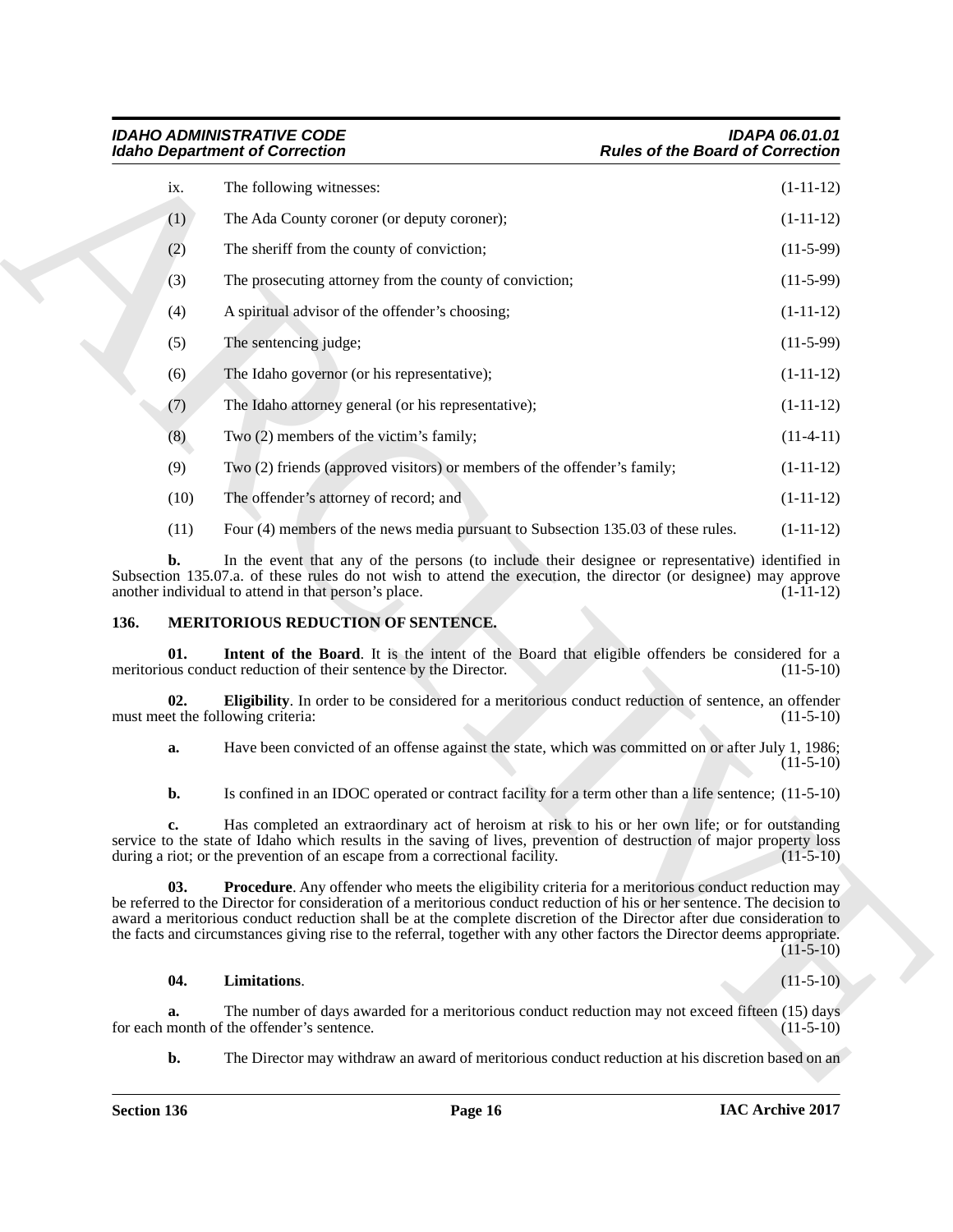offender's serious misconduct, escape, or commission of a new crime. An offender shall be entitled to a hearing prior<br>to any withdrawal of an award of meritorious conduct reduction. (11-5-10) to any withdrawal of an award of meritorious conduct reduction.

**c.** Nothing herein shall create any right or entitlement of an offender to receive a meritorious conduct reduction of sentence.  $(11-5-10)$ 

### <span id="page-16-0"></span>**137. -- 142. (RESERVED)**

### <span id="page-16-7"></span><span id="page-16-4"></span><span id="page-16-1"></span>**143. ADVISORY BOARDS.**

**01. Advisory Board Members' Responsibility**. Advisory board members shall be responsible for advising Department community work centers on the philosophies and wishes of the community so that those philosophies and wishes may be considered for incorporation into the community work center's established processes. (11-4-11)

<span id="page-16-8"></span><span id="page-16-6"></span>**02. Advisory Boards Established**. Each Department community work center shall establish an advisory board in the community where the community work center is located. The advisory board shall consist of no<br>less than four (4) and no more than seven (7) members. less than four  $(4)$  and no more than seven  $(7)$  members.

For the Dealer of the Dealer of the Board of Correction<br>
direction and other action and correction and correction and correction and the statistical statistical statistical<br>  $\mu_{\text{eff}}$  and  $\mu_{\text{eff}}$  and  $\mu_{\text{eff}}$  and  $\$ **03. Advisory Board Member Selection**. The Department shall identify the needs of the community work center and the offender population, and take into consideration the type of community representatives and partners best suited to meet those needs. The Department shall make the final selection of advisory board members to serve on the advisory board. Advisory board members should represent segments of the community that are important to the successful operation of the community work center such as the following representatives and partners: (11-4-11) (2002) (2003) (2003) (2004) (2004) (2004) (2004) (2004) (2004) (2004) (2004) (2004) (2004) (2004) (2004) (2004) (2004) (2004) (2004) (2004) (2004) (2004) (2004) (2004) (2004) (2004) (2004) (2004) (2004)

| а.        | Law enforcement: |  | $(11-4-11)$ |
|-----------|------------------|--|-------------|
| <b>b.</b> | Businesses:      |  | $(11-4-11)$ |

- **c.** Faith-based communities; and (11-4-11)
- <span id="page-16-5"></span>**d.** Employment. (11-4-11)

**04. Advisory Board Meetings**. Advisory board meeting dates and times shall be set by the Department and the existing advisory board. The Department shall not be bound to follow any advisory board recommendations but shall be free to decide which philosophies and community wishes recommended by the advisory board best suits the needs of the community work center and the offender population. (11-4-11)

### <span id="page-16-2"></span>**144. (RESERVED)**

### <span id="page-16-9"></span><span id="page-16-3"></span>**145. SUBPOENAS.**

The Department shall conduct thorough and appropriate investigations and absconder apprehensions, in part, by requesting, reviewing, processing, and issuing subpoenas consistent with Sections 20-209G and 20-228A, Idaho Code. (11-6-09) Code. (11-6-09)

<span id="page-16-10"></span>**01. Subpoena Authority**. The Director has the authority to require, by way of an administrative subpoena, the production of all documents that are necessary in the performance of the functions assigned by law. For the purpose of this section only, documents shall be defined as any writings, charts, records, recordings, electronic records or data, photographs, tangible things, drawings, or diagrams of any type or kind. (11-6-09) records or data, photographs, tangible things, drawings, or diagrams of any type or kind.

**a.** Office of Professional Standards' investigators, conducting an authorized inquiry or investigation, may request an administrative subpoena be issued for documents. (11-6-09)

**b.** Probation and parole officers, assisting in the apprehension of parolees who have absconded and network in the apprehension of paroles who have absconded and network of the area are arrest warrants, may request an adm for whom there are arrest warrants, may request an administrative subpoena be issued for documents.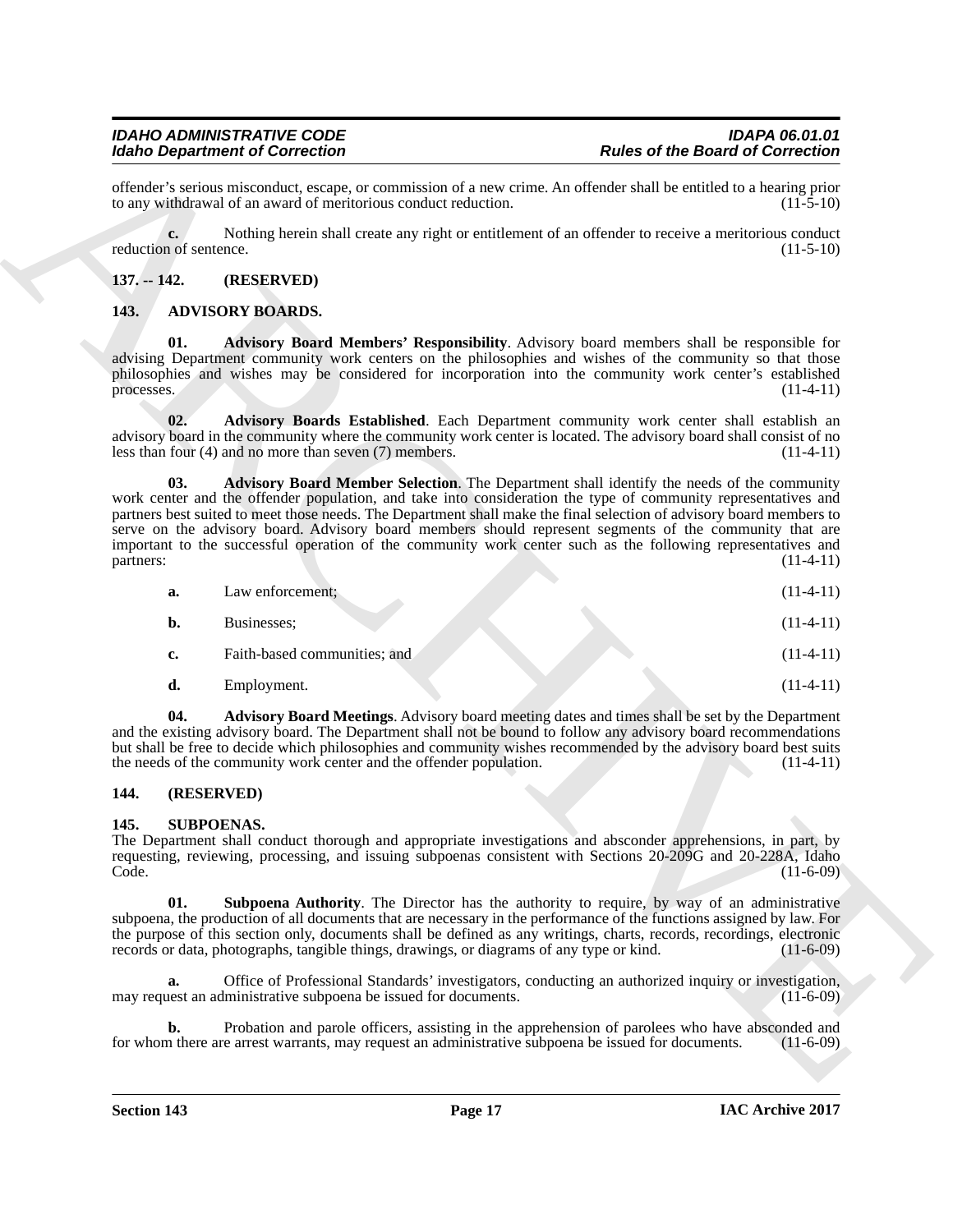<span id="page-17-6"></span>Service of Subpoenas. Normally, the investigator will personally serve the administrative subpoena at the principal place of business or residence of the person being served. A duplicate original (i.e., a second copy with original signatures) shall be left with the business or person being served. (11-6-09) copy with original signatures) shall be left with the business or person being served.

**03. Timelines for the Production of Documents**. The business or person on whom the service was successfully executed, should be allowed reasonable time (usually ten (10) to thirty (30) calendar days) to produce the documents listed in the administrative subpoena. Factors to be considered when determining what is reasonable<br>includes: (11-6-09) includes: (11-6-09)

<span id="page-17-7"></span>**a.** The type and volume of documents requested; and (11-6-09)

<span id="page-17-4"></span>**b.** The possibility of documents being removed or destroyed. (11-6-09)

**04. Compliance and Noncompliance with the Served Subpoena**. Upon compliance with the terms of the subpoena, the recipient investigator shall provide written notice to the Office of Professional Standards' administrative assistant (or designee). The administrative assistant (or designee) will file the written notification in the investigative file and record receipt of the documents subpoenaed.  $(11-6-09)$ the investigative file and record receipt of the documents subpoenaed.

Moreo Geographen of George Constraints (i.e. investigate with the standard of George Constraints)<br>
and the principal state of Schematic Action (i.e. investigate with Archives Constraints)<br>
and the principal state of Schem **a.** If the business or person subpoenaed to produce the documents does not comply with the subpoena, the investigator will promptly advise the deputy attorneys general who represent the Department, via memorandum, describing the relevant circumstances. The deputy attorneys general will advise the investigator and the Director as to whether to compel production of the documents via court action and, if so, develop a strategy and procedures to compel compliance. (11-6-09) compel compliance.

<span id="page-17-5"></span>**05. Reimbursement**. Generally, subpoenaed businesses or persons are entitled to reimbursement of reasonable costs associated with searching for, assembling, and copying subpoenaed documents pursuant to Idaho<br>Rules of Civil Procedure, Rule 35. (11-6-09) Rules of Civil Procedure, Rule 35.

**a.** Financial institutions, as defined in 12 U.S.C. Section 35, Right to Financial Privacy Act, may seek ement for the costs of providing a customer's financial records. (11-6-09) reimbursement for the costs of providing a customer's financial records.

**b.** Pursuant to 18 U.S.C. Section 2706, telecommunication carriers are authorized to charge a reasonable fee to cover the costs of searching for and providing information responsive to a subpoena. Some agency subpoenas are an exception to this rule but only to the extent that they seek records or other information maintained<br>by a common carrier that relate to telephone toll records and telephone listings. (11-6-09) by a common carrier that relate to telephone toll records and telephone listings.

i. Telephone toll records generally include records of outgoing long-distance calls made from a landline and records of all incoming and outgoing calls made to and from a cellular phone. (11-6-09)

ii. With respect to landlines specifically, the cost of searching for records of incoming local calls is reimbursable, and the cost of searching for records of incoming long-distance calls may also be reimbursable.

 $(11-6-09)$ 

**c.** Upon receipt of an invoice for documents provided by any business or person, the Office of Professional Standards' chief investigator (or designee) will consult with the deputy attorneys general to determine if reimbursement is required.

<span id="page-17-3"></span>i. When reimbursement is approved, invoices will be paid by the respective Department division.

#### $(11-6-09)$

### <span id="page-17-0"></span>**146. -- 301. (RESERVED)**

### <span id="page-17-2"></span><span id="page-17-1"></span>**302. HOUSING INMATES IN COUNTY FACILITIES.**

**01. Payment of Daily Fee**. The Department shall pay an Idaho county housing an inmate committed to the custody of the Board a daily fee as established by Section 20-237A, Idaho Code. The fee shall accrue and become payable beginning on the day after the county sheriff provides the notification required by Subsection 302.02.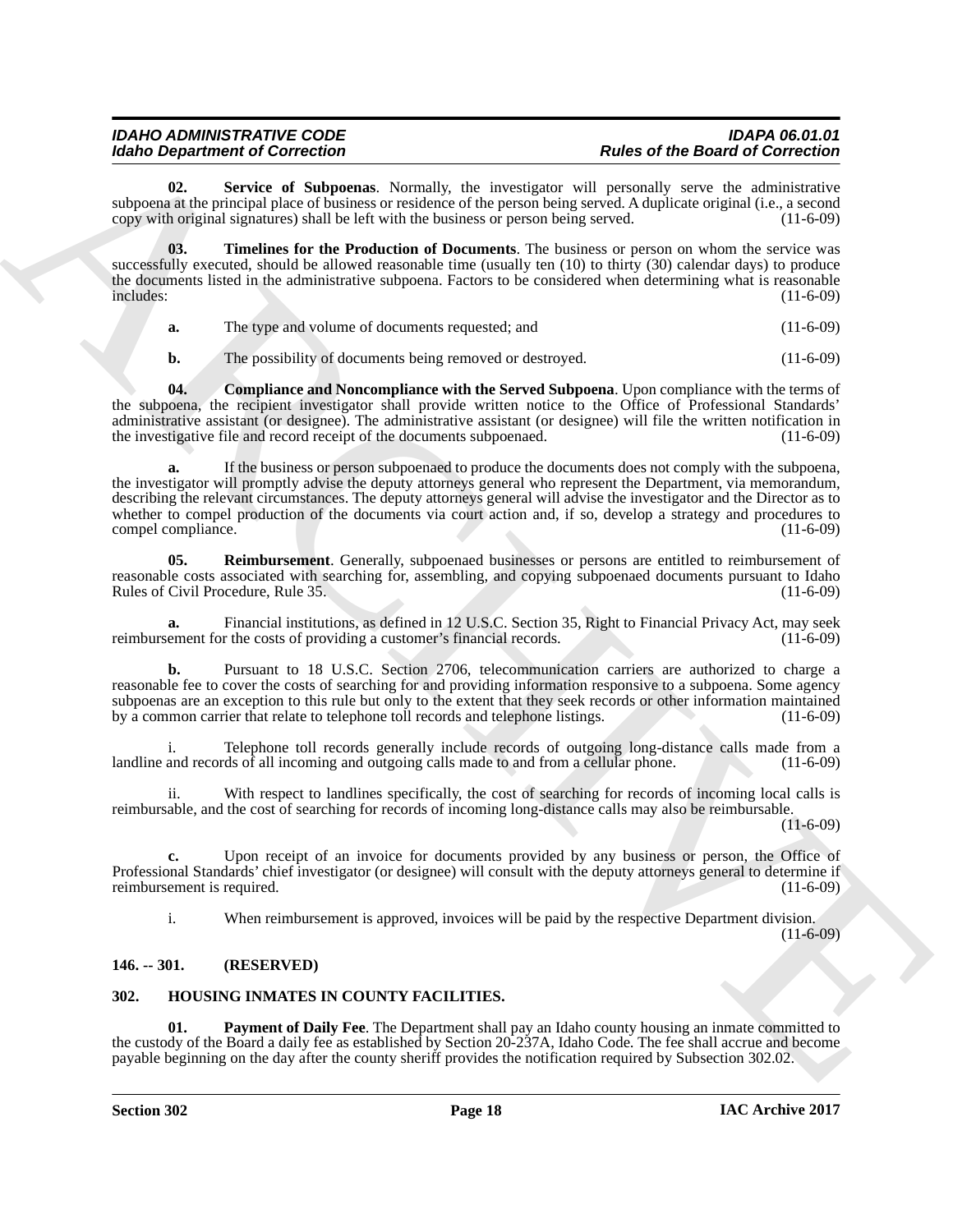### <span id="page-18-3"></span><span id="page-18-2"></span><span id="page-18-1"></span><span id="page-18-0"></span>**03. Accepting the Inmate for Transport to a Department Facility**. (11-5-99)

| The fee includes the ordinary daily expenses of housing an inmate, including room and board.<br>a.<br>custody of the Board subject to the provisions of Subsection 302.05.<br>c.<br>trustees, and inmates held under court-ordered jurisdiction.<br>02.<br>imprisonment and committed to the custody of the Board, the sheriff shall notify the Department. Notification shall<br>be made by sending a copy of the judgment of conviction to the Department by certified mail or facsimile. (10-5-07)<br>Accepting the Inmate for Transport to a Department Facility.<br>03.<br>а.<br>Department facility unless the notification required by Subsection 302.02 has been made or unless the director or his<br>designee authorizes the transport in writing; and<br>b.<br>sheriff must immediately notify the Department.<br>c.<br>shall have sent the following information about the inmate to the Department central records bureau:<br>i.<br>Judgment and commitment orders from the court;<br>$\ddot{\mathbf{11}}$ .<br>Jail disciplinary and incident reports, if any; and<br>iii.<br>Medical and psychological files.<br>04.<br>inmate is confined at the county jail, except as may be modified by this section or agreement between the Board and<br>the county jail.<br>05.<br>psychological, and psychiatric services shall be the responsibility of the jail where the inmate is held, however, he<br>Department's health authority shall have the responsibility for approving medical, dental, psychological, and<br>psychiatric health care payments for inmates committed to the custody of the Board and housed in county jails.<br>a.<br>including consultant appointments, scheduled hospitalizations, and dental care, shall be approved by the health<br>authority, or designee prior to occurring, except as noted in Subsection 302.05.<br>b.<br>c.<br>Emergency care, which requires possible transport of the inmate out-of-state, requires prior approval by the health<br>authority, or designee. | <b>Rules of the Board of Correction</b><br><b>Idaho Department of Correction</b>                                         |
|------------------------------------------------------------------------------------------------------------------------------------------------------------------------------------------------------------------------------------------------------------------------------------------------------------------------------------------------------------------------------------------------------------------------------------------------------------------------------------------------------------------------------------------------------------------------------------------------------------------------------------------------------------------------------------------------------------------------------------------------------------------------------------------------------------------------------------------------------------------------------------------------------------------------------------------------------------------------------------------------------------------------------------------------------------------------------------------------------------------------------------------------------------------------------------------------------------------------------------------------------------------------------------------------------------------------------------------------------------------------------------------------------------------------------------------------------------------------------------------------------------------------------------------------------------------------------------------------------------------------------------------------------------------------------------------------------------------------------------------------------------------------------------------------------------------------------------------------------------------------------------------------------------------------------------------------------------------------------------------------------------------------------|--------------------------------------------------------------------------------------------------------------------------|
|                                                                                                                                                                                                                                                                                                                                                                                                                                                                                                                                                                                                                                                                                                                                                                                                                                                                                                                                                                                                                                                                                                                                                                                                                                                                                                                                                                                                                                                                                                                                                                                                                                                                                                                                                                                                                                                                                                                                                                                                                              | $(10-5-07)$                                                                                                              |
|                                                                                                                                                                                                                                                                                                                                                                                                                                                                                                                                                                                                                                                                                                                                                                                                                                                                                                                                                                                                                                                                                                                                                                                                                                                                                                                                                                                                                                                                                                                                                                                                                                                                                                                                                                                                                                                                                                                                                                                                                              | $(11-5-99)$                                                                                                              |
|                                                                                                                                                                                                                                                                                                                                                                                                                                                                                                                                                                                                                                                                                                                                                                                                                                                                                                                                                                                                                                                                                                                                                                                                                                                                                                                                                                                                                                                                                                                                                                                                                                                                                                                                                                                                                                                                                                                                                                                                                              | The Department will pay for all ordinary medical and dental expenses of inmates committed to the<br>$(10-5-07)$          |
|                                                                                                                                                                                                                                                                                                                                                                                                                                                                                                                                                                                                                                                                                                                                                                                                                                                                                                                                                                                                                                                                                                                                                                                                                                                                                                                                                                                                                                                                                                                                                                                                                                                                                                                                                                                                                                                                                                                                                                                                                              | The Department shall not make payment for inmates held on pending charges, inmate workers,<br>$(11-5-99)$                |
|                                                                                                                                                                                                                                                                                                                                                                                                                                                                                                                                                                                                                                                                                                                                                                                                                                                                                                                                                                                                                                                                                                                                                                                                                                                                                                                                                                                                                                                                                                                                                                                                                                                                                                                                                                                                                                                                                                                                                                                                                              | Notification of New Commitment. Upon receiving into his custody an inmate sentenced to                                   |
|                                                                                                                                                                                                                                                                                                                                                                                                                                                                                                                                                                                                                                                                                                                                                                                                                                                                                                                                                                                                                                                                                                                                                                                                                                                                                                                                                                                                                                                                                                                                                                                                                                                                                                                                                                                                                                                                                                                                                                                                                              | $(11-5-99)$                                                                                                              |
|                                                                                                                                                                                                                                                                                                                                                                                                                                                                                                                                                                                                                                                                                                                                                                                                                                                                                                                                                                                                                                                                                                                                                                                                                                                                                                                                                                                                                                                                                                                                                                                                                                                                                                                                                                                                                                                                                                                                                                                                                              | A newly sentenced and committed inmate shall not be accepted for transport from a county jail to a<br>$(11-5-99)$        |
|                                                                                                                                                                                                                                                                                                                                                                                                                                                                                                                                                                                                                                                                                                                                                                                                                                                                                                                                                                                                                                                                                                                                                                                                                                                                                                                                                                                                                                                                                                                                                                                                                                                                                                                                                                                                                                                                                                                                                                                                                              | If a sheriff moves an inmate committed to the custody of the Board to the jail of another county, the<br>$(10-5-07)$     |
|                                                                                                                                                                                                                                                                                                                                                                                                                                                                                                                                                                                                                                                                                                                                                                                                                                                                                                                                                                                                                                                                                                                                                                                                                                                                                                                                                                                                                                                                                                                                                                                                                                                                                                                                                                                                                                                                                                                                                                                                                              | Prior to the date of the transport of the inmate from a county jail to a Department facility, the sheriff<br>$(10-5-07)$ |
|                                                                                                                                                                                                                                                                                                                                                                                                                                                                                                                                                                                                                                                                                                                                                                                                                                                                                                                                                                                                                                                                                                                                                                                                                                                                                                                                                                                                                                                                                                                                                                                                                                                                                                                                                                                                                                                                                                                                                                                                                              | $(11-5-99)$                                                                                                              |
|                                                                                                                                                                                                                                                                                                                                                                                                                                                                                                                                                                                                                                                                                                                                                                                                                                                                                                                                                                                                                                                                                                                                                                                                                                                                                                                                                                                                                                                                                                                                                                                                                                                                                                                                                                                                                                                                                                                                                                                                                              | $(11-5-99)$                                                                                                              |
|                                                                                                                                                                                                                                                                                                                                                                                                                                                                                                                                                                                                                                                                                                                                                                                                                                                                                                                                                                                                                                                                                                                                                                                                                                                                                                                                                                                                                                                                                                                                                                                                                                                                                                                                                                                                                                                                                                                                                                                                                              | $(11-5-99)$                                                                                                              |
|                                                                                                                                                                                                                                                                                                                                                                                                                                                                                                                                                                                                                                                                                                                                                                                                                                                                                                                                                                                                                                                                                                                                                                                                                                                                                                                                                                                                                                                                                                                                                                                                                                                                                                                                                                                                                                                                                                                                                                                                                              | <b>Conditions of Confinement</b> . The policies and guidelines of the county jail shall apply while the<br>$(10-5-07)$   |
|                                                                                                                                                                                                                                                                                                                                                                                                                                                                                                                                                                                                                                                                                                                                                                                                                                                                                                                                                                                                                                                                                                                                                                                                                                                                                                                                                                                                                                                                                                                                                                                                                                                                                                                                                                                                                                                                                                                                                                                                                              | Medical, Dental, Psychological and Psychiatric Care. Delivery of routine medical, dental,<br>$(10-5-07)$                 |
|                                                                                                                                                                                                                                                                                                                                                                                                                                                                                                                                                                                                                                                                                                                                                                                                                                                                                                                                                                                                                                                                                                                                                                                                                                                                                                                                                                                                                                                                                                                                                                                                                                                                                                                                                                                                                                                                                                                                                                                                                              | All medical services for an offender housed in a county jail delivered outside the county jail,<br>$(10-5-07)$           |
|                                                                                                                                                                                                                                                                                                                                                                                                                                                                                                                                                                                                                                                                                                                                                                                                                                                                                                                                                                                                                                                                                                                                                                                                                                                                                                                                                                                                                                                                                                                                                                                                                                                                                                                                                                                                                                                                                                                                                                                                                              | The health authority, or designee, shall be notified the next working day of any emergency services.<br>$(11-5-99)$      |
|                                                                                                                                                                                                                                                                                                                                                                                                                                                                                                                                                                                                                                                                                                                                                                                                                                                                                                                                                                                                                                                                                                                                                                                                                                                                                                                                                                                                                                                                                                                                                                                                                                                                                                                                                                                                                                                                                                                                                                                                                              | Any extraordinary treatment shall be approved by the health authority prior to treatment.<br>$(10-5-07)$                 |
| will result in the county jail being held responsible for any charges or expenses incurred.                                                                                                                                                                                                                                                                                                                                                                                                                                                                                                                                                                                                                                                                                                                                                                                                                                                                                                                                                                                                                                                                                                                                                                                                                                                                                                                                                                                                                                                                                                                                                                                                                                                                                                                                                                                                                                                                                                                                  | Failure to make the notifications required by Subsection 302.05 to the health authority or designee<br>d.<br>$(10-5-07)$ |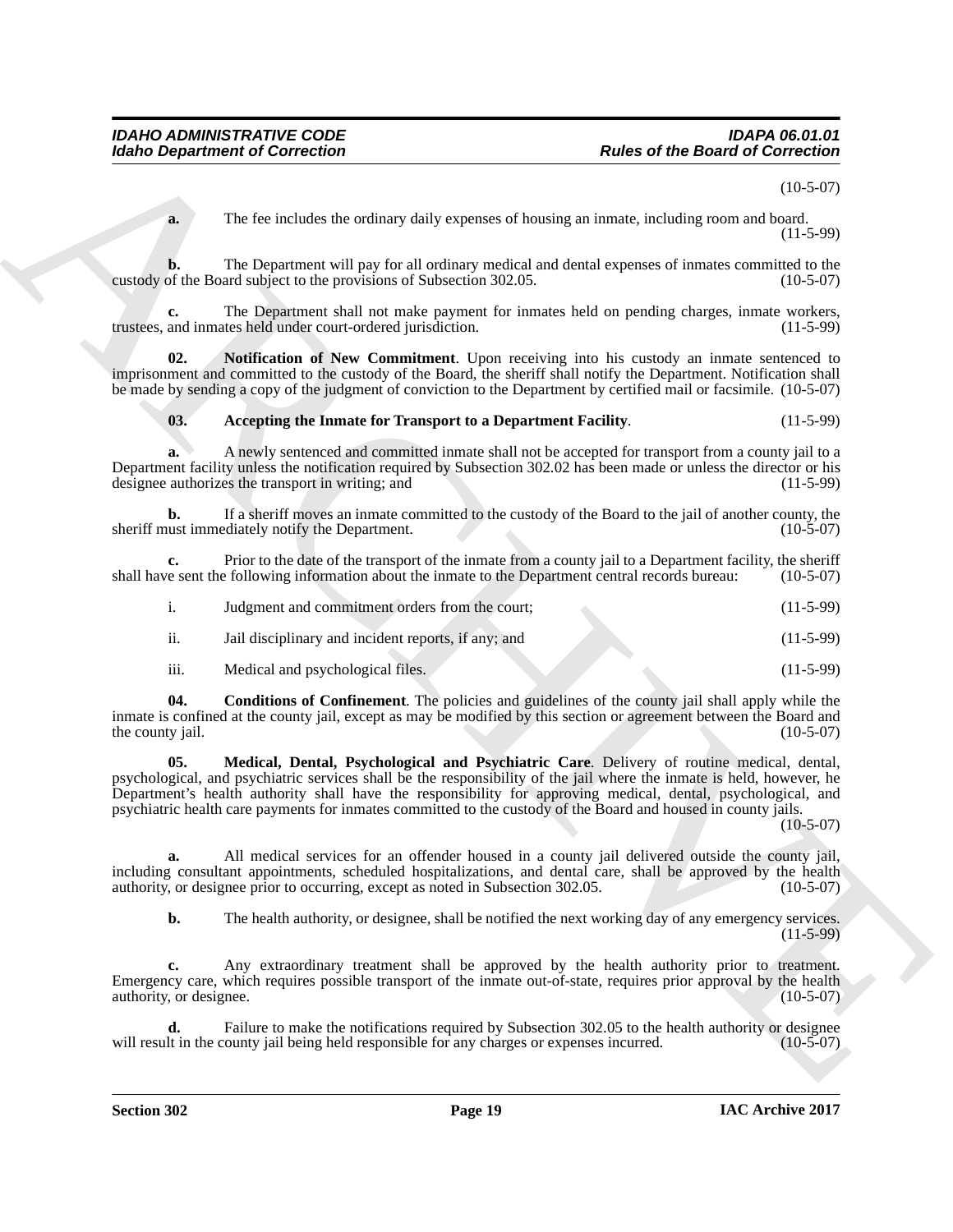**e.** Transportation of the inmate to and from appointments shall be the responsibility of the county jail. An inmate committed to the custody of the Board shall not be left without security escort, except as may be approved<br>by the director or designee. (10-5-07) by the director or designee.

<span id="page-19-10"></span>**06. Transporting Inmates**. The Department will transport newly committed inmates from the county jail to a Department destination determined by the Department. The sheriff shall transport inmates from a Department facility to the county jail when a court appearance is ordered. Other transport arrangements may be made between the Department and the sheriff. (10-5-07)

<span id="page-19-9"></span>**Inmate Work Assignments**. Inmates committed to the custody of the Board who are being held in county jails may be assigned to work assignments or work projects subject to Subsection 302.07. No inmate shall be assigned to a work assignment or project outside of the secure perimeter of the jail. An inmate shall not be outside of the secure perimeter of the jail when not directly supervised or escorted by security personnel, except upon approval of the director or designee. (10-5-07)

### <span id="page-19-0"></span>**303. -- 310. (RESERVED)**

### <span id="page-19-11"></span><span id="page-19-1"></span>**311. INMATE MARRIAGES.**

Section 32-201, Idaho Code, requires that all marriages in Idaho be accomplished with a license and by solemnization. A person desiring to marry an inmate shall make application for marriage to the facility head of the facility where the inmate is held in custody. The facility head shall have discretion to allow a solemnization ceremony to be conducted within the facility between a member of the public and an inmate of the opposite gender if in the opinion of the facility head doing so will not be contrary to penological interests. (11-5-99) opinion of the facility head doing so will not be contrary to penological interests.

### <span id="page-19-3"></span><span id="page-19-2"></span>**312. DECEASED OFFENDERS.**

<span id="page-19-8"></span>**01. Notifications**. Upon verification of the death of an incarcerated offender, the facility head (or designee) shall notify the coroner of the county in which the facility is located and the offender's family in accordance with emergency contact information the offender has on file with the facility. (11-2-12)

<span id="page-19-4"></span>**02. Autopsy and Inquest**. The coroner shall determine if an autopsy should be performed in accordance with state law and the interests of the public. The Department shall seek an autopsy in all cases of violent or sudden and unexpected death. The coroner shall hold an inquest as required by Section 31-2801, Idaho Code, unless the autopsy was waived. (11-2-12)

<span id="page-19-6"></span><span id="page-19-5"></span>**03. Delivery of the Body to a Funeral Home**. As soon as possible after the death of the incarcerated offender, the facility head (or designee) shall arrange for the body to be delivered to coroner or a funeral home. The deceased offender's family, if any, shall be told where the body may be claimed and if the family claims the body, the family shall be responsible for all costs of interment. (11-2-12)

Moreo Department of Concellent the same layer symbol and let us the form of the file of the Concellent of Concellent Concellent Concellent Concellent Concellent Concellent Concellent Concellent Concellent Concellent Conce **04. Body Not Claimed**. In cases where the coroner has performed an autopsy and the body has been released but not claimed, or where the body has not been claimed within seventy-two (72) hours after death and a reasonable and good faith effort was made to notify the deceased offender's family, the facility head (or designee) shall arrange with a funeral home for interment. If there is not sufficient property in the estate of the deceased offender to pay the necessary expenses of interment, the expenses are a legal charge against the county where the facility is located pursuant to Section 31-2802, Idaho Code. The director of the Department may, in his sole discretion, accept financial responsibility for the costs of interment on behalf of the Department. When the Department accepts financial responsibility for the costs of interment, the interment will be by cremation. (11-2-12)

<span id="page-19-7"></span>**05. Disposition of the Deceased Offender's Money and Property**. After the death of an incarcerated offender, the facility head (or designee) will make a good-faith effort to locate the person or charitable organization the deceased offender designated in emergency contact information to receive his money and property after interment and property mailing decisions have been made.  $(11-2-12)$ 

**a.** In cases where none of the deceased offender's family or friends take financial responsibility for the deceased offender's interment, the Department shall first apply the deceased offender's money towards the offender's interment. (11-2-12) offender's interment.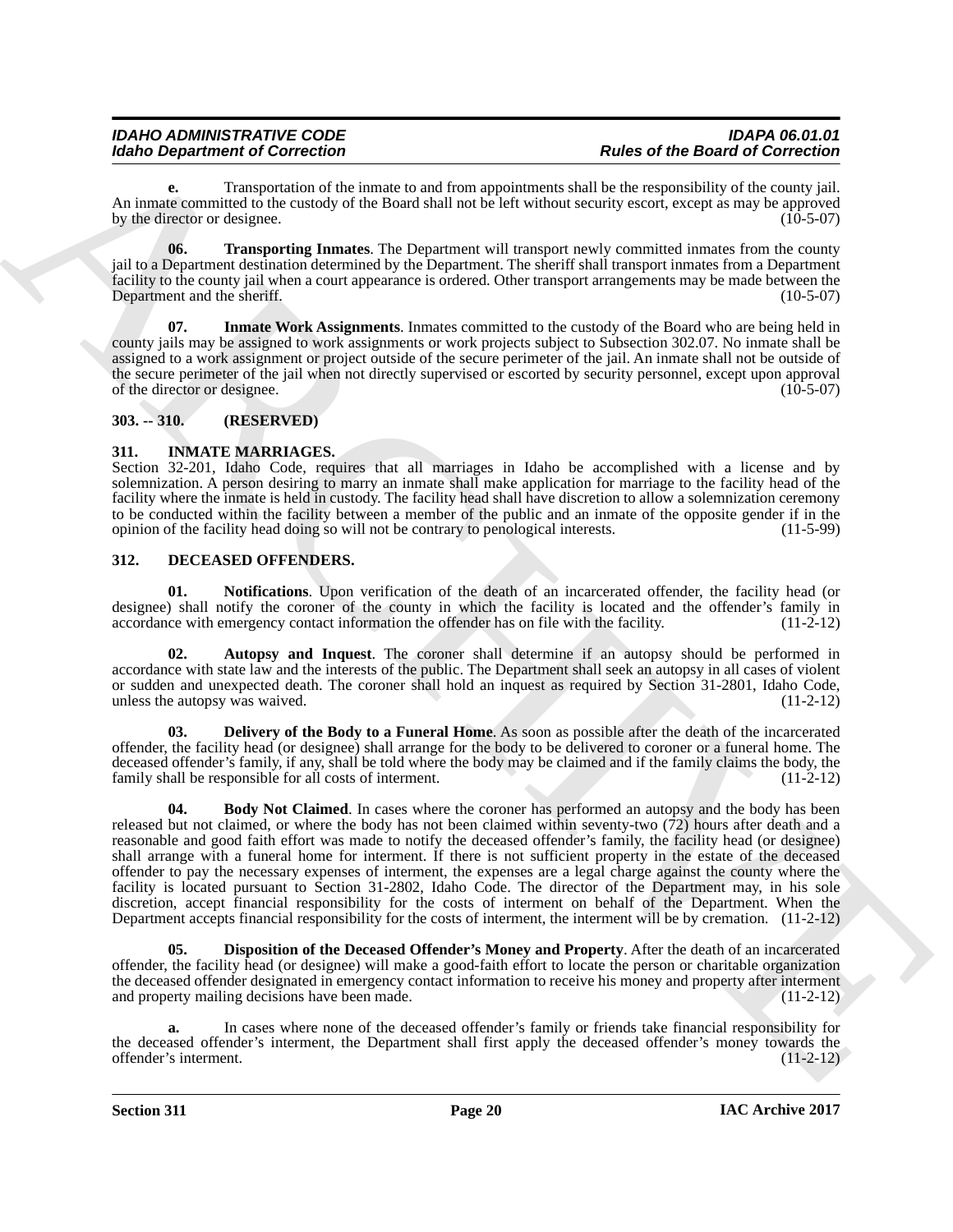Moreo Department of Correction<br>
Units of the Board of Correction<br>
Units of the Board of Correction<br>
property that provide controlled expansion the streament of the distribution in<br>
Figure 2011 and the streament of the str **b.** In cases where the person or charitable organization the deceased offender designated to receive his property and the designated person or charitable organization requests that the deceased offender's property be mailed, the Department shall secondly apply the deceased offender's money towards the cost of mailing the deceased offender's property to the person or charitable organization. If no money remains to cover the cost of mailing the deceased offender's property, the person or charitable organization will have to arrange with the facility to pick up the property, or if the person or charitable organization declines to pick up the property, the Department may dispose of the property in accordance with Department standard operating procedure. (11-2-12)

**c.** Any money remaining after the deduction of interment and property mailing costs shall be released by the Department to the person or charitable organization the deceased offender designated in emergency contact information to receive his money and property. (11-2-12) information to receive his money and property.

If the Department is unable to locate the person or charitable organization designated to receive the deceased offender's money, the Department will hold the money for up to two (2) fiscal years and then process the money as unclaimed funds. The Department shall submit all unclaimed funds to the Idaho State Treasurer's Office. (11-2-12)

ii. If the Department is unable to locate the person or charitable organization designated to receive the deceased offender's property, the Department will hold the property for up to one hundred eighty (180) days and then donate or destroy the property in accordance with Department standard operating procedure. (11-2-12)

<span id="page-20-2"></span>**06. Offenders Housed in Non-Department Facilities**. If an incarcerated offender in the custody of the Board dies while housed in a non-Department facility, the Department shall pay for costs of disposition of the body, unless other arrangements are stated in an agreement or contract with the non-Department facility or unless the family shall claim the body of the deceased offender. (11-2-12) family shall claim the body of the deceased offender.

### <span id="page-20-0"></span>**313. -- 400. (RESERVED)**

### <span id="page-20-3"></span><span id="page-20-1"></span>**401. MEDICAL CARE.**

<span id="page-20-6"></span>**01. Notification of Family in Emergency**. In the event of a serious injury to an inmate or the hospitalization in an acute care setting of an inmate the facility head of the facility where the inmate was housed shall make reasonable efforts to notify the inmate's family, unless doing so would be contrary to penological interests.

(11-5-99)

<span id="page-20-5"></span>**02. Contracts with Hospitals**. The Department may enter into contracts with hospitals in the community where a facility is located to provide for the secure hospital care of inmates in the custody of the Board. (11-5-99)

<span id="page-20-4"></span>**03.** Children Born to Inmates. The Board or the Department shall not be financially or otherwise ble for the medical or other care of a child born to an offender in the custody of the Board. (11-5-99) responsible for the medical or other care of a child born to an offender in the custody of the Board.

<span id="page-20-7"></span>**04. Organ Transplant Donations by Inmates**. The director or his designee may approve organ donations by inmates only if the recipient is a member of the inmate's immediate family. Any such organ donation by<br>any inmate to an immediate family member shall meet the following criteria: (11-5-99) any inmate to an immediate family member shall meet the following criteria:

**a.** The Department, or its medical provider if privatized, shall incur no financial liability as a result of any proposed organ donation. All costs related to the proposed organ donation and transplant must be paid by the recipient; (11-5-99) recipient;  $(11-5-99)$ 

**b.** The proposed transplant procedure must fall within acceptable community standards of medical established medical practices; (11-5-99) care and established medical practices;

**c.** Both the donor and the recipient shall sign a hold harmless and indemnification agreement to the f the Board and the Department; and (11-5-99) benefit of the Board and the Department; and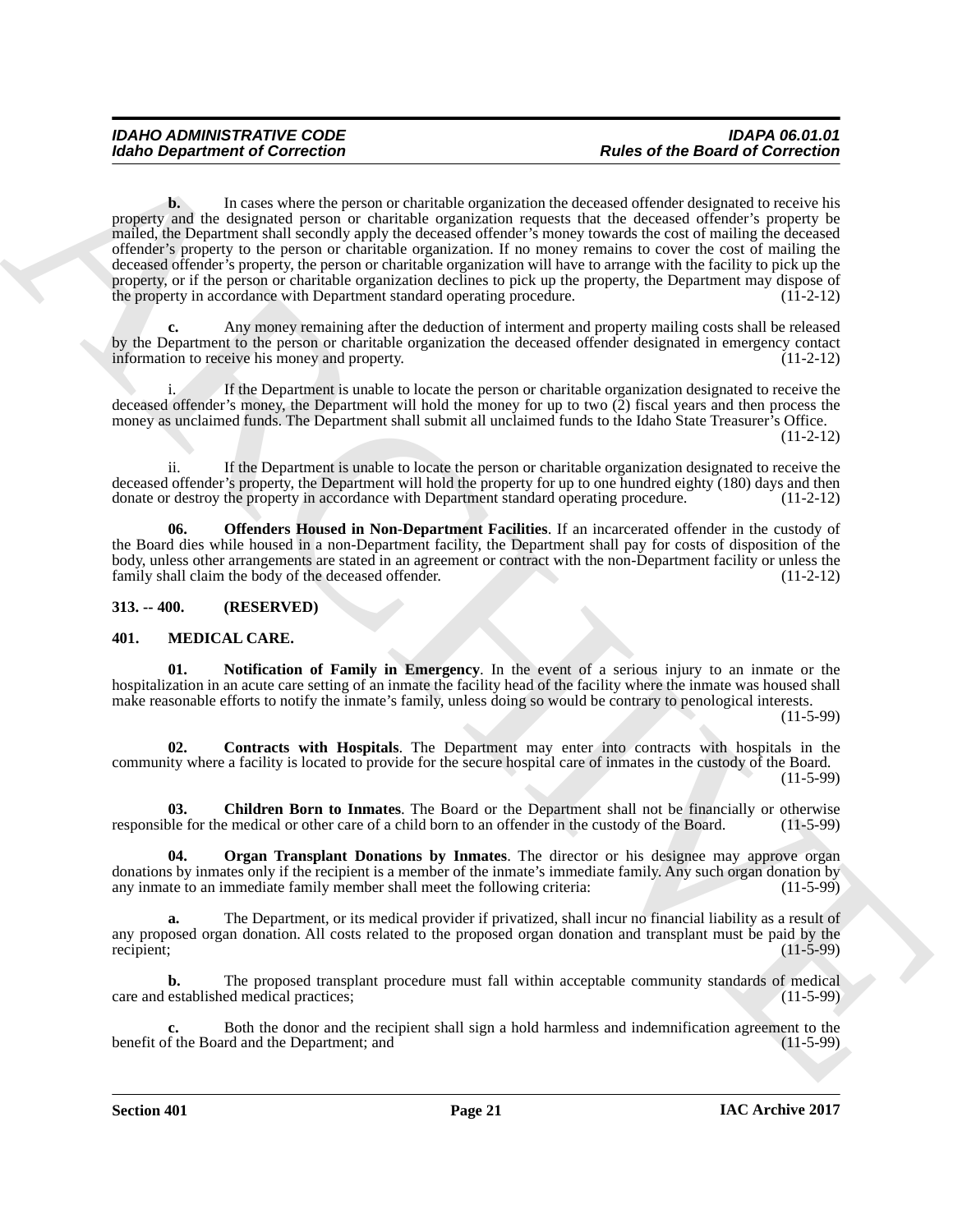<span id="page-21-3"></span><span id="page-21-1"></span>**d.** The Board expressly prohibits organ donation from the body of an executed inmate. (11-5-99)

### <span id="page-21-0"></span>**402. CORRESPONDENCE WITH INMATES.**

**01.** Incoming Mail. All incoming mail shall be opened and inspected to ensure it does not contain prohibited items as described in Section 402. Mail may be withheld subject to the provisions of Subsection 402.04 and  $402.05$ . (10-5-07)

**a.** Books, magazines, newspapers, and other publications may only be received directly from a legitimate publisher or other legitimate business source. Legitimacy of the source shall be in the sole discretion of the facility head or designee. (10-31-08) facility head or designee.

**b.** Any money order or cashier's check enclosed will be credited to the inmate's trust account, except that money or other forms of exchange hidden or concealed in the correspondence shall be considered contraband and confiscated. Unapproved items of value not otherwise contraband must be returned to the sender at the inmate's expense within forty-five (45) days or they will be considered contraband and confiscated. (10-31-08) expense within forty-five (45) days or they will be considered contraband and confiscated.

<span id="page-21-4"></span>**02. Legal Mail**. Legal mail is confidential communication directly between an offender and an attorney (for the purposes of seeking or providing legal services only), an offender and the court, opposing parties for service of documents (pursuant to court rules), or third parties for service of documents (pursuant to court rules).

 $(11-5-10)$ 

**a.** To be recognized and treated as legal mail, correspondence from a legal source must be clearly 'Legal Mail'' and display the name, title and address of the sender. (10-5-07) marked "Legal Mail" and display the name, title and address of the sender.

**b.** Mail that does not meet the requirements of Section 402 shall be treated as regular mail. (10-5-07)

**c.** Legal mail should be opened in the presence of the inmate and may be scanned to ensure that it does not violate the provisions of Section 402, Department policies, or division standard operating procedures.

 $(10-5-07)$ 

**d.** Legal mail that violates the provisions of Section 402, Department policies, or division standard g procedures may be withheld. (10-5-07) operating procedures may be withheld.

**e.** Any sender of legal mail that violates the provisions of Section 402, Department policies, or standard operating procedures may, at the sole discretion of the division chief, have all incoming and outgoing mail treated as regular mail.

<span id="page-21-2"></span>**f.** Any sender of legal mail that continues to violate the provisions of Section 402, Department policies, or standard operating procedures (or in the case of mail that is a serious threat to the secure and orderly operation of any Department facility) may not, at the sole discretion of the division chief, have his mail delivered to the inmate, and the inmate may also be restricted or prohibited from sending or receiving mail. (10-5-07)

For the Board of Correction<br>
The order of the Board of Correction<br>
The Correction (1976)<br>
46. The Board of Correction (1976)<br>
46. The Board of Correction (1976)<br>
46. The Board of Correction (1976)<br>
46. The results of the **03. Confidential Mail**. Confidential mail includes correspondence sent to or received from persons or entities such as the following: the President of the United States, the governor, the Idaho Legislature or U.S. Congress (except for bulk mailings), the Board, the director, IDOC chiefs and deputy chiefs, facility heads, public interest groups or government entities providing assistance for offenders, the Idaho Commission of Pardons and Parole or any member thereof, or the Consulate or Embassy of an offender who is a foreign national. (10-5-07)

**a.** Mail that does not meet the requirements of Section 402 shall be treated as regular mail. Confidential mail should be opened in the presence of the inmate and may be scanned to ensure that it does not violate the provisions of this section, Department policies, or division standard operating procedures. (10-5-07)

**b.** Confidential mail that violates the provisions of Section 402, Department policies, or division operating procedures may be withheld. (10-5-07) standard operating procedures may be withheld.

**c.** Any sender of confidential mail that violates the provisions of Section 402, Department policies, or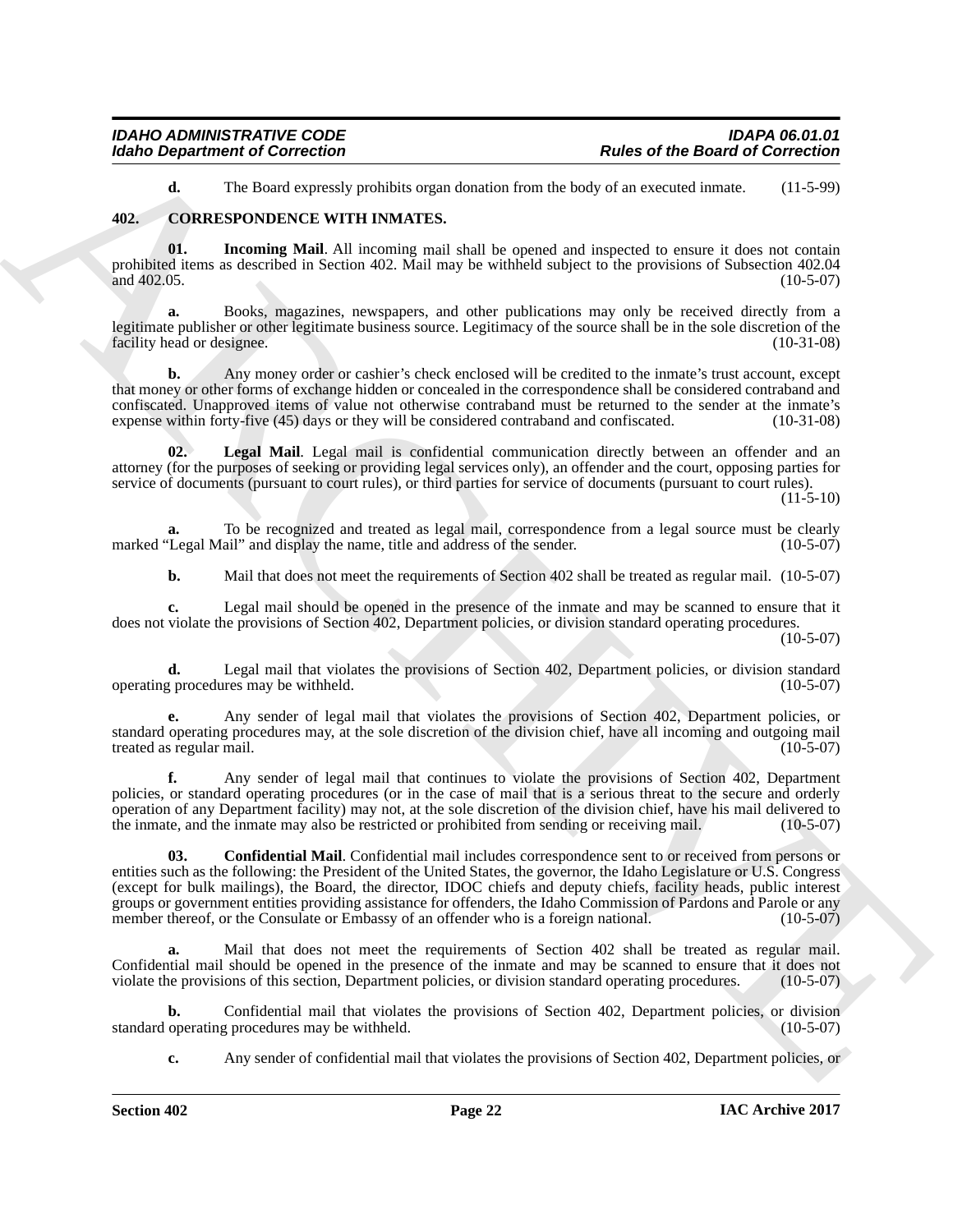standard operating procedures may, at the sole discretion of the facility head, be restricted or prohibited from sending mail to or receiving mail from any inmate. mail to or receiving mail from any inmate.

**d.** Any sender of legal mail that continues to violate the provisions of Section 402, Department policies, or standard operating procedures (or in the case of mail that is a serious threat to the secure and orderly operation of any Department facility) may not, at the sole discretion of the division chief, have his mail delivered to the inmate, and the inmate may also be restricted or prohibited from sending or receiving mail.

Hotel Organization of Concellential Concellential Concellential Concellential Concellential Concellential Concellential Concellential Concellential Concellential Concellential Concellential Concellential Concellential Con **Prohibited Mail.** Mail, including a publication, which poses a threat to the penological interests of the Board or Department, may be withheld from the inmate. Contraband will always be withheld without regard to this section. The Board has determined that some types of mail always pose a threat to penological interests. The following types of materials are prohibited: (10-5-07) following types of materials are prohibited:

<span id="page-22-0"></span>**a.** Items in a letter or package not authorized by policy or division standard operating procedures;

**b.** Packages without prior authorization; (10-5-07)

**c.** Publications or items that describe the manufacture of weapons, bombs, explosives, alcohol and ug paraphernalia, or escape materials: drugs, drug paraphernalia, or escape materials;

**d.** Role-playing games and related materials; (10-31-08)

**e.** Information related to the crime or identity of another offender; (10-5-07)

**f.** Promotional items such as fragrance packs, CDs, computer software, stickers, handbags, T-shirts, baseball caps, in publications, magazines, periodicals etc. (Promotional items will be destroyed and the publication will be forwarded so that the mail process is not delayed);

**g.** Junk mail (mail that does not contain a typical Idaho Department of Correction [IDOC] offender mailing address [offender's name, IDOC number, facility, housing unit, etc.] and is similar to the following examples: direct marketing, mass mailings, sales flyers, credit card applications, coupons, etc.). Junk mail will be destroyed;

(10-31-08)

 $(10-5-07)$ 

**h.** More than one (1) subscription to the same periodical, magazine, etc.; (10-5-07)

**i.** Publications or items evidencing gang involvement or activities (enemy lists, constitutions, s, codes, signs, symbols, photographs, drawings, training material, clothing, etc.); (10-5-07) structures, codes, signs, symbols, photographs, drawings, training material, clothing, etc.);

**j.** Publications or items advocating that any ethnic, racial, or religious group is inferior or that make such groups an object of ridicule and scorn. However, no publication will be withheld solely because of its appeal to a particular ethnic, racial, or religious group; (10-5-07) a particular ethnic, racial, or religious group;

**k.** Publications or items that encourage violence between recipients and members of another group; (10-5-07)

- **l.** Publications not mailed direct from the publisher or a bookstore; (10-5-07)
- **m.** Clippings from magazines, books, or newspapers; (10-5-07)

**n.** Postage stamps or envelopes. (Postage stamps are allowed at CWC facilities if the CWC does not have commissary services); (10-5-07)

**o.** Greeting cards that are padded, laminated, musical, or larger than eight inches by ten inches (8" x (10-5-07)  $10$ "); (10-5-07)

**p.** Photographs larger than five inches by eight inches (5" x 8") and instant photographs, for example,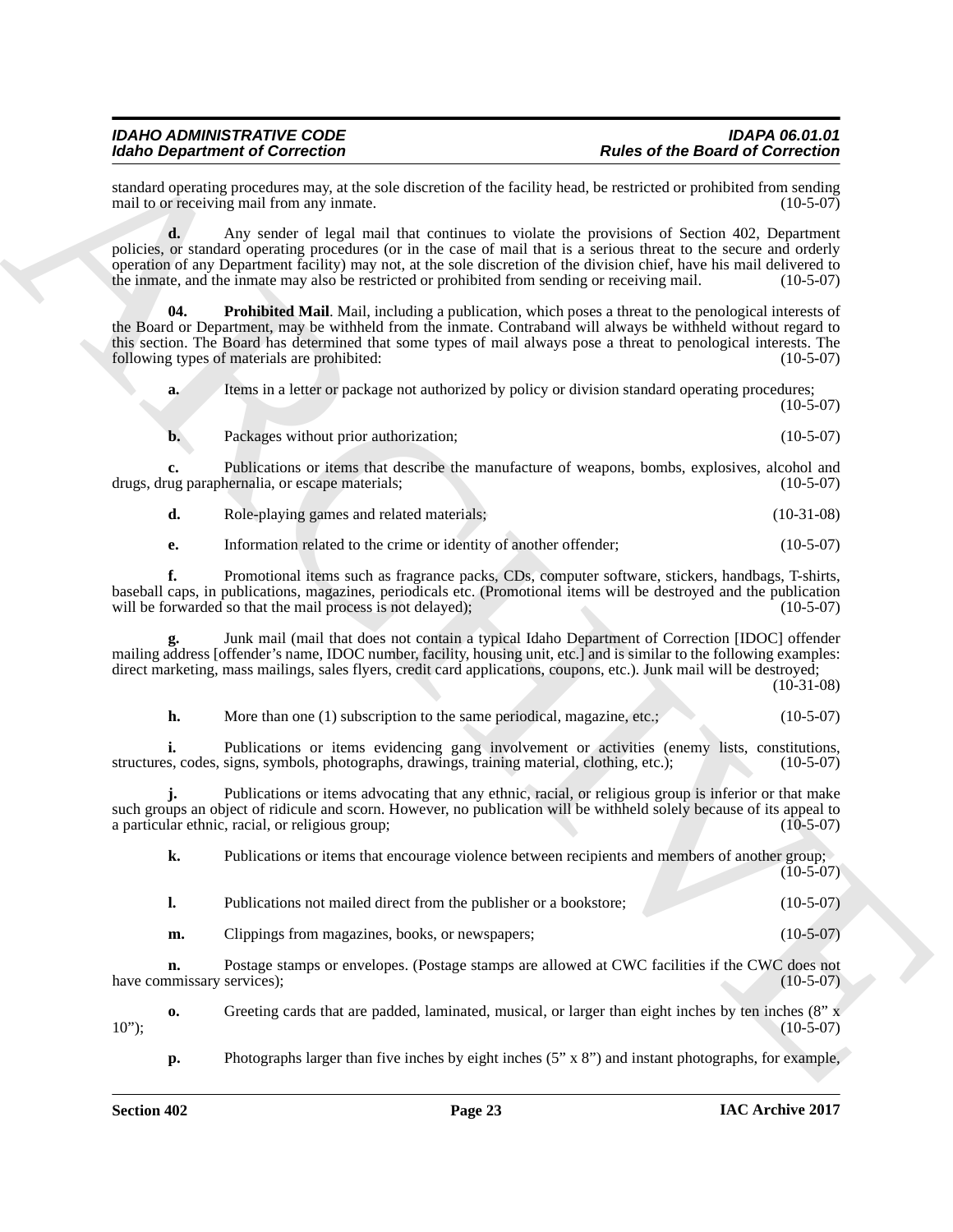"Polaroid type" with layers. Photocopies are not photographs and may be on standard eight and one-half inches by eleven inches  $(8.5" \times 11")$  paper: and eleven inches  $(8.5" \times 11")$  paper; and

<span id="page-23-5"></span>**q.** Other materials, which in the opinion of the facility head, present a threat to penological interests.  $(10-5-07)$ 

**05. Prohibited Sexually Explicit and Pornographic Materials**. Nudity, sexually explicit, and pornographic materials are prohibited. Written material of a sexual nature is permitted and is not included in this definition. Publications that do not feature nudity, but contain nudity illustrative of medical, educational, or anthropological content may be excluded from this definition. (10-5-07)

**a.** Prohibited materials include pictorial depictions in books, pamphlets, magazines, periodicals, any other graphic images, or any other publication or any personal pictures, drawings, or any other graphic depiction, or photocopies of any of these items. (10-5-07)

**b.** Publications, drawings, photocopies, and other pictorial materials that meet the description of nudity in this section, but the person has clothing or other covering that is transparent or virtually transparent are not permitted. (10-5-07)  $permitted.$  (10-5-07)

i. Nudity means a pictorial or graphic images depicting male or female genitalia, anus, or where the nipples or areola of female breasts are exposed;

ii. Feature means that a publication contains pictorial depictions of nudity or sexually explicit conduct on a routine or regular basis or promotes itself based upon such depictions in the case of individual one-time issues; and  $(10-5-07)$ 

iii. Sexually explicit means a pictorial depiction of actual or simulated sexual acts including sexual intercourse, oral sex, or masturbation.

<span id="page-23-6"></span>**06. Withholding of Prohibited Material**. Any incoming mail suspected of containing any prohibited material defined in this section shall be withheld and reviewed by the facility head or designee to determine if it should be withheld or delivered to the inmate. If the facility head determines that the mail should be withheld, the offender will be given written notice. The offender may use the Department grievance procedure to contest the decision.  $(10-5-07)$ 

### <span id="page-23-8"></span><span id="page-23-0"></span>**403. INMATE RELIGIOUS PRACTICES.**

For Orientation of Concellerio the Southern Concellerio in European Concellerio Concellerio Concellerio Concellerio in the Concellerio Concellerio in the Concellerio Concellerio in the Concellerio Concellerio Concellerio Inmates should have the opportunity to practice the tenets of their respective religious faiths, including access to religious publications, to representatives of their faiths, and to religious counseling, so long as those religious practices do not conflict with a compelling government interest. If compelling governmental interests exist to restrict an offender's religious practice, the Department will use the least restrictive means possible as determined by Department officials in accordance with Department policies, standard operating procedures, and good correctional practice. The Department may provide access to religious practices through volunteers in accordance with Section 606. The Department may develop guidelines and procedures for the conducting of religious activities. (10-5-07)

### <span id="page-23-1"></span>**404. (RESERVED)**

### <span id="page-23-7"></span><span id="page-23-2"></span>**405. COURT PROCEEDINGS WITHIN A FACILITY.**

The Department may make a conference or court room within a facility available to a state or federal court for the purpose of holding a hearing or trial upon a claim involving an inmate or group of inmates when doing so will not be contrary to penological interests. The facility head, in his sole discretion, may allow members of the public who are not witnesses to the proceeding in to the facility to observe the proceeding when in the opinion of the facility head doing so will not be contrary to penological interests. (Also see Sections 510, 511, and 604.) (10-5-07)

### <span id="page-23-3"></span>**406. -- 502. (RESERVED)**

### <span id="page-23-9"></span><span id="page-23-4"></span>**503. TELEPHONES.**

Inmates are not allowed to use facility telephones except upon written permission of the facility head or designee. All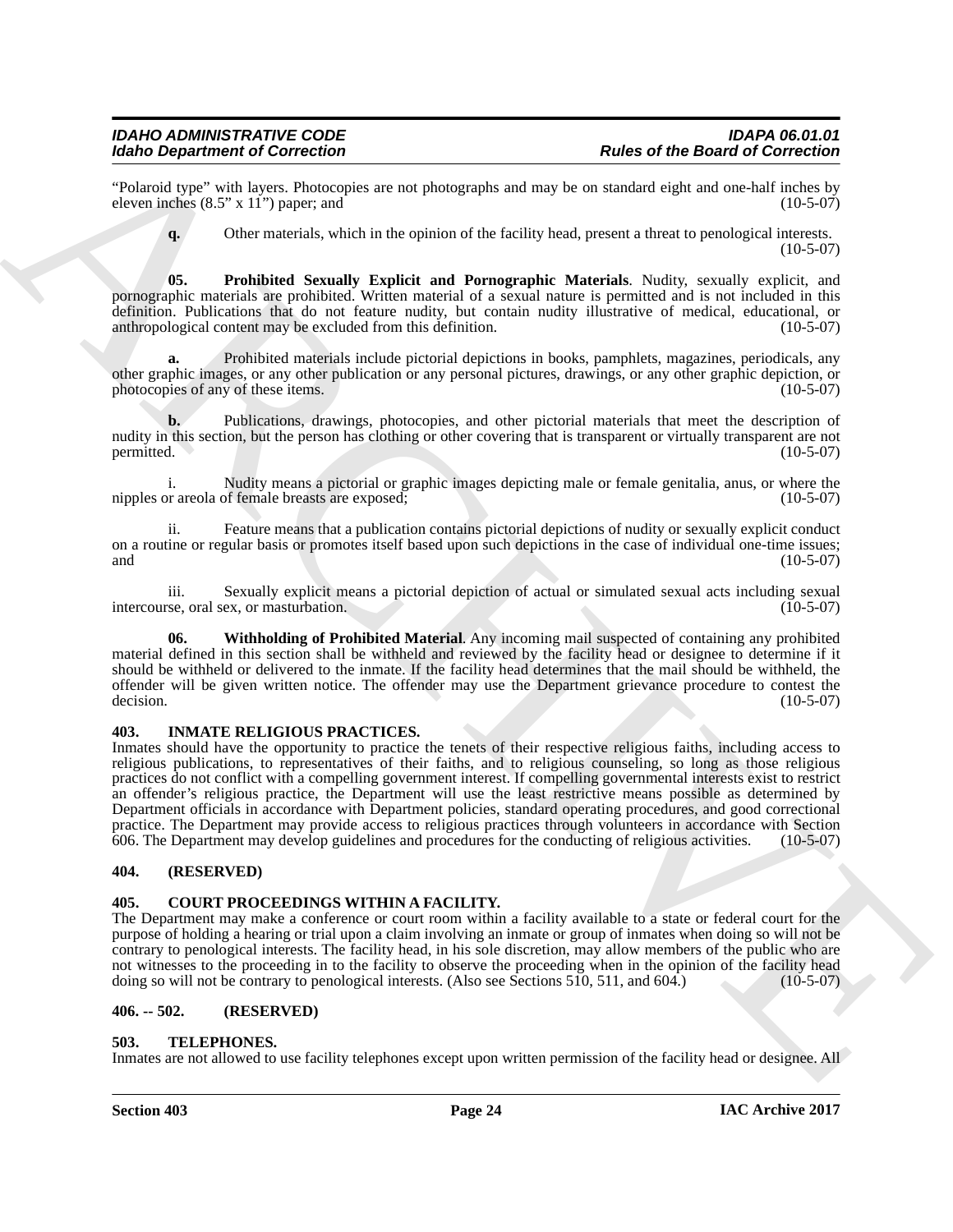regular inmate telephone calls shall be made through collect-call only telephones, if provided in the facility. All telephone calls in or out of a facility are subject to being monitored. The facility staff shall make every reasonable effort to identify and not monitor telephone calls between an inmate and the inmate's attorney. (11-5-99)

### <span id="page-24-0"></span>**504. -- 510. (RESERVED)**

### <span id="page-24-3"></span><span id="page-24-1"></span>**511. ACCESS TO DEPARTMENT PROPERTIES.**

Moto Graphitos of Concellent Barbara and Europa interaction and the Barbara of Research Concellent Barbara and the Concellent Barbara and Concellent Barbara and Concellent Barbara and Concellent Barbara and Concellent Bar In order to maintain the secure and orderly operation of Department correctional facilities, community work centers (CWCs), and district probation and parole offices, the Department shall control access to these Department properties. Any person entering onto and/or into a correctional facility, CWC, or district probation and parole office property, shall do so at his own risk and will be required to comply with all written and/or verbal security and control measures. The Department shall not allow public access to any correctional facility, CWC, or district probation and parole office property without approval of the Board, director, division chief, deputy division chief, district manager, or facility head. The Department may consider any person who enters onto and/or into a correctional facility, CWC, or district probation and parole office property without a business purpose or approval to be trespassing and subject to arrest and prosecution pursuant to Idaho Code. (11-2-12)

<span id="page-24-4"></span>Access and Egress Control. The Department will establish standard operating procedure to control access to and egress from all Department properties and facilities. (10-5-07)

<span id="page-24-6"></span>**02. Persons Subject to Search**. All persons entering onto and/or into a correctional facility, CWC, or robation and parole office property, may be subject to search. (11-2-12) district probation and parole office property, may be subject to search.

<span id="page-24-9"></span>**03. Vehicles Subject to Search**. All vehicles entering onto a correctional facility, CWC, or district probation and parole office property may be subject to search. All vehicles entering the secure perimeter of a correctional facility shall be searched upon entering and exiting the facility. While within the secure perimeter of a correctional facility, unattended vehicles must be locked and have keys removed. (11-2-12)

<span id="page-24-7"></span>**04. Photo Identification Required**. All photo identification requirements described in Section 117 shall apply to all persons entering into a Department correctional facility, CWC, or district probation and parole office property. The Department shall establish identification procedures for minor children visiting with offenders in standard operating procedures. (Also see Section 604.) (11-2-12)

<span id="page-24-5"></span>**05. Contraband Prohibited**. The items allowed onto and/or into a correctional facility, CWC, or district probation and parole office property shall be controlled. Unauthorized items are called contraband. Members of the public bringing contraband onto and/or into a correctional facility, CWC, or district probation and parole office property during a visit, tour, or other sanctioned activity shall be subject to immediate and permanent cancellation of the visit, tour, or other sanctioned activity. (11-2-12) (11-2-12)

**a.** Any person who brings or attempts to bring contraband onto and/or into a correctional facility or operty shall be subject to arrest and prosecution pursuant to Section 18-2510, Idaho Code. (11-2-12) CWC property shall be subject to arrest and prosecution pursuant to Section 18-2510, Idaho Code.

**b.** Any person who brings or attempts to bring controlled substances onto and/or into a district probation and parole office property shall be subject to arrest and prosecution pursuant to Section 37-2732, Idaho<br>Code. (11-2-12) Code. (11-2-12)

**c.** Any person who brings a firearm into restricted areas of a district probation and parole office property shall be subject to Section 117 of these rules. (11-2-12)

<span id="page-24-8"></span>**06. Termination of Visit, Tour, Sanctioned Activities, and Services**. Any member of the public bringing contraband onto and/or into a correctional facility, CWC, or district probation and parole office property during a visit, tour, or other sanctioned activity will be subject to immediate and permanent cancellation of the visit, tour, or other sanctioned activity. Vendors, contractors, interns, volunteers, or employees bringing contraband onto and/or into a correctional facility, CWC, or district probation and parole office property or offender work site may be subject to immediate termination of services as a vendor, contractor, intern, volunteer, or employee. (11-2-12)

### <span id="page-24-2"></span>**512. -- 600. (RESERVED)**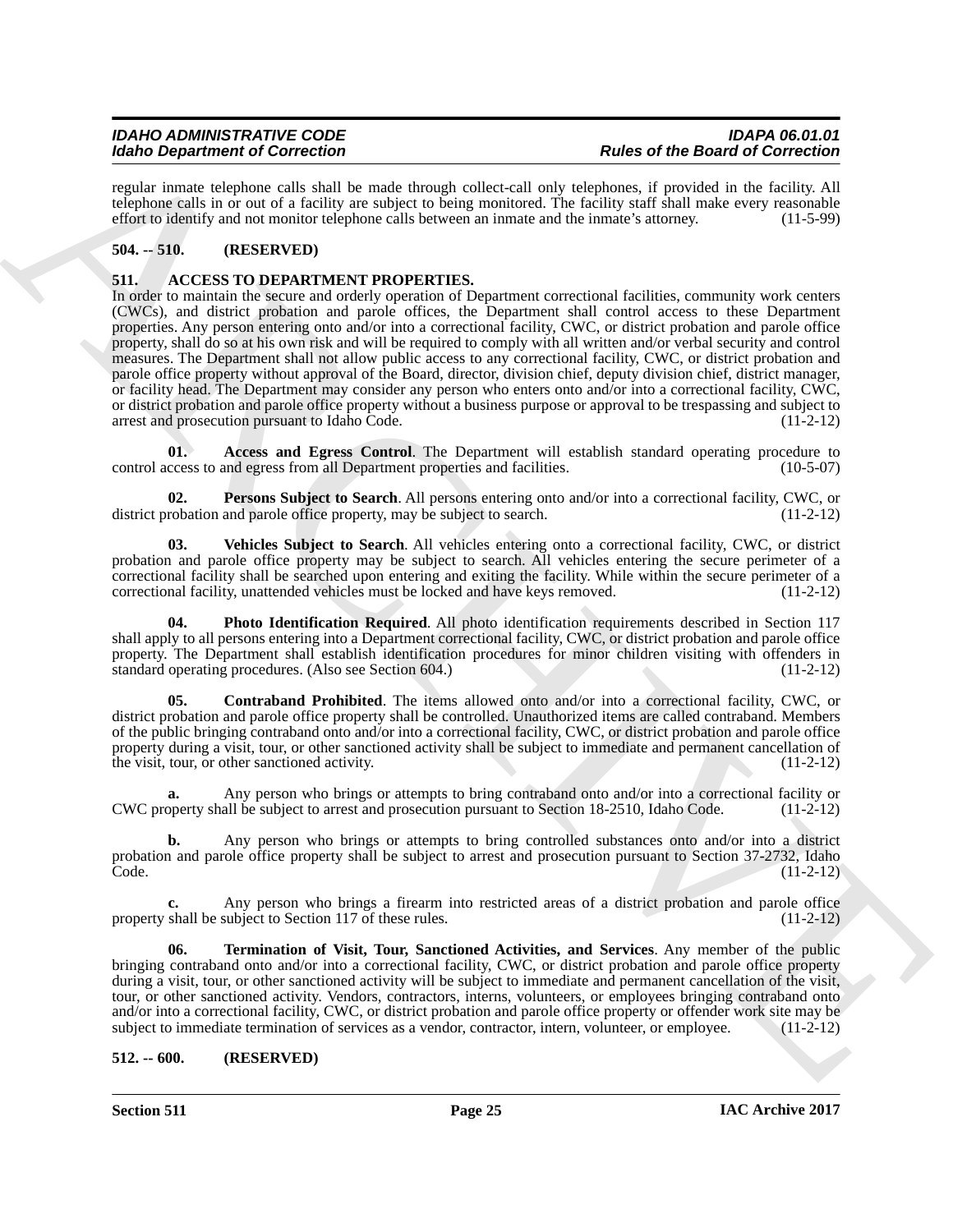### <span id="page-25-3"></span><span id="page-25-0"></span>**601. PUBLIC PARTICIPATION IN INMATE ATHLETIC EVENTS.**

Members of the public may participate in and compete against inmates in athletic events held within or without a facility upon the written approval of the chief of the division governing the facility. Such competition shall not interfere with inmate work or training programs. (Also see Sections 123, 510, and 511.) (10-5-07)

### <span id="page-25-1"></span>**602. -- 603. (RESERVED)**

### <span id="page-25-4"></span><span id="page-25-2"></span>**604. VISITING INMATES.**

<span id="page-25-5"></span>**01. No Right to Visit Established**. Nothing in Section 604 establishes a right to visit any inmate. Nothing in Section 604 should be interpreted as an expectation that visitation will be approved between any person and any inmate if the Department has suspended, terminated, or revoked a visitor or inmate's visiting privileges. (Also see Sections 405, 510, and 511.) (10-5-07)

<span id="page-25-8"></span>**02. Visitation at the Discretion of the Department**. Inmate visitation is allowed at the discretion of the facility head or designee. Each division may develop standard operating procedures and field memoranda to govern inmate visiting. Whether a visit is contact or non-contact will be at the discretion of the facility head in accordance with standard operating procedures. (10-5-07)

<span id="page-25-9"></span>**03. Visitation Lists**. To visit an inmate, a person must apply with the facility, on an approved Department form. Only persons approved to be on an inmate's visiting list may visit with an inmate, except as noted in Subsection  $604.04$ .

**a.** Visitors are responsible for reading and following the Department's rules that govern visiting. The rules can be found at the Department's website or they can be obtained at the facility visiting room during visiting hours. (10-5-07) hours.  $(10-5-07)$ 

**b.** A person applying to visit an inmate is subject to a criminal background investigation and check for outstanding warrants. (10-5-07)

<span id="page-25-6"></span>**04. One-time and Special Visits**. The facility head, or designee may approve a one-time or special visit between an inmate and a person who is not on the inmate's visiting list. Guidelines for approving one-time and special visits are provided in standard operating procedures. Application to the facility head for a one-time or special visit must be made at least twenty-four (24) hours before the visit. (10-5-07) visit must be made at least twenty-four  $(24)$  hours before the visit.

<span id="page-25-7"></span>**05.** Restricted Visitors. The following people will not be granted permission to visit an inmate, except in Subsection 604.05: (10-5-07) as noted in Subsection 604.05:

**a.** Applications to visit from former inmates will be considered on an individual basis. Guidelines for are provided in standard operating procedures. (10-5-07) approval are provided in standard operating procedures.

**b.** A probationer or parolee shall not be approved for visiting until a minimum of six (6) months has passed since release to probation or parole and then only with the written approval of the supervising probation or parole officer and the facility head or designee. (10-5-07) parole officer and the facility head or designee.

Follow Department of Correction<br>
State of the Board of Correction<br>
State of the Board of Correction<br>
Numero of the Board of Correction<br>
Numero of the pair any product of the correction and more than the correction<br>
Numero **c.** Minor children are not allowed to visit an inmate unless the minor is the immediate family of the inmate. A minor must be accompanied at all times during the visit by a parent, legal guardian, or state-appointed case manager. A minor claiming relationship to the inmate as a stepchild cannot visit unless the visiting parent obtains and files with the facility head a signed statement from the other natural parent authorizing and giving permission for the visit with the inmate. If the other natural parent's whereabouts are unknown, the parent making application is responsible for establishing, to the satisfaction of the facility head, the unavailability of the other natural parent. Guidelines for submitting visiting applications for minor children are provided in standard operating procedures.

 $(10-5-07)$ 

**d.** A minor child who was the victim of a violent or sexual crime where the inmate was the perpetrator of the crime, whether a conviction resulted or not, cannot visit the inmate unless all of the following conditions in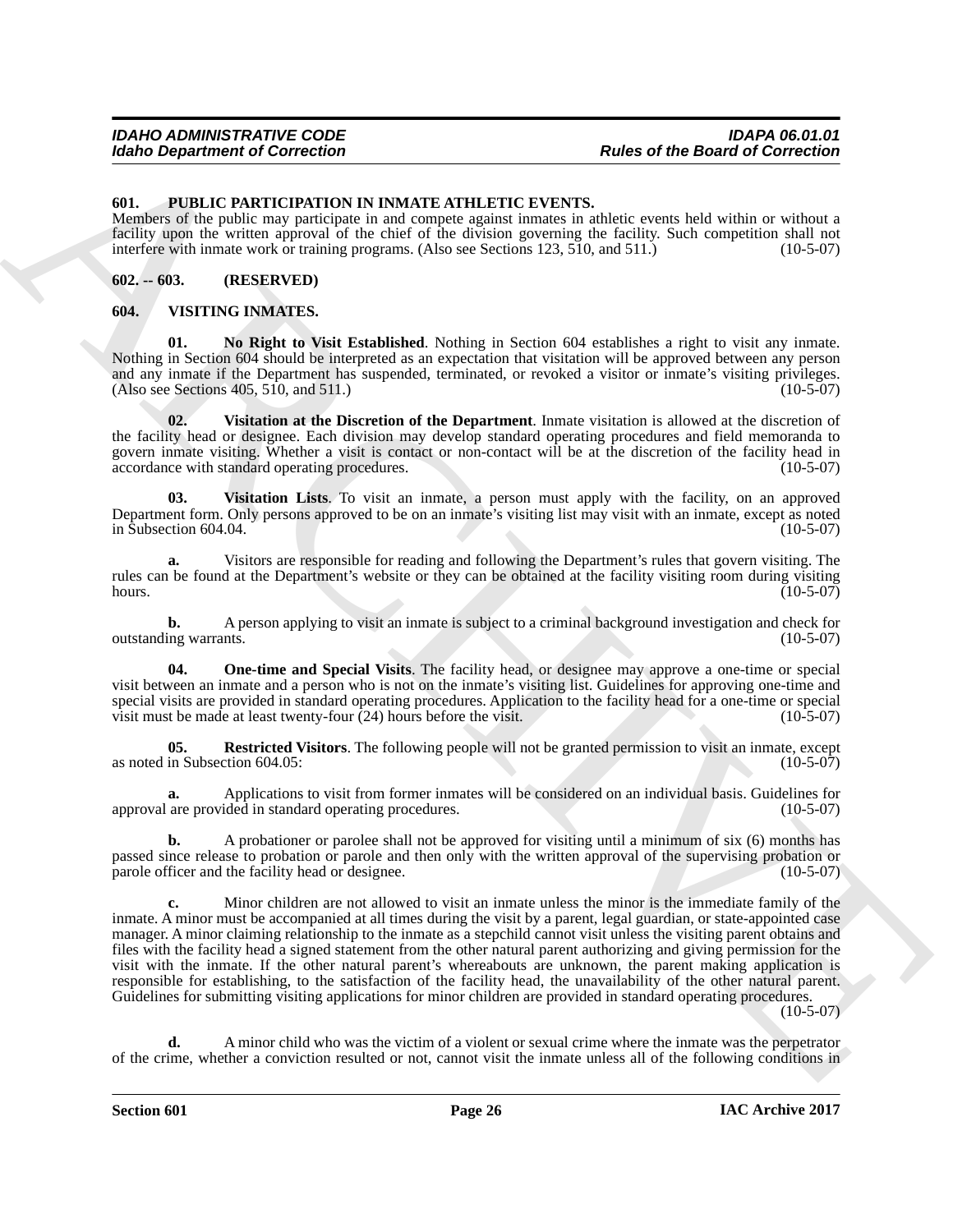Subsections 604.05.d.i. through 604.05.d.iii. are met: (10-5-07)

Moleho Department of Correction<br>
School Department of Correction<br>
School Department of Correction<br>
School Department of Correction<br>
School Department of the Comparison of the Correction of the Correction<br>
and Euclidean Sc i. A written recommendation is submitted from a licensed counselor who provided counseling to the child, indicating the visit will enhance the counseling process and is in the child's best interest. The recommendation must include the length of time the counselor provided counseling to the victim, the counselor's training and experience in counseling victims of violent and/or sexual crimes, and why it is now in the best interest of the child to allow visitation with the inmate. (10-5-07) allow visitation with the inmate.

ii. The visitation request must be approved by the facility head, based on the best interest of the minor child. What is in the best interest of the minor will be determined at the discretion of the facility head. (10-5-07)

iii. The facility head may impose additional visitation restrictions on inmates convicted of a violent or ime when visiting minor children. (10-5-07) sexual crime when visiting minor children.

**e.** A Department employee, volunteer, vendor, intern, or contractor cannot visit an inmate, unless the Department employee, volunteer, vendor, intern, or contractor is the immediate family of the inmate and the facility head approves the visiting application. (10-5-07) head approves the visiting application.

**f.** If a former Department employee, volunteer, vendor, intern, or contractor applies to visit an inmate and it is determined that the applicant violated any Department rule and/or Section of Idaho Code, the application will normally be denied. (10-5-07) normally be denied.

**g.** If the applicant is not immediate family of the inmate, the applicant cannot visit an inmate unless the applicant terminates the relationship of employee, volunteer, vendor, intern, or contractor with the Department, and then the person cannot visit an inmate unless the chief of the division that governs the facility approves the visiting application. Nothing in this section guarantees that a former employee, volunteer, vendor, intern, or contractor will be approved to visit an inmate. (10-5-07) contractor will be approved to visit an inmate.

**h.** A person shall not be on the approved visiting list for more than one (1) inmate at a time unless the person is the immediate family of more than one (1) inmate being visited. A person will not be approved to visit an inmate if, within six (6) months before the current application, the person was an approved visitor on another inmate's visiting list.  $(10-5-07)$ 

**i.** A person claiming to be immediate family of an inmate may be required to provide proof of relationship through documentation. The level of proof required will be at the discretion of the facility head and in accordance with standard operating procedures. (10-5-07) accordance with standard operating procedures.

**j.** A person who has pending criminal charges or who is the subject of a criminal investigation will ermitted to visit an inmate, except upon written approval of the facility head or designee. (10-5-07) not be permitted to visit an inmate, except upon written approval of the facility head or designee.

**06. Termination of Visits**. A visit may be suspended, restricted, or terminated at any time, for any fitime (including permanently), for violation of any: (10-5-07) period of time (including permanently), for violation of any:

<span id="page-26-1"></span>**a.** Board rule; (10-5-07)

**b.** Department policy, standard operating procedure, directive, field memoranda; or (10-5-07)

<span id="page-26-0"></span>**c.** At the discretion of the facility head or designee in accordance with standard operating procedures.  $(10-5-07)$ 

**d.** Persons who have had visiting privileges permanently terminated may apply within fourteen (14) days to the chief of the division that governs the facility for reconsideration of the termination decision, and on an annual basis thereafter. (10-5-07)

**07. Attorney Visits With Inmates**. An attorney or his approved agent may visit with an inmate consistent with this section. The facility head or designee may prohibit a visit if the visitor violates or attempts to violate any Department rules. The facility head shall determine whether the visits will be contact or non-contact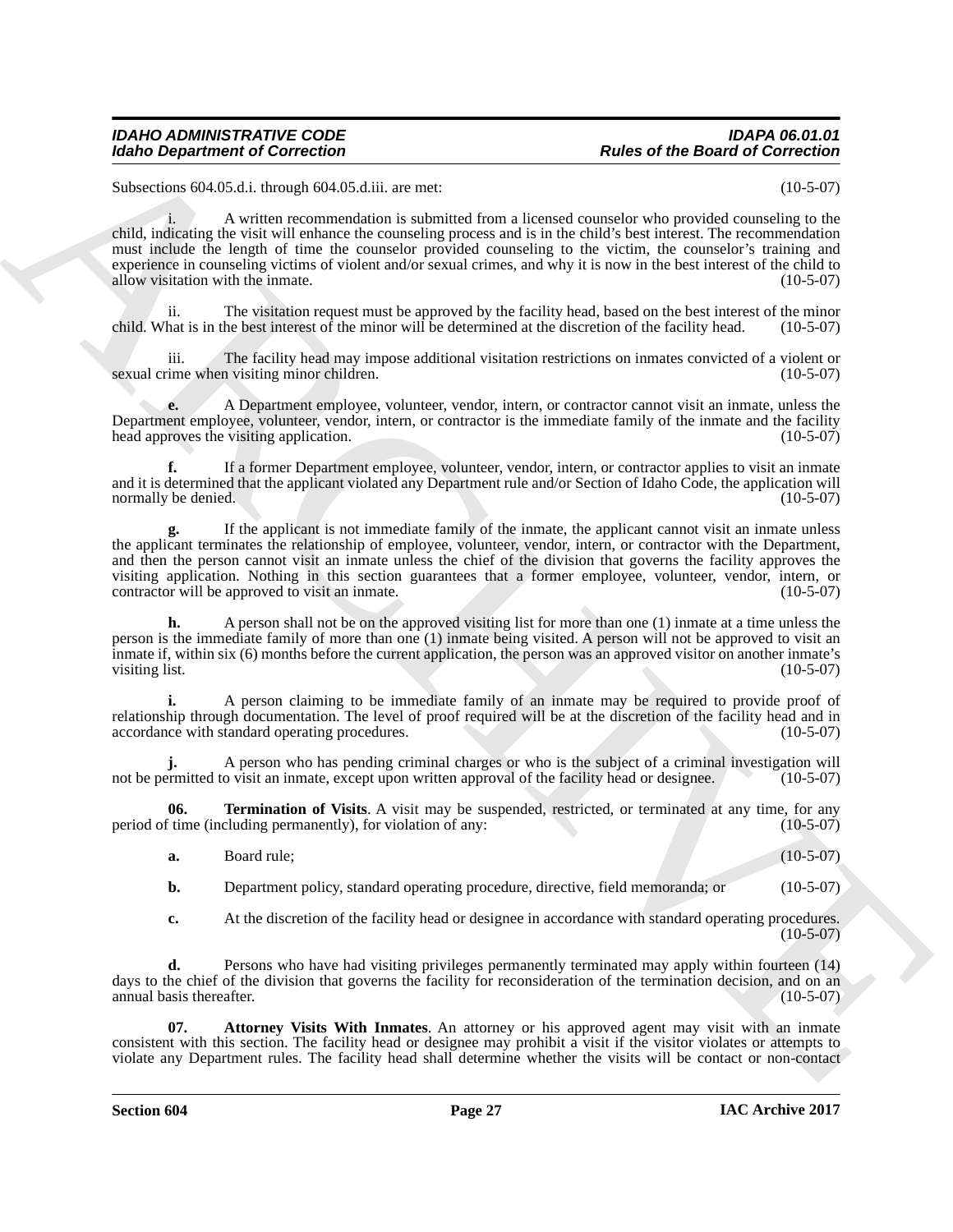visits. (Also see Sections 510 and 511.)  $(10-5-07)$ 

<span id="page-27-14"></span><span id="page-27-13"></span>**08.** Attorney Visiting Hours. The facility head will designate visiting hours for attorney visits, which will normally be Monday through Friday, from 8 a.m. through 4 p.m. The facility head or designee may approve special visiting hours. Visits must be scheduled twenty-four  $(24)$  hours in advance.  $(10-5-07)$ 

Rolen Organization of Correction<br>
Scholar Correction (Eds. 1976) and 311.)<br>
Scholar Scholar Scholar Correction (Eds. 2013)<br>
Scholar Motor Correction (Eds. 2013)<br>
Scholar Motor Correction (Eds. 2013)<br>
Scholar Scholar Schol **09. Attorney Visits With Death Sentenced Inmates**. Visits between inmates under the sentence of death and attorneys will be made in substantial compliance with Section 19-2705, Idaho Code. Attorneys and their agents shall comply with this Subsection 604.09 and all facility regulations, policies, and standard operating procedures governing visiting. (Also see Sections 510 and 511.)  $(10-5-07)$ 

<span id="page-27-15"></span>**10. Attorney Visits With Groups of Inmates**. Visits with groups of inmates will not be permitted unless the Office of the Attorney General has verified class certification or co-parties. Staff will directly supervise visits between groups of inmates and attorneys or their approved agents. (Also see Sections 510 and 511.) (10-5-07)

### <span id="page-27-0"></span>**605. (RESERVED)**

### <span id="page-27-16"></span><span id="page-27-1"></span>**606. VOLUNTEER SERVICES.**

<span id="page-27-21"></span>**01. Volunteer Services Established**. The Department may establish a program of volunteer services within the facilities. Based on penological interests, volunteers may be used to enhance and expand inmate activities.  $(10-5-07)$ 

<span id="page-27-17"></span>**02. Facility Head Approves Volunteers**. The facility head shall be the approving authority for all volunteers. Each facility head may designate staff members to coordinate and oversee the volunteer program.

 $(10-5-07)$ 

<span id="page-27-19"></span>**03.** Screening Process. The screening process for volunteers shall include a criminal background (11-5-99)  $\text{check.}$  (11-5-99)

<span id="page-27-18"></span>**04. Orientation and Training**. Orientation and training of volunteers shall include completion of a Department-approved training curriculum.

<span id="page-27-20"></span>**05.** Visiting with Inmates. Volunteers are not allowed to visit any inmate unless the inmate is an te family member of the volunteer. (Also see Sections 510, 511, and 604.) (10-5-07) immediate family member of the volunteer. (Also see Sections  $510, 511$ , and  $604$ .)

### <span id="page-27-12"></span><span id="page-27-2"></span>**607. PUBLIC PARTICIPATION IN PROGRAM ACTIVITIES.**

The public may participate in program activities with an inmate or group of inmates upon written approval of the facility head where the inmate is housed, if housed in a Department facility, or upon written approval of the chief of the division of prisons, if housed in a county facility. (Also see Sections 510 and 511.) (10-5-07) the division of prisons, if housed in a county facility. (Also see Sections 510 and 511.)

### <span id="page-27-3"></span>**608. -- 610. (RESERVED)**

### <span id="page-27-7"></span><span id="page-27-4"></span>**611. BUSINESS WITH INMATES AND LABOR OF INMATES.**

<span id="page-27-8"></span>**01. Guidelines to Be Developed**. The Department shall develop guidelines for contracting with federal, state, local governmental entities, and non-profit public service organizations to provide inmates for public work projects. The director shall have the authority to sign any such contracts on behalf of the Department. (11-5-99)

<span id="page-27-9"></span>**Persons Prohibited From Contracting with Inmates**. No person may contract with, solicit for yment or employ any inmate without written approval of the director or his designee. (11-5-99) contract or employment or employ any inmate without written approval of the director or his designee.

### <span id="page-27-5"></span>**612. -- 700. (RESERVED)**

### <span id="page-27-6"></span>**701. PROBATION AND PAROLE SUPERVISION.**

<span id="page-27-11"></span><span id="page-27-10"></span>**01.** Search of Home, Vehicle and Property. Any person who resides with an offender under the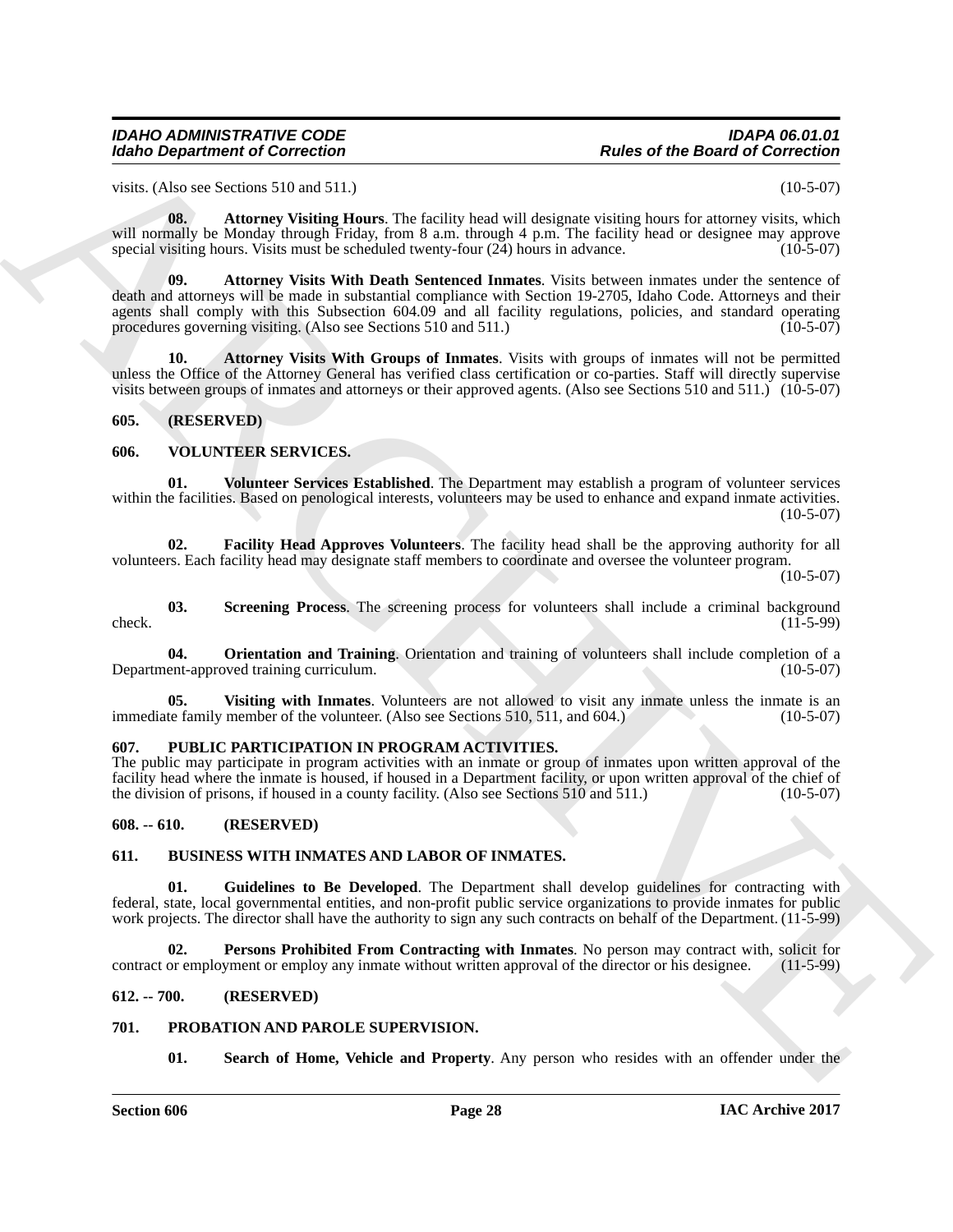### *IDAHO ADMINISTRATIVE CODE IDAPA 06.01.01*  $Rules$  of the Board of Correction

<span id="page-28-1"></span>supervision of the Department while on probation or parole or an offender released on furlough shall have the person's home, vehicle and property, both personal and real, subject to search by a probation and parole officer at reasonable times and in a reasonable manner to extent that the home, vehicle and property are accessible to the offender. The officer shall not need a warrant, reasonable suspicion, or probable cause. (11-5-99) offender. The officer shall not need a warrant, reasonable suspicion, or probable cause.

For Construction of Construction of the United States of the Barbor of the Barbor of Construction<br>
The Construction of Construction of the United States of the United States of the United States of the United<br>
The Construc **02. Visits at Place of Employment**. Any person who employs an offender under the supervision of the Department while on probation or parole, an offender housed in a community work center, or an offender released on furlough shall have the offender's designated work areas subject to inspection by a probation and parole officer at reasonable times and in a reasonable manner. The officer shall not need a warrant, reasonable suspicion, or probable  $\alpha$  cause. (11-5-99)

<span id="page-28-0"></span>**702. -- 999. (RESERVED)**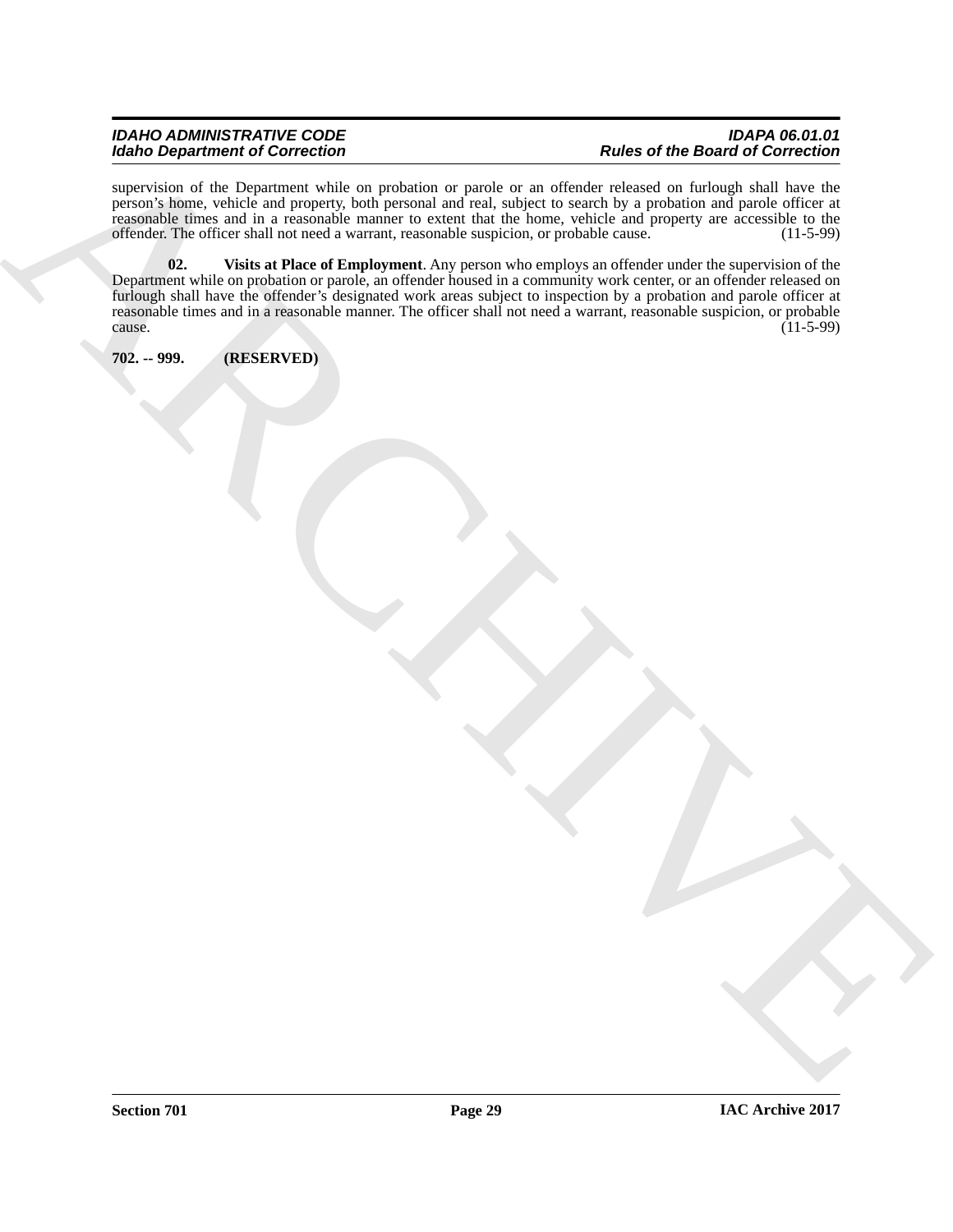# *Subject Index*

### **A**

Abbreviations 7 Access To Department Properties 25 Access & Egress Control 25 Contraband Prohibited 25 Persons Subject to Search 25 Photo Identification Required 25 Termination of Visit, Tour, Sanctioned Activities, & Services 25 Vehicles Subject to Search 25 Advisory Boards 17 Advisory Board Meetings 17 Advisory Board Member Selection 17 Advisory Board Members' Responsibility 17 Advisory Boards Established 17

 $\frac{B}{7}$ **Board Meetings** Agenda 7 Director to Prepare Reports 7 Meetings 7 Minutes of Meetings 7 Special Meetings 7 Yearly Meeting Schedule 7 Business With Inmates & Labor Of Inmates 28 Guidelines to Be Developed 28 Persons Prohibited From Contracting with Inmates 28

### **C**

Correspondence With Inmates 22 Confidential Mail 22 Incoming Mail 22 Legal Mail 22 Prohibited Mail 23 Prohibited Sexually Explicit & Pornographic Materials 24 Withholding of Prohibited Material 24 Court Proceedings Within A Facility 24 Custody Of Evidence 12 Contraband Not Returned 12 Evidence Disposal 12 Evidence Retained 12

### **D**

Deceased Offenders 20 Autopsy & Inquest 20 Body Not Claimed 20 Delivery of the Body to a Funeral Home 20 Disposition of the Deceased Offender's Money &

[AR](#page-24-8)[C](#page-16-7)[H](#page-5-3)[I](#page-18-2)[V](#page-18-3)[E](#page-8-7)S A CHARACHIEF COMMUNIST SUBMISSION CONTINUES (SEE ARCHIVES AND SUBMISSION CONTINUES ARCHIVES AND CONTINUES (SEE ARCHIVES AND SUBMISSION CONTINUES ARCHIVES AND CONTINUES ARCHIVES ARCHIVES ARCHIVES AND CONTINUES ARC Property 20 Notifications 20 Offenders Housed in Non-Department Facilities 21 Definitions, IDAPA 06.01.01, Rules of the Board of Correction 4 Archival Research 4 Attorney of Record 4 Board 4 Case Management File 4 Chief 4 Commission of Pardons & Parole 4 Contact Visiting 4 Contraband 4 Contractor<sub>5</sub> Controlled Substance 5 Department 5 Department Property 5 Directive 5 Director 5 Division 5 Execution 5 Facility 5 Facility Head 5 Field Memoranda 5 Health Authority 5 Immediate Family -- Offender 5 Inmate 5 Minor<sub>5</sub> Noncontact Visiting 6 Non-Department Literature 6 Offender 6 Office of Professional Standards 6 Parolee 6 Penological Interests 6 Person 6 Photo Identification 6 Post Order 6 Probationer 6 Procedure 6 Public 6 Public Information Officer 6 Regular Volunteer 6 Student Intern Volunteer 7 Tobacco Products 7 Vendor 7 Visiting Staff 7 Visitor 7 Volunteer 7 Work Site 7 Department Fee Structure 8 Cost of Supervision Fee 8 Hobby Craft Surcharge 8 Interstate Compact Application Fee 8

Maintenance/Room & Board Fee 8 Medical Co-pay Fee 8 Photo Copying Fee 8 Presentence Investigation Fee 8 Department Visitors 12 Identification 12 Possessing Firearms & Other Deadly or Dangerous Weapons 13 Visitor Sign-In & Sign-Out 13

### **E**

Executions 15 Method of Execution 15 News Media Coordination 15 Non-Disclosure 15 Parking & Demonstration Areas Provided 15 Personnel Assigned to Execution 15 Persons Allowed in the Execution Unit 15 Public Information Officer to Handle News Media Requests 15

### **H**

Housing Inmates In County Facilities 18 Accepting the Inmate for Transport to a Department Facility 19 Conditions of Confinement 19 Inmate Work Assignments 20 Medical, Dental, Psychological & Psychiatric Care 19 Notification of New Commitment 19 Payment of Daily Fee 18 Transporting Inmates 20

### **I**

Idaho Public Records Act 9 Custodian of Records 9 Intent of the Board 9 Public Records Requests 9 Records Exempt from Disclosure 9 Records of Civil Commitments 11 Inmate Funds Receipt & Maintenance 11 Account Established in Inmate Name 11 Employers of Work Center Inmates 12 Inmate Marriages 20 Inmate Religious Practices 24